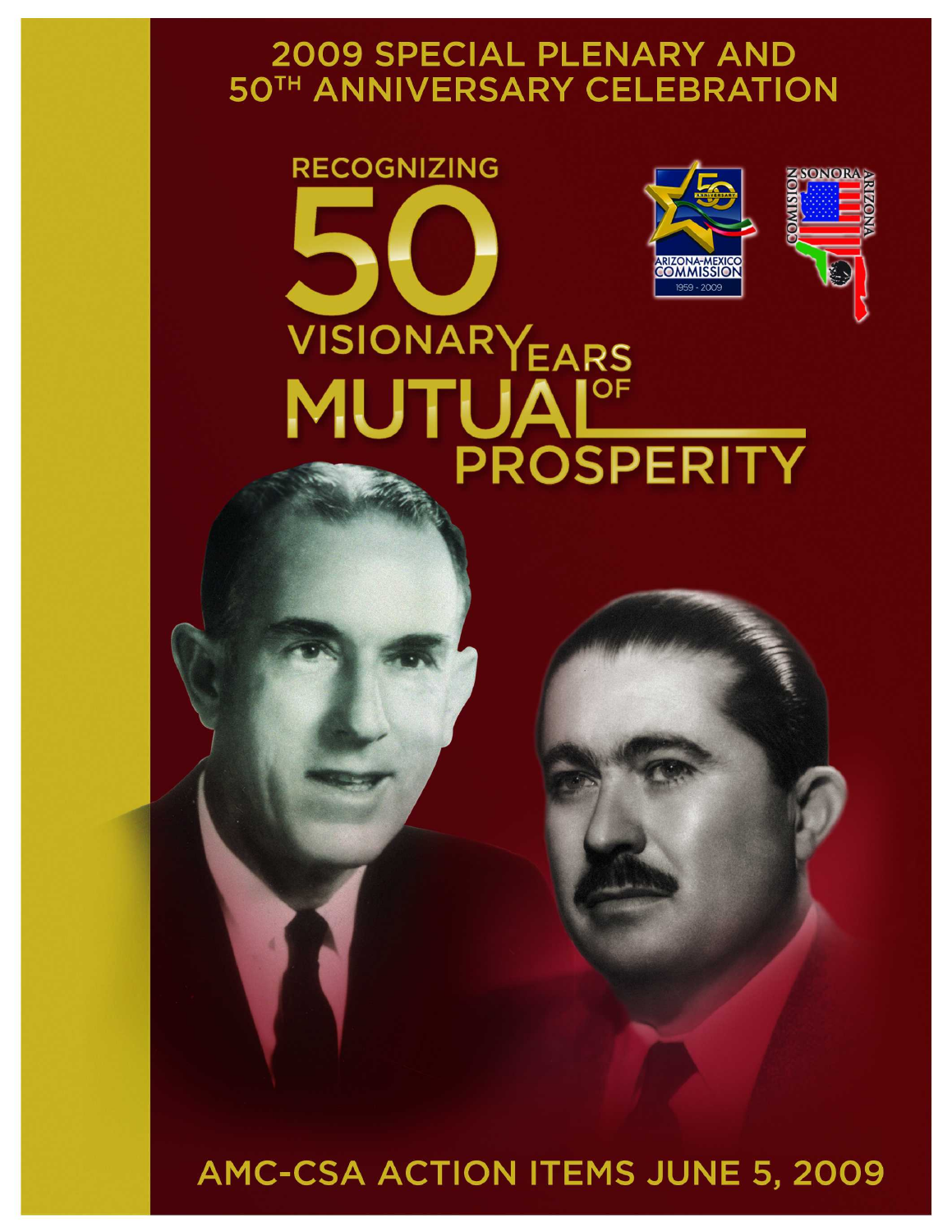

# **Table of Contents / Contenido**

| <b>Agribusiness / Agronegocios</b>                                                                  | $\overline{2}$ |
|-----------------------------------------------------------------------------------------------------|----------------|
| Art & Culture / Arte y Cultura                                                                      | 5              |
| Economic Development / Dessarrollo Económico                                                        | 7              |
| <b>Education / Educación</b>                                                                        | 9              |
| <b>Emergency Management Committee / Administracion de Emergencias</b>                               | 10             |
| <b>Environment / Ecologia y Medio Ambiente</b>                                                      | 12             |
| Financial, Business & Legal Services / Asuntos Legales y Servicios de Negocios y<br><b>Finanzas</b> | 15             |
| <b>Health Services / Servicios de Salud</b>                                                         | 16             |
| <b>Real Estate / Bienes Raíces</b>                                                                  | 17             |
| <b>Sports / Deportes</b>                                                                            | 18             |
| <b>Tourism / Turismo</b>                                                                            | 20             |
| Transportation, Infrastructure & Ports / Transporte y Cruces Fronterizos                            | 22             |
| Water / Agua                                                                                        | 24             |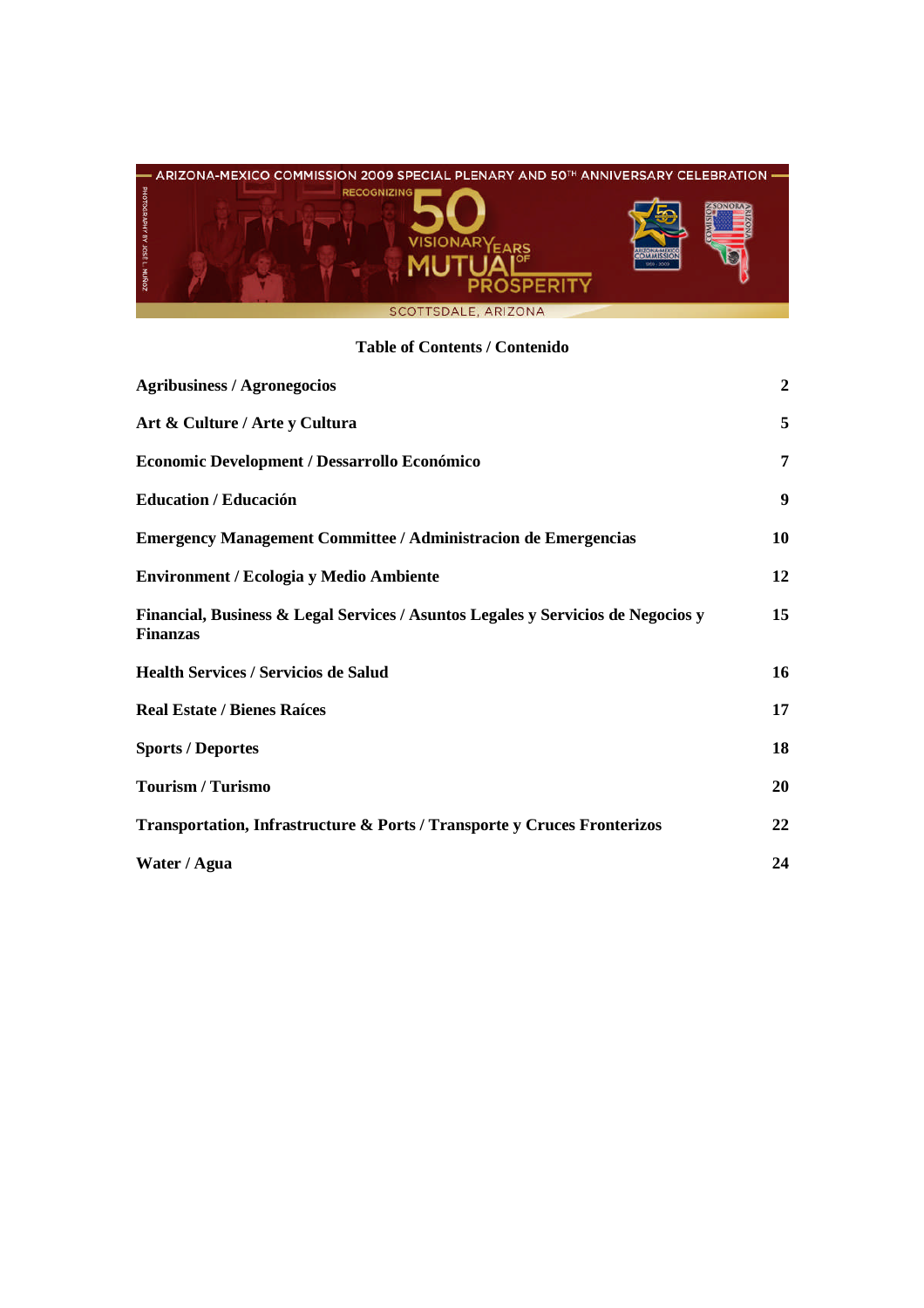### **Agribusiness**

# **Action Item #1**

### **Objective:**

Continue with the Technological Exchange Program Related to the Protection and Management of Terrestrial and Aquatic Species

Tactic A): Once the Wild Dove Management Plan is completed, it will be translated into English for its technical review by Arizona.

**Tactic B):** Sonora and Arizona will continue developing training opportunities for Sonora inspectors regarding sport fishing and wildlife management.

**Tactic C):** Sonora and Arizona will implement monitoring of the Yaqui catfish and Yaqui trout populations in the State of Sonora, and management actions for black-tailed prairie dog in both states.

**Tactic D):** Sonora and Arizona will take necessary actions for the return of a jaguar, currently under the care of The Phoenix Zoo as a loan, to the Centro Ecológico de Sonora, once the dental treatment is completed.

### **Action Item #2 (Continued)**

### **Objective:**

To establish the Consejo de Agronegocios de Sonora in cooperation with the Arizona Agri-Business Council.

**Tactic A):** To have meetings with the Users Associations in the Irrigation Districts in Sonora to initially form the Comité de Gestión del Agua en la Agricultura de Sonora.

**Update:** The Technological Institute of Sonora will meet with Fundación Produce Sonora to program funds to continue the current project and expand their vision to include the full spectrum of agroindustry activities.

# **Action Item #3**

### **Objective:**

To request the proper authorities to authorize entrance of double bed trailers within regulations to the commercial zone in the United States.

**Tactic A):** We propose to form a Task Force between the AMC Agribusiness Committee, Transportation Committee and Canamex Task Force, to study and recommend enhanced regulations to permit limited Arizona highway access by overweight and over-lenght truck and trailer combinations of perishable products.

### **Action Item #4 (Continued)**

# **Objective:**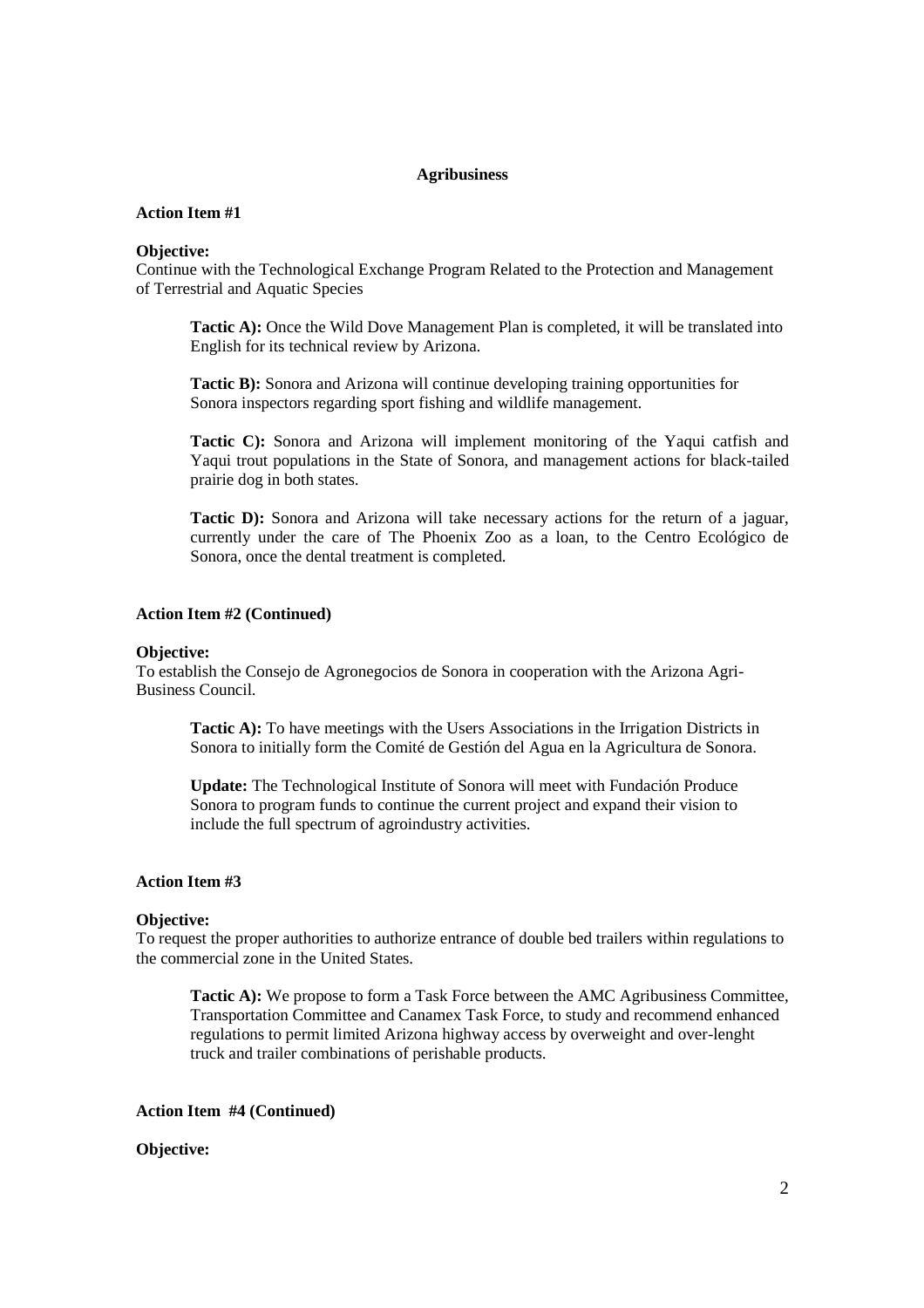To develop a joint response plan to address international food safety incidents.

**Tactic A):** The Arizona and Sonora Departments of Agriculture will each convene their respective food safety stakeholders for the purpose of identifying an incident response team.

**Update:** Pending release of the revised FDA standards and regulations relating to food safety incidents, organize by 2010 an Arizona fast response team and plan to coordinate with the recently organized Sonoran team

# **Action Item #5 (New)**

# **Objective:**

To assist the Sonoran Cattlemen Association with obtaining a revisid presidential permit to enable operations at the new international cattle crossing facilities to be constructed at San Luis.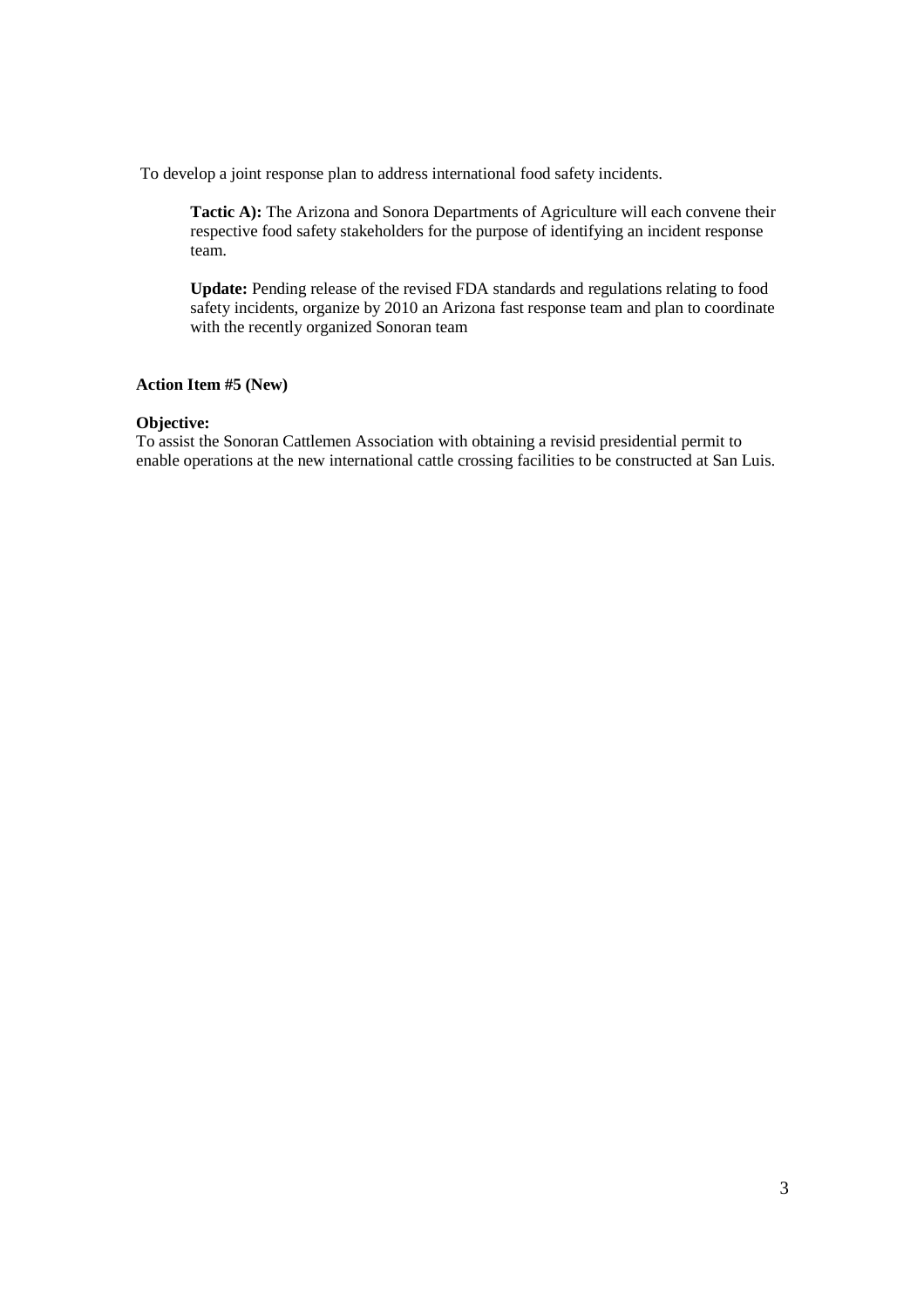### **Agronegocios**

# **Línea de Acción #1**

### **Objetivo:**

Continuar con el programa de intercambio tecnológico relacionado al manejo y protección de vida Silvestre acuática y terrestre.

**Táctica A):** Una vez terminado el Plan de Manejo de palomas silvestres en el estado de Sonora, se traducirá al idioma inglés para su posterior análisis técnico por parte de Arizona.

**Táctica B):** Sonora y Arizona continuarán trabajando en desarrollar eventos de capacitación para los oficiales en Sonora de inspección y vigilancia sobre pesca deportiva y manejo de fauna silvestre.

**Táctica C):** Sonora y Arizona implementarán acciones de monitoreo de las poblaciones de bagre Yaqui y trucha Yaqui que existen en Sonora, así como de investigación y manejo sobre las colonias de perrito llanero en ambos estados.

**Táctica D):** Sonora y Arizona implementarán acciones para el retorno del jaguar al Centro Ecológico de Sonora, que se encuentra en calidad de préstamo en el Zoológico de Phoenix, una vez completado su restauración dental.

### **Línea de Acción #2 (Continua)**

### **Objetivo:**

Establecer el Consejo de Agronegocios de Sonora en coordinación con el Arizona Agri-Business Council.

**Táctica A):** Realizar reuniones con las Asociaciones de Usuarios de los Distritos de Riego en Sonora para formar inicialmente el Comité de Gestión del Agua en la Agricultura de Sonora.

**Avance:** El Instituto Tecnológico de Sonora se reunirá con la Fundación Produce Sonora tpara programar los fondos y continuar el proyecto actual y ampliar su visión para que incluya todo lo relacionado con el espectro de actividades agroindustriales.

# **Línea de Acción #3**

# **Objetivo:**

Solicitar a las autoridades apropiadas la autorización para que camiones con doble caja que cumplan con las regulaciones puedan entrar a la zona comercial de Estados Unidos.

**Táctica A):** Se propone formar un Grupo de Trabajo entre el Comité de Agronegocios de la Comisión Arizona-México, el Comité de Transportes y el Grupo de Trabajo de CANAMEX, para estudiar y recomendar regulaciones mejoradas para permitir acceso limitado a las carreteras de Arizona, a camiones con doble caja y otras especificaciones de peso con productos perecederos.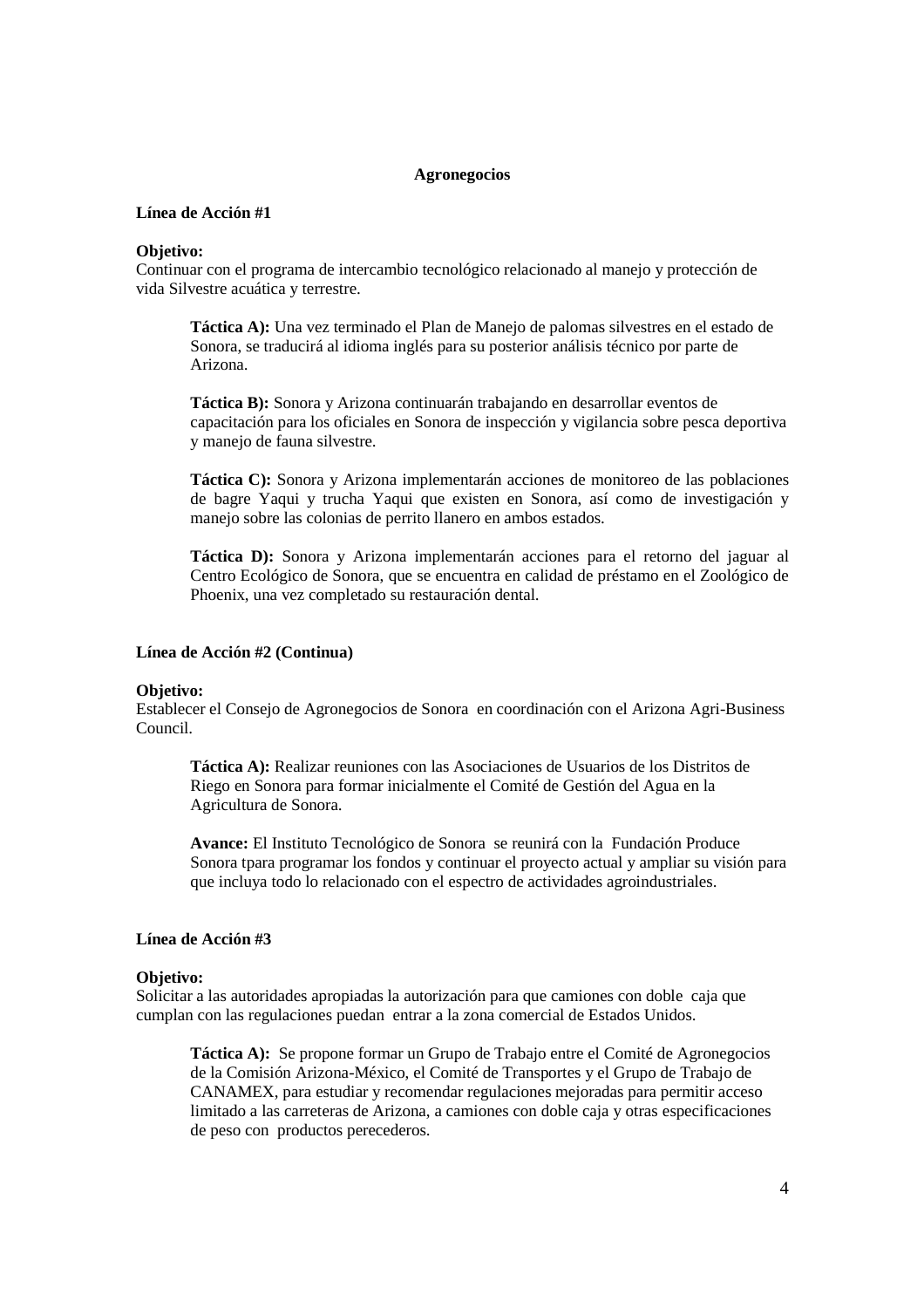# **Línea de Acción #4 (Continua)**

# **Objetivo:**

Desarrollar un plan conjunto de respuesta para atender incidentes internacionales de inocuidad alimentaria

**Táctica A):** Los Departamentos de Agricultura de Arizona y Sonora reunirán a sus respectivos interesados en inocuidad alimentaria con el propósito de formar un equipo de respuesta a incidentes.

**Avance:** Pendiente de la publicación de estándares y regulaciones revisados por FDA en relación con incidentes de inocuidad alimentaria, organizar para el 2010 un equipo de respuesta rápida en Arizona y planear coordinarlo con el recién formado grupo de trabajo organizado en Sonora.

# **Línea de Acción #5 (Nueva)**

# **Objetivo:**

Auxiliar a la Unión Ganadera de Sonra en obtener una revision del permiso presidencial para que les permita operar en el Nuevo cruce para Ganado internacional que se construirá en San Luis.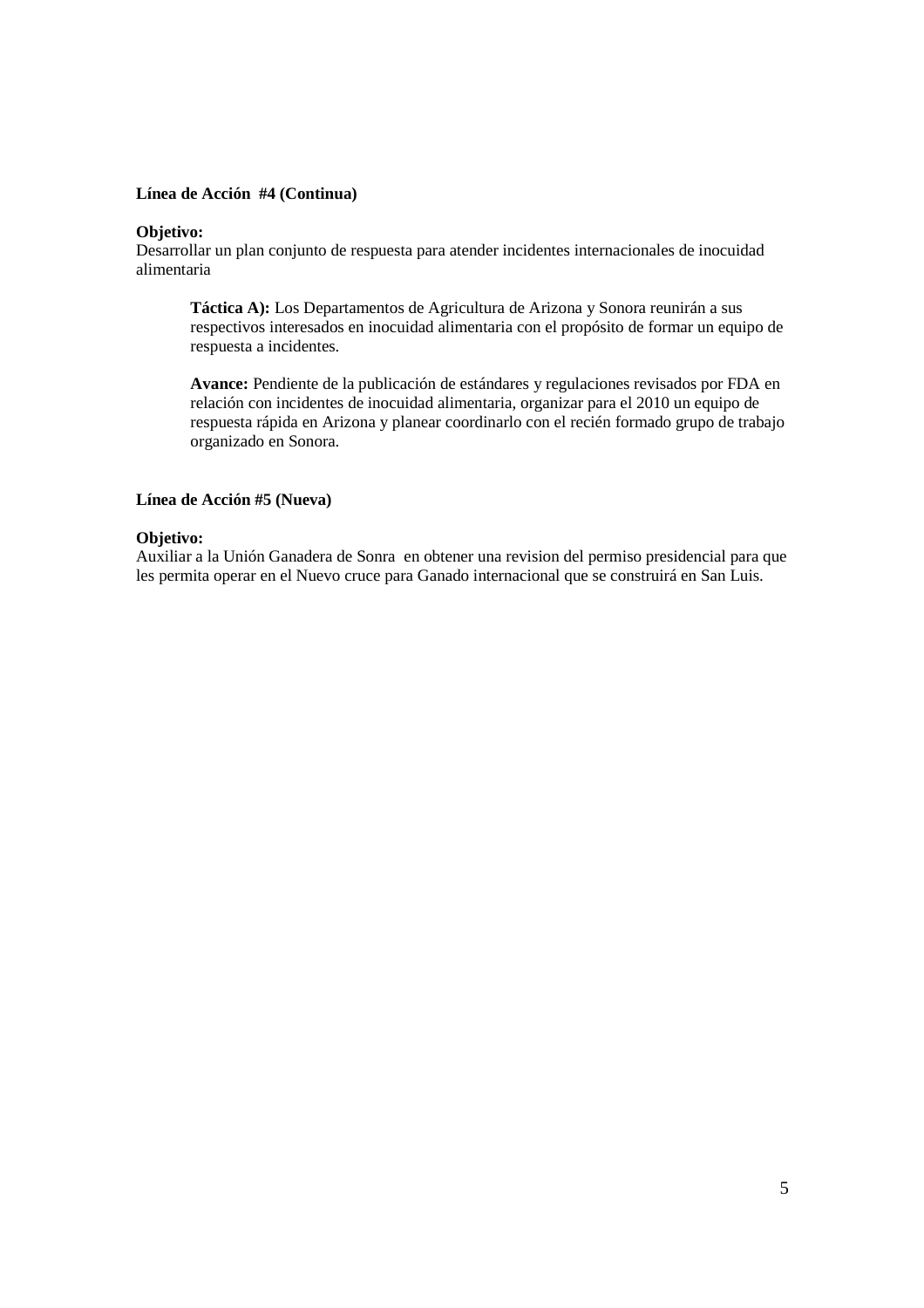# **Art & Culture**

# **Action Item #1 (Continued)**

### **Objective:**

To continue international cultural exchanges between Arizona and Sonora.

# **Action Item Target Completion Date:** December 2009

**Tactic A):** Establish agreements and collaborations with public and private institutions in Arizona and Sonora to promote cultural exchanges.

> **Responsible Party: Sonora:** Dr. Fernando Tapia **Arizona:** Bob Booker

# **Tactic Target Completion Date:** December 2009

**Tactic B):** To create an agreement between the Arizona Commission of the Arts and the Instituto Sonorense de Cultura to make a cultural exchange for arts administrators. Ten arts administrators from Sonora will come to Arizona in June 2009 to work with a counterpart in Arizona.

> **Responsible Party: Sonora:** Dr. Fernando Tapia **Arizona:** Robert Booker

### **Tactic Target Completion Date:** December 2009

### **Action Item #2 (New)**

### **Objective:**

To gather information about the laws of international cultural exchanges.

### **Action Item Target Completion Date:** December 2009

**Tactic A):** To obtain and publicize the legal requirements and documents for Sonoran artists interested in working in the United States.

> **Responsible Party: Sonora:** Dr. Fernando Tapia **Arizona:** Robert Booker

### **Tactic Target Completion Date:** June 2009

**Tactic B):** To work with the National Endowment for the Arts´ International Office to obtain the legal requirements and documents for artists working abroad.

# **Responsible Party:**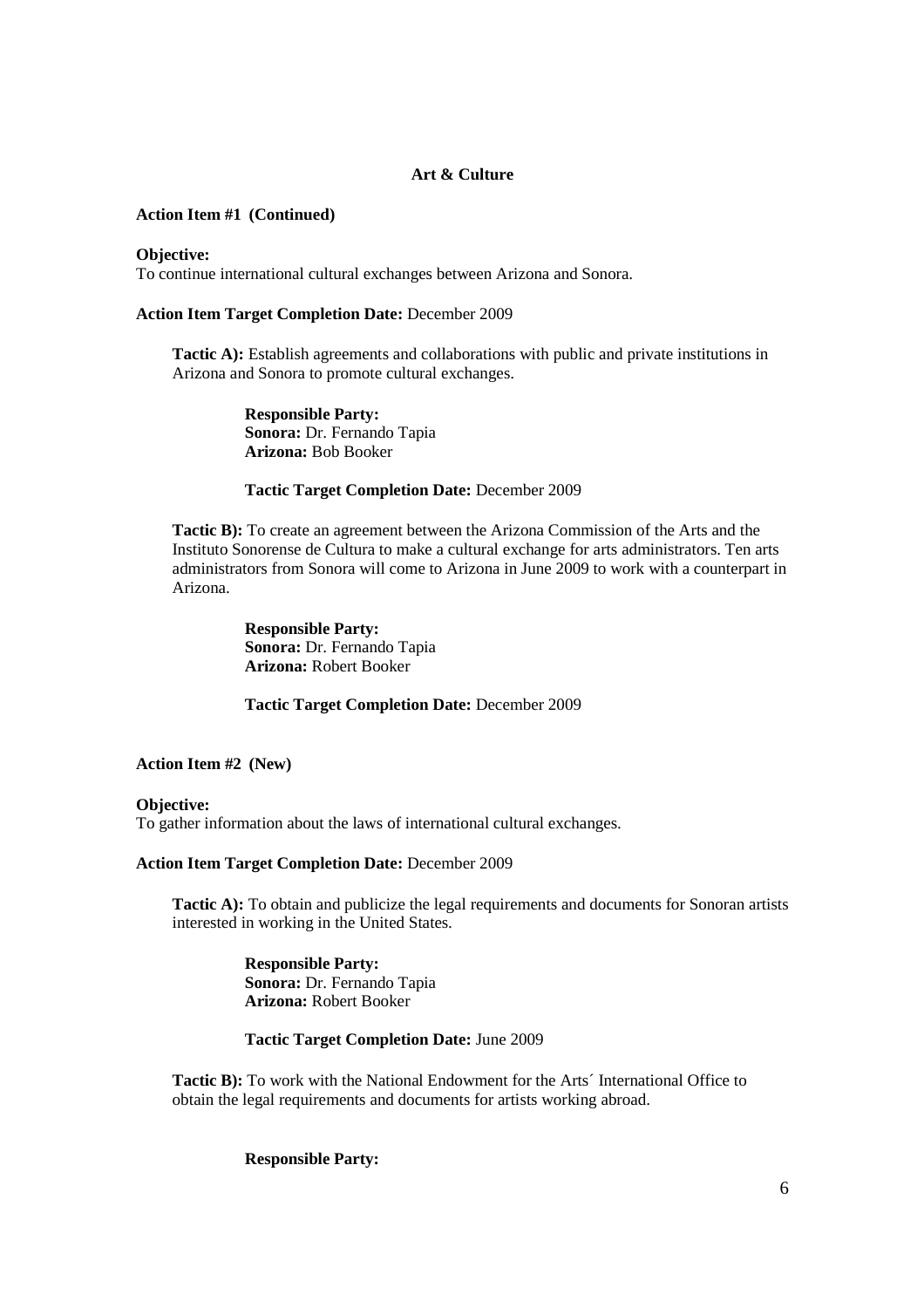**Sonora:** Dr. Fernando Tapia Grijlava **Arizona:** Bob Booker

# **Tactic Target Completion Date:** December 2009

**Tactic C):** To suggest and facilitate changes in the law regarding international exchanges in Sonora and Arizona.

> **Responsible Party: Sonora:** Dr. Fernando Tapia **Arizona:** Robert Booker

# **Tactic Target Completion Date:** December 2009

### **Action Item #3 (Continued)**

### **Objective:**

To create and maintain a cultural database of artists, festivals, galleries, theatres, museums in Arizona and Sonora.

### **Action Item Target Completion Date:** December 2009

**Tactic A):** The Arizona Commission on the Arts will work with showup.com and the Commission's Teaching Artist Roster as a resource to promote Arizona artists, venues and events.

> **Responsible Party: Sonora:** Dr. Fernando Tapia **Arizona:** Robert Booker

# **Tactic Target Completion Date:** December 2009

**Tactic B):** The Instituto Sonorense de Cultura will maintain and update the Cultural Information System (SIC) to promote the artists, venues and events in Sonora.

> **Responsible Party: Sonora:** Dr. Fernando Tapia **Arizona:** Robert Booker

**Tactic Target Completion Date:** December 2009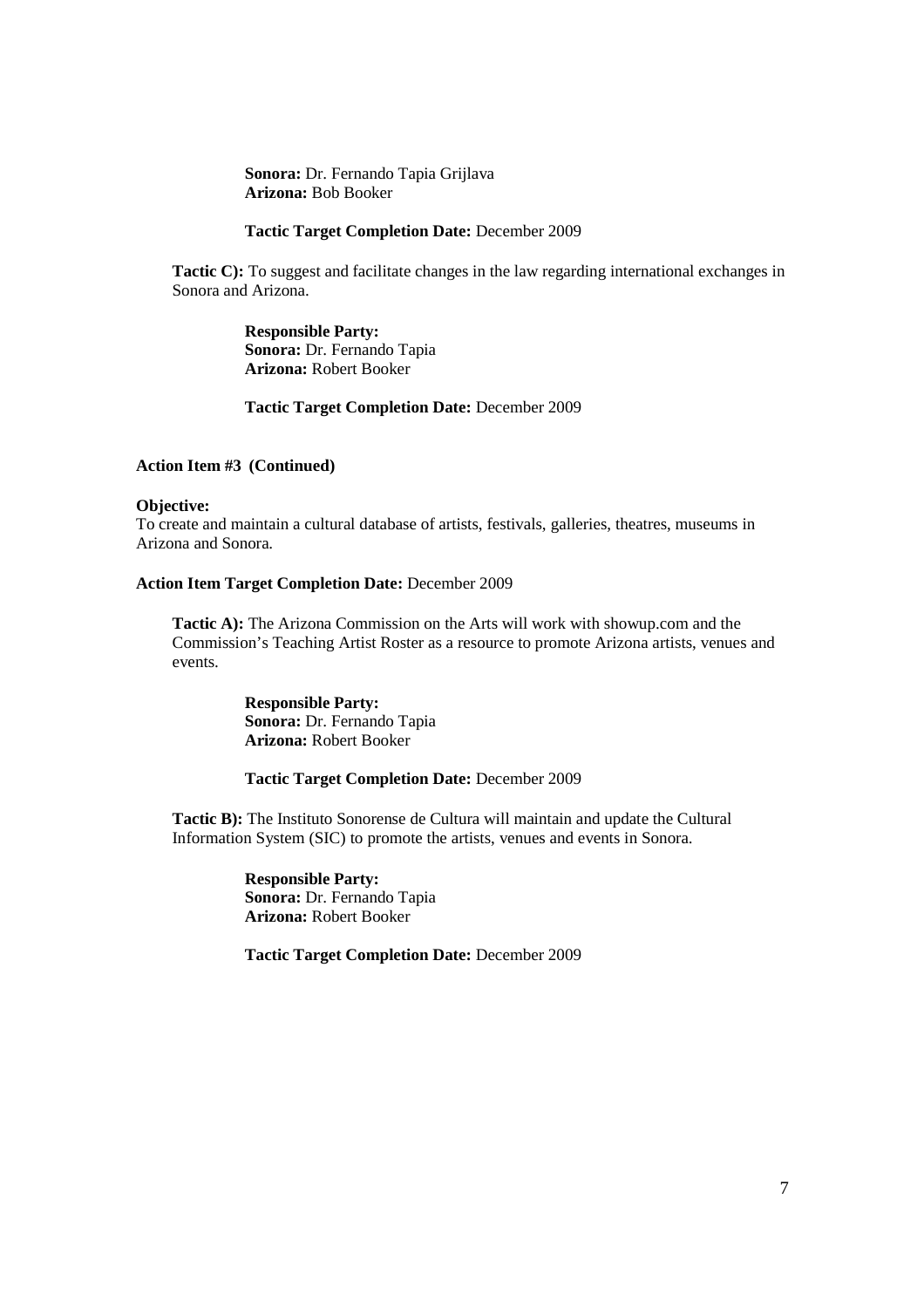**Arte y Cultura**

**NEED SPANISH TRANSLATION**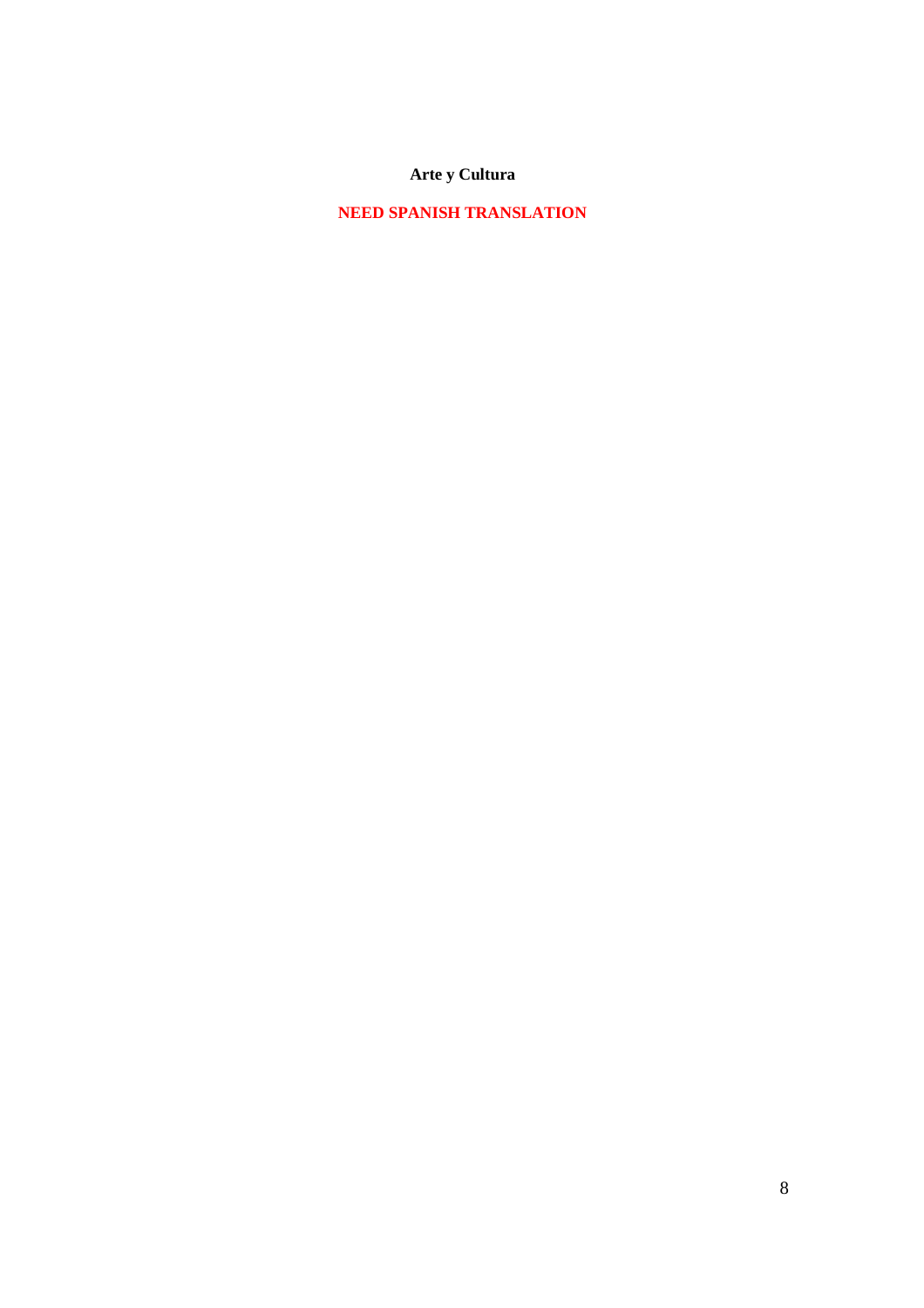### **Economic Development**

# **Action Item #1 (Continued)**

### **Objective:**

Seek out commercial opportunities in the ports of Guaymas, Punta Colonet and the Inland Port of Tucson that will benefit the Sonora Arizona region.

### **Action Item Target Completion Date:** December 2009

**Tactic A):** Include the Sonora Arizona region in the Punta Colonet project to generate future business opportunities.

**Responsible Party (Arizona and Sonora):** Fernando Jimenez and Martha Campa

### **Tactic Target Completion Date:** December 2009

**Tactic B):** Follow up with the companies that participated in the Long Beach seminar.

**Tactic C):** Promote the Inland Port of Tucson.

**Tactic D):** Complete a logistics map of the region to promote the Port of Guaymas and the logistics corridor of the Sonora Arizona region.

**Responsible Party (Arizona and Sonora):** Fernando Jimenez and Martha Campa

**Tactic Target Completion Date**: December 2009

**Action Item #2 (Continued)**

### **Objective:**

Solidify the Economic Development plan of the Sonora Arizona region.

**Action Item Target Completion Date:** December 2009

# **Responsible Party (Arizona and Sonora):**

Fernando Jimenez and Martha Campa

**Tactic A):** Continue promotion of the region through joint participation in international aerospace trade shows and events.

### **Tactic Target Completion Date:** December 2009

**Tactic B):** Regional development of the software industry.

**Tactic C):** Promote strategies for the regional development of the aerospace and software industry supply chains.

**Tactic D):** Promote the regional workers agreement.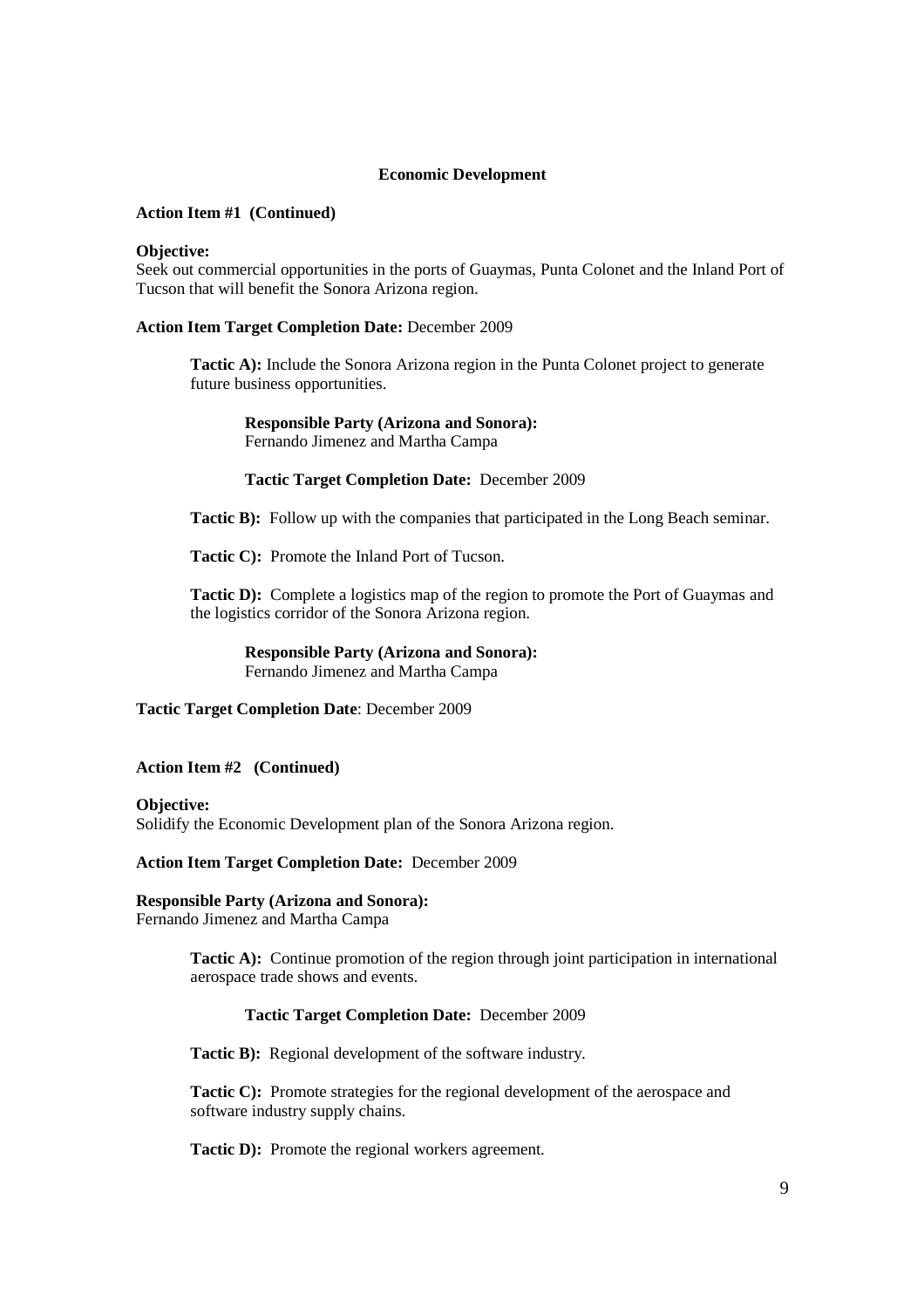**Tactic E):** Support the bi-national manufacturing initiative.

# **Action Item #3 (Continued)**

**Objective:** Continue supporting CANAMEX.

# **Action Item Target Completion Date:** December 2009

**Tactic A):** Encourage Sonoran companies to become certified in the CTPAT program.

**Responsible Party (Arizona and Sonora):** Fernando Jimenez and Martha Campa

**Tactic Target Completion Date:** December 2009

**Tactic B):** Present the results of the Ford and Continental study.

**Tactic C):** Follow up with the CANAMEX study and the creation of the Arizona International Development Authority (AIDA)

**Responsible Party (Arizona and Sonora):** Fernando Jimenez and Martha Campa

**Tactic Target Completion Date:** December 2009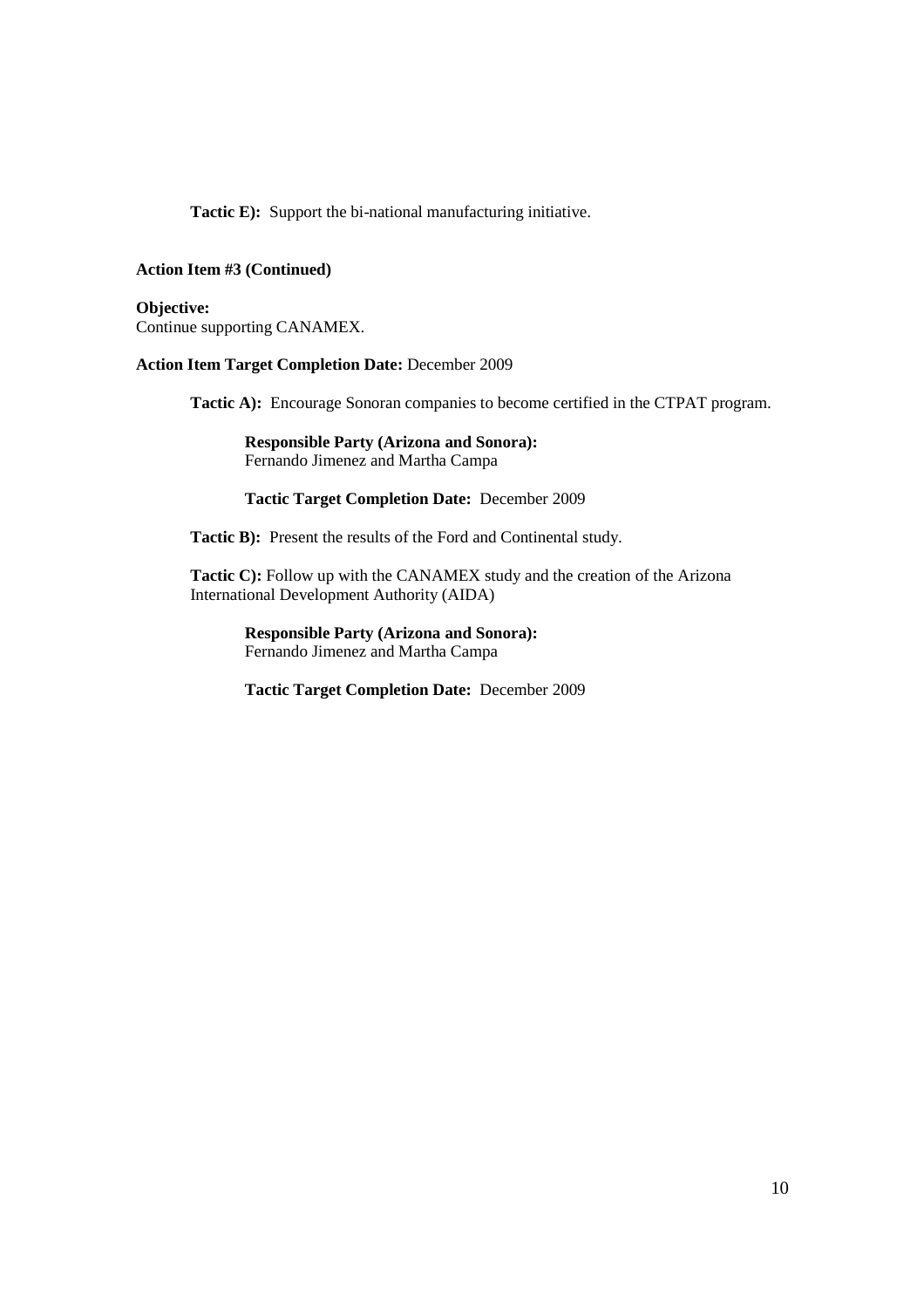# **Dessarrollo Económico**

# **Línea de Acción #1 (Continua)**

### **Objetivo:**

Buscar oportunidades de Negocios en los Puertos de Guaymas, Punta Colonet y Puerto Seco

# **Fecha de Terminación de Línea de Acción:** Diciembre 2009

**Táctica A):** (586) Inclusión de la Región Sonora-Arizona en el proyecto de Punta Colonet para generar oportunidades de Negocio

# **Responsables (Arizona y Sonora):**

Fernando Jimenez and Martha Campa

# **Fecha de Terminación de Táctica:** Diciembre 2009

**Táctica B):** (587) Dar seguimiento a las empresas que participaron en el Seminario Logistico de Long Beach.

**Táctica C):** (614) Promover la iniciativa del Puerto Seco

**Táctica D):** Promocion del Puerto de Guaymas y el Corredor Logistico Sonora-Arizona, completer el mapa logistico de la region y promoverlo.

**Responsables (Arizona y Sonora):** Fernando Jimenez and Martha Campa

**Fecha de Terminación de Táctica:** Diciembre 2009

# **Línea de Acción #2 (Continua)**

### **Objetivo:**

Solidificar el plan de Desarrollo Económico de la región Sonora-Arizona

# **Fecha de Terminación de Línea de Acción:** Diciembre 2009 2009

**Táctica A):** (588) Promoción continua de la región en exposiciones aeroespaciales internacionales.

# **Fecha de Terminación de Táctica:** Diciembre 2009

**Táctica B):** (589) Desarrollo regional de la industria del Software.

**Táctica C):** (590) Promover estrategias para el desarrollo regional de proveeduria. 1) Organizar a empresas de manufactura interesadas en trabajar con el comité en acciones de desarrollo económico

**Tactica D):** Promover el acuerdo de trabajadores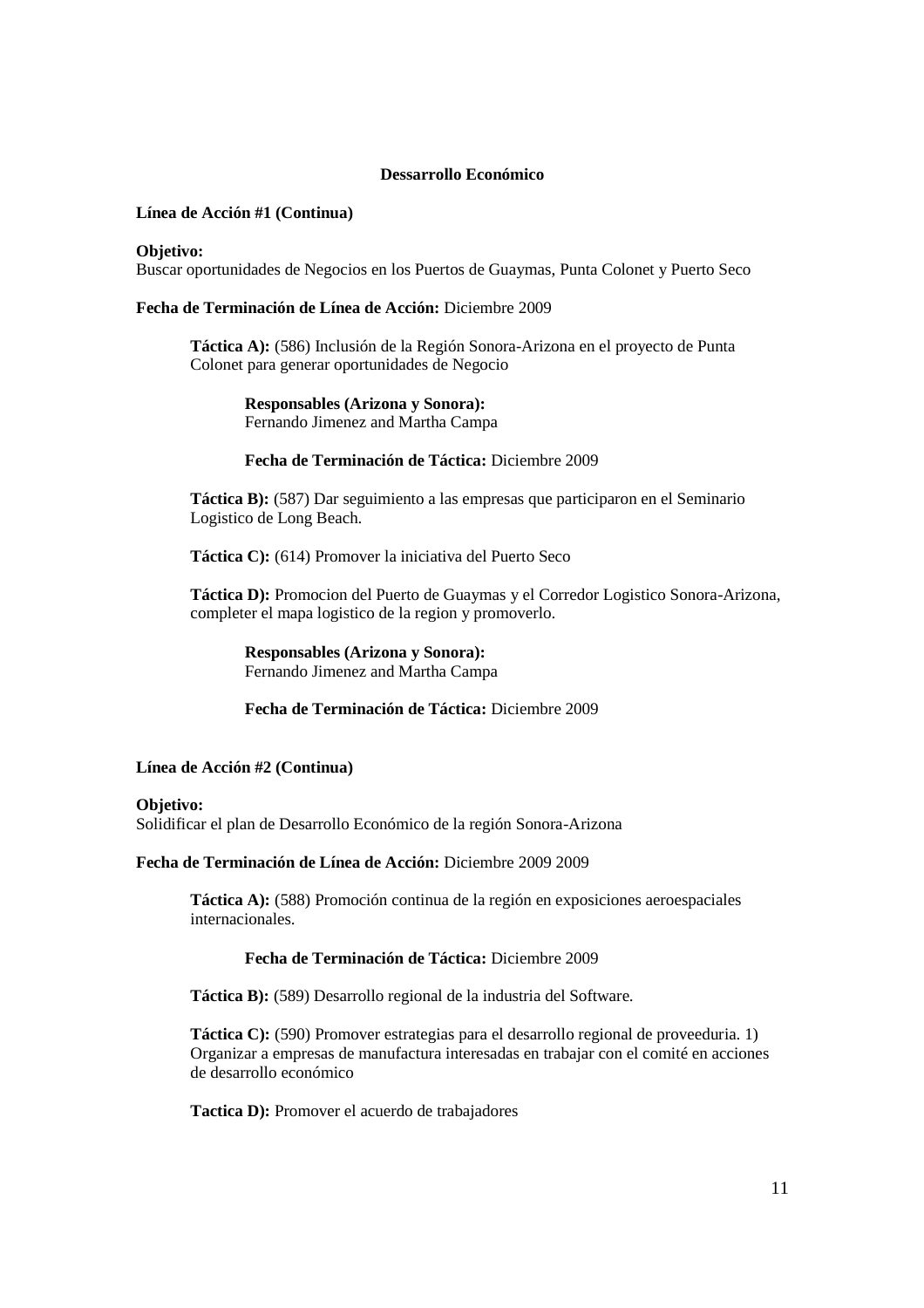**Tactica E):** Apoyar el Arizona – Sonora Manufacturing Initiative

**Responsables (Arizona y Sonora):** Fernando Jimenez and Martha Campa

**Fecha de Terminación de Táctica:** Diciembre 2009

**Línea de Acción #3 (Continua)**

**Objetivo:** Continuar apoyando a CANAMEX

# **Fecha de Terminación de Línea de Acción:** Diciembre 2009

**Táctica A):** (593) Apoyar empresas Sonorenses a que certifiquen en el programa CTPAT.

> **Responsables (Arizona y Sonora):** Fernando Jimenez and Martha Campa

**Fecha de Terminación de Táctica:** Diciembre 2009

**Táctica B):** (594) Presentar los resultados del estudio de Ford y Continental

**Tacticas C):** Seguimiento al estudio de Canamex, y la creacion del Arizona International Development Authority (AIDA)

**Responsables (Arizona y Sonora):** Fernando Jimenez and Martha Campa

**Fecha de Terminación de Táctica:** Diciembre 2009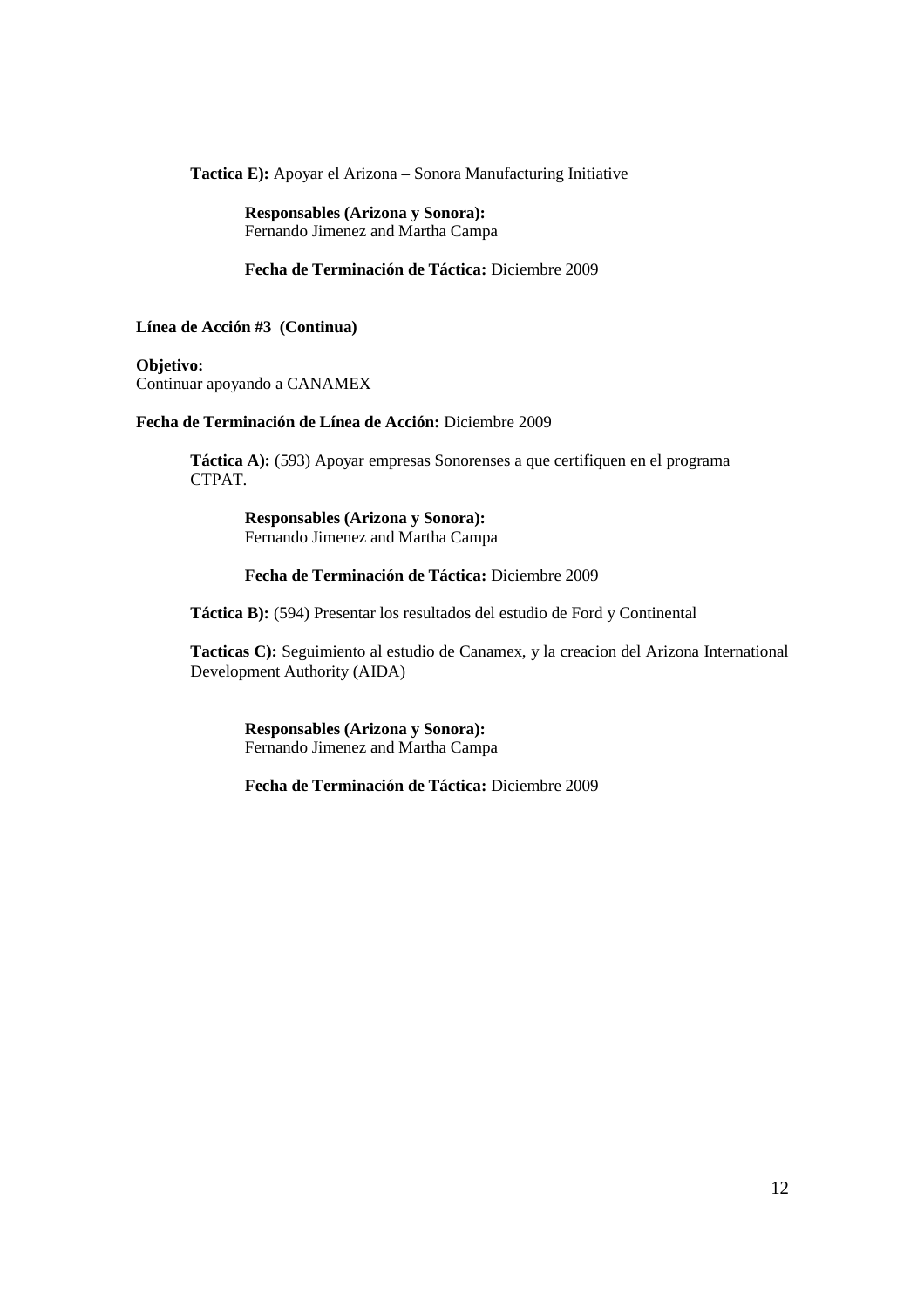### **Education**

# **Action Item #1 (New)**

### **Objective:**

Develop and promote capacity of Native American students and communities in Sonora and Arizona through education.

### **Action Item Target Completion Date:** June 2010

**Tactic A):** Build an indian intercultural academic network for Southern Sonora in support of Community Colleges of high indian population in Arizona. This network will be based on three schools using the CECYTES programs, Universidad del Sur de Sonora, Instituto Tecnologico superior de Cajeme, South Mountain Community College and the University of Arizona, noting financial aspects, intercultural pathways, productive projects and community growth projects.

**Responsible Party: Sonora:** M.I. Sergio Pablo Mariscal – ITESCA Ing. Benjamín Barceló - UTS **Arizona:** Raúl Monreal – South Mountain Community College

# **Tactic Target Completion Date:** June 2010

**Tactic B):** Consolidate actions of "Museo de los Yaquis y Pascua Yaqui" in Cajeme which increases the ethnic collaboration of Sonora and Arizona.

**Responsible Party: Sonora:** M.I. Sergio Pablo Mariscal – ITESCA Ing. Benjamín Barceló - UTS **Arizona:** Raúl Monreal – South Mountain Community College

### **Tactic Target Completion Date:** June 2010

**Tactic C):** Utilize the TIC's in schools in the advancement of ethnicity and community development.

**Responsible Party: Sonora:** M.I. Sergio Pablo Mariscal – ITESCA Ing. Benjamín Barceló - UTS **Arizona:** Raúl Monreal – South Mountain Community College

# **Tactic Target Completion Date:** June 2010

**Tactic D):** Support and intensify the schools in Arizona with "Proyecto Educativo" Yaqui" of Vicam, Sonora.

**Responsible Party: Sonora:** M.I. Sergio Pablo Mariscal – ITESCA Ing. Benjamín Barceló - UTS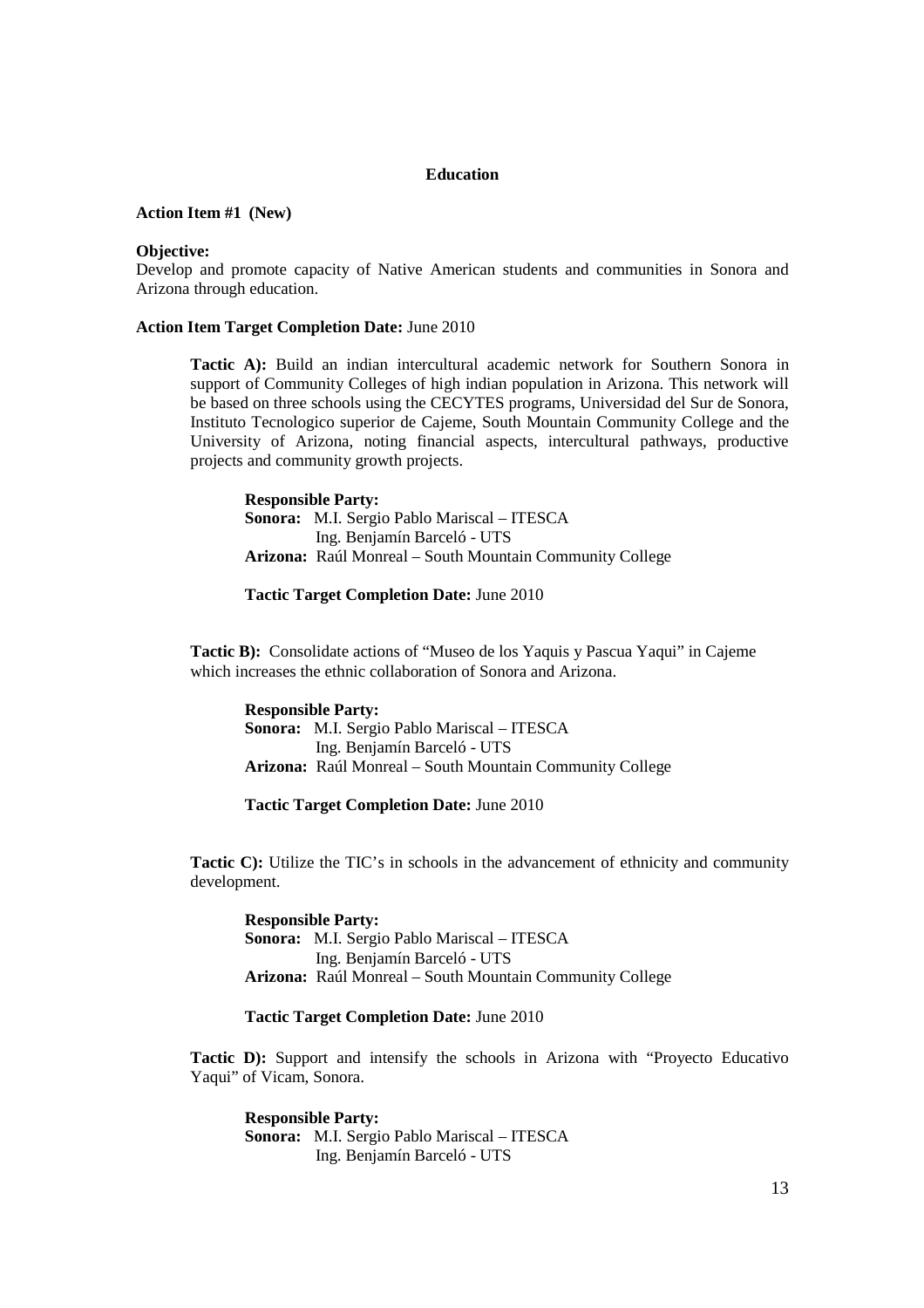**Arizona:** Raúl Monreal – South Mountain Community College

### **Tactic Target Completion Date:** June 2010

### **Action Item #2 (New)**

### **Objective:**

Study the Health and Wellness Education Program curriculum of Sonora and Arizona in order to analyze the opportunities of professional interception on both sides of the border".

### **Action Item Target Completion Date:** June 2010

**Tactic A) :** Revise the Health and Wellness Education curriculums in each state.

**Responsible Party: Sonora:** Leticia Gutiérrez **Arizona:** Rafael Romero

# **Tactic Target Completion Date:** June 2010

**Tactic B):** Make a diagnostic of the offer and labor demand for these professions in each state.

**Responsible Party: Sonora:** Leticia Gutiérrez **Arizona:** Rafael Romero

### **Tactic Target Completion Date:** June 2010

Tactic C): Exploit the acknowledgements of studies in the Health and Wellness Programs in each state.

> **Responsible Party: Sonora:** Leticia Gutiérrez **Arizona:** Rafael Romero

**Tactic Target Completion Date:** June 2010

### **Action Item #3 (Continued)**

# **Objective:**

To support the mobility of binational migrant students from the U.S. to México by promoting standards and facilitating enrollment and other procedures.

### **Action Item Target Completion Date:** December 2009

**Tactic A):** Inform migrant students of enrollment, policies and procedures with the purpose of facilitating enrollment in schools.

### **Responsible Party:**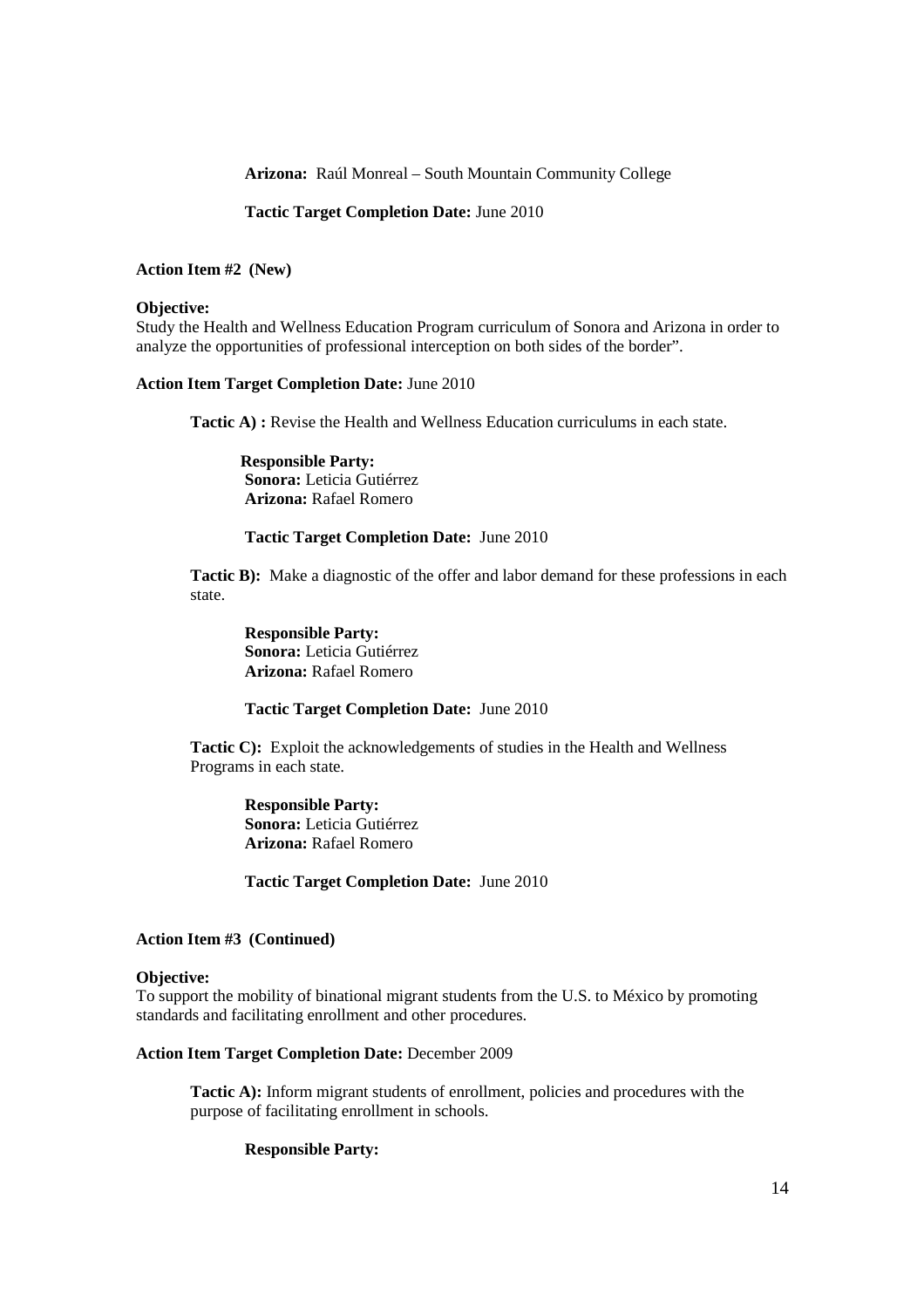**Sonora:** Leticia Gutiérrez **Arizona:** Rafael Romero

### **Tactic Target Completion Date:** December 2009

**Tactic B):** To identify alternate procedures for the validation of studies for preparatory schools in Sonora**.**

**Responsible Party: Sonora:** Leticia Gutiérrez **Arizona:** Rafael Romero

# **Tactic Target Completion Date:** December 2009

### **Action Item #4 (Continued)**

# **Objective:**

Support policies for the prevention of global warming and programs for environmental education for their implementation in schools from pre-school to post secondary.

### **Action Item Target Completion Date:** December 2009

**Tactic A):** To identify the educational contents in Arizona and Sonora directed to develop competition among students of elementary level for the prevention of global warming and the active promotion of the viable development brought about by the exchange of educational experiences and curricula in both states.

**Responsible Party: Sonora:** Leticia Gutiérrez **Arizona:** Rafael Romero

# **Tactic Target Completion Date:** December 2009

**Tactic B):** To know strategies that are implemented in both states to promote the transversality of the educational contents that consider the subject of global warming and viable development brought about by training programs for educators.

**Responsible Party: Sonora:** Leticia Gutiérrez **Arizona:** Rafael Romero

**Tactic Target Completion Date**: December 2009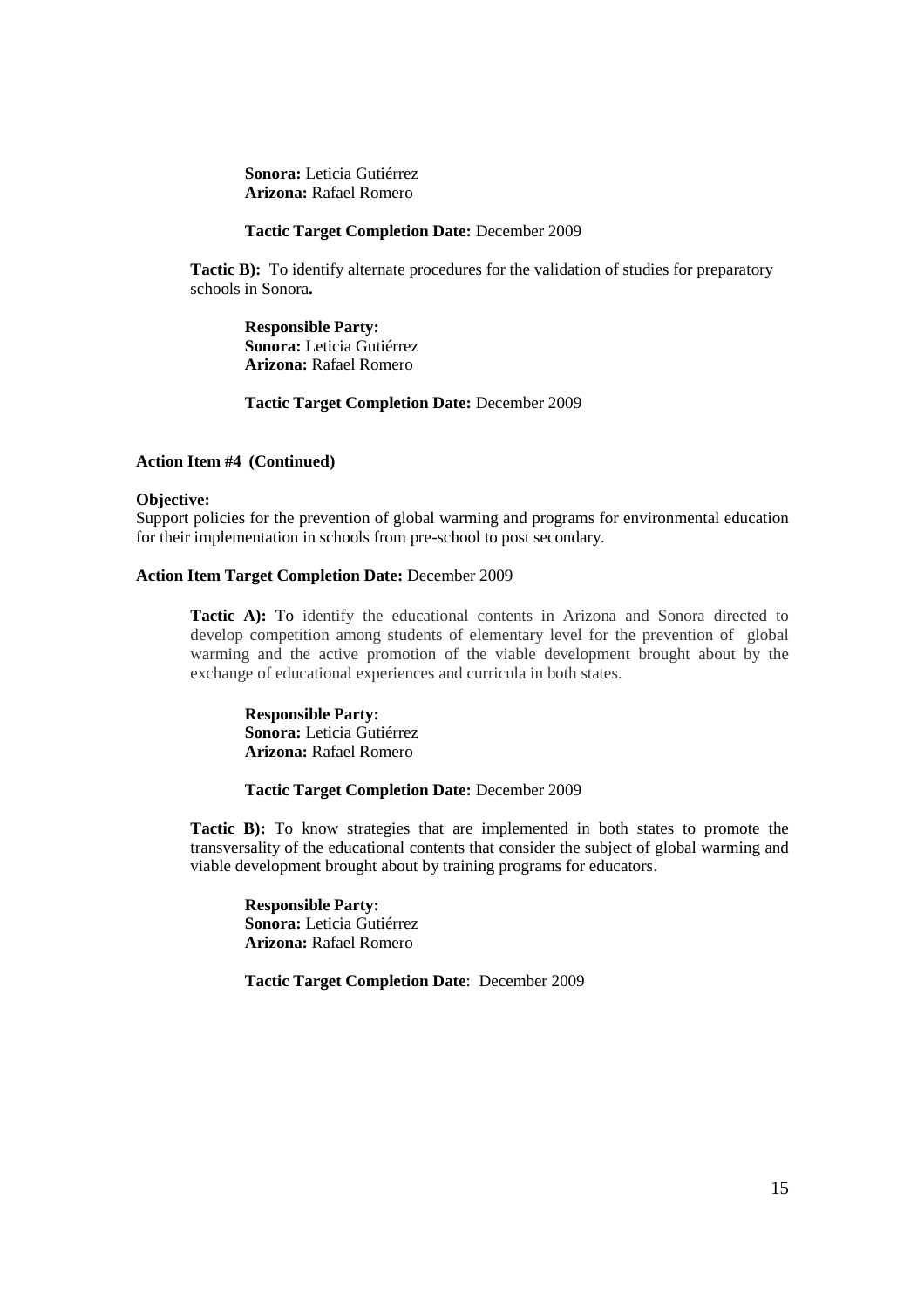### **Educación**

### **Línea de Acción #1 (Nueva)**

### **Objetivo:**

Promover e impulsar el desarrollo de capacidades y estudios formales para comunidades y estudiantes indígenas de Sonora y Arizona en los diferentes niveles educativos

# **Fecha de Terminación de Línea de Acción:** Junio 2010

**Táctica A):** Construir un corredor académico intercultural indígena en el sur de Sonora con el respaldo de Colegios Comunitarios de alta población indígena en Arizona. Este corredor tendrá como base 3 planteles de CECYTES, Universidad del Sur de Sonora, Instituto Tecnológico superior de Cajeme, South Mountain Community College y la Universidad de Arizona, tocando aspectos de financiamiento, corredor intercultural, proyectos productivos y proyectos para el desarrollo comunitario.

**Responsables: Sonora:** M.I. Sergio Pablo Mariscal – ITESCA Ing. Benjamín Barceló - UTS **Arizona:** Raúl Monreal – South Mountain Community College

# **Fecha de Terminación de Táctica:** Junio 2010

**Táctica B):** Consolidar acciones del "Museo de los Yaquis y Pascua Yaqui" en Cajeme incrementando la proyección y colaboración de la etnia en Sonora y Arizona.

**Responsables: Sonora:** M.I. Sergio Pablo Mariscal – ITESCA Ing. Benjamín Barceló - UTS **Arizona:** Raúl Monreal – South Mountain Community College

### **Fecha de Terminación de Táctica:** Junio 2010

**Táctica C):** Impulsar la utilización de las TIC´s en escuelas para un mayor aprovechamiento de las etnias y para el desarrollo comunitario.

**Responsables: Sonora:** M.I. Sergio Pablo Mariscal – ITESCA Ing. Benjamín Barceló - UTS **Arizona:** Raúl Monreal – South Mountain Community College

# **Fecha de Terminación de Táctica:** Junio 2010

**Táctica D):** Respaldar e intensificar apoyos de escuelas de Arizona con "Proyecto Educativo Yaqui" de Vicam, Sonora.

**Responsables: Sonora:** M.I. Sergio Pablo Mariscal – ITESCA Ing. Benjamín Barceló - UTS **Arizona:** Raúl Monreal – South Mountain Community College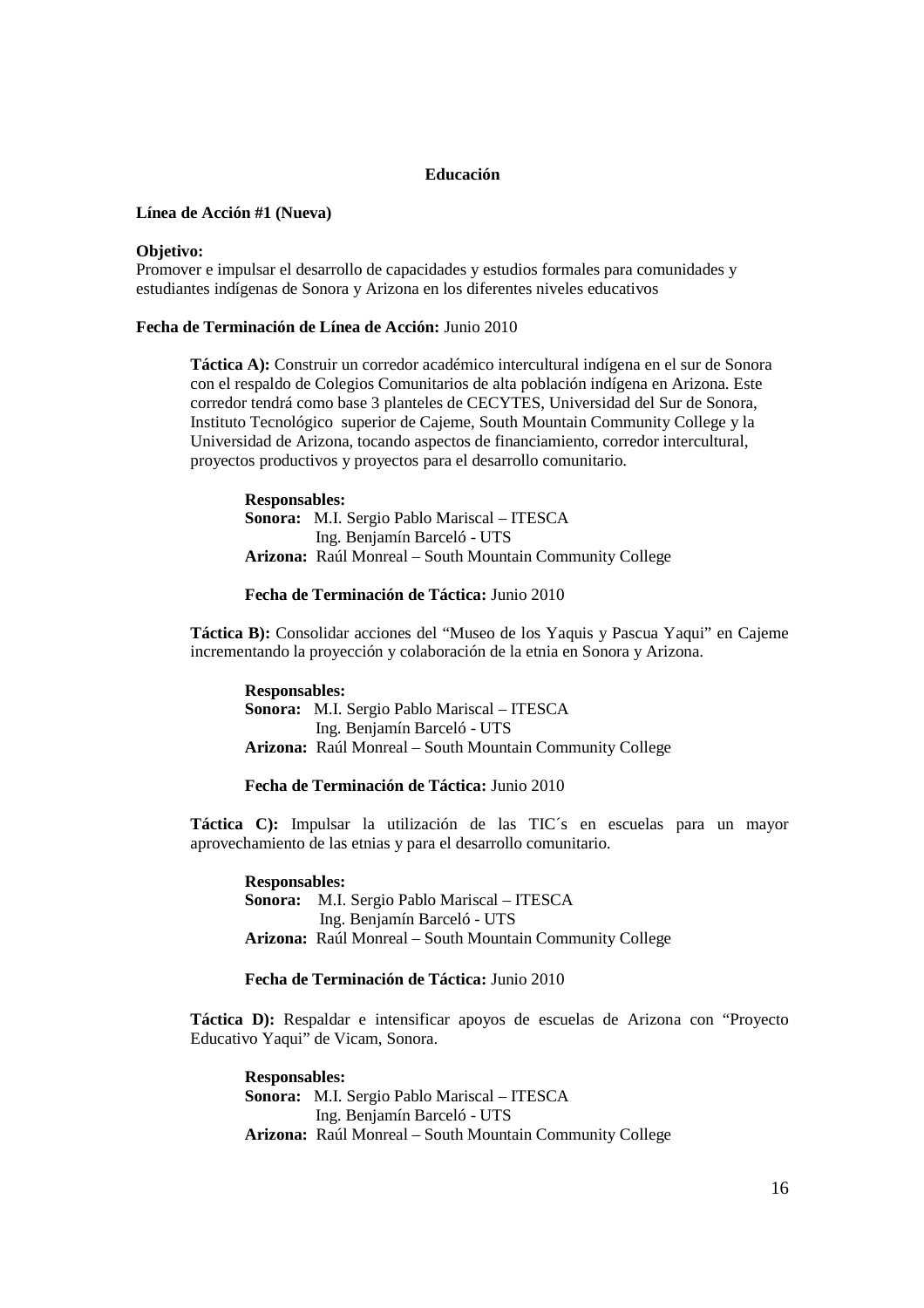# **Fecha de Terminación de Táctica:** Junio 2010

# **Línea de Acción #2 (Nueva)**

### **Objetivo:**

"Conocer las currículas de los Programas Educativos de Salud en Sonora y Arizona para analizar la oportunidad de inserción profesional en ambos lados de la frontera"

### **Fecha de Terminación de Línea de Acción:** Junio 2010

**Táctica A)** Revisar las currículas de la oferta de los Programas Educativos de Salud en ambos estados.

**Responsables: Sonora:** Leticia Gutiérrez **Arizona:** Rafael Romero

# **Fecha de Terminación de Táctica:** Junio 2010

**Táctica B):** Hacer un diagnostico de oferta y demanda laboral para estas profesiones en ambos estados.

**Responsables: Sonora:** Leticia Gutiérrez **Arizona:** Rafael Romero

# **Fecha de Terminación de Táctica:** Junio 2010

**Táctica C):** Explotar el reconocimiento de estudios de los Programas Educativos de Salud en ambos estados.

**Responsables: Sonora:** Leticia Gutiérrez **Arizona:** Rafael Romero

**Fecha de Terminación de Táctica:** Junio 2010

### **Línea de Acción #3 (Continua)**

### **Objetivo:**

Apoyar a los estudiantes migrantes binacionales en traslado a través de la difusión de las normas de inscripción como en los procedimientos alternos para que se inscriban de manera inmediata en las escuelas de Sonora.

# **Fecha de Terminación de Línea de Acción:** Diciembre 2009

**Táctica A):** Difundir las normas de inscripción de los estudiantes migrantes con el fin de facilitar el ingreso a las escuelas de Sonora.

### **Responsables:**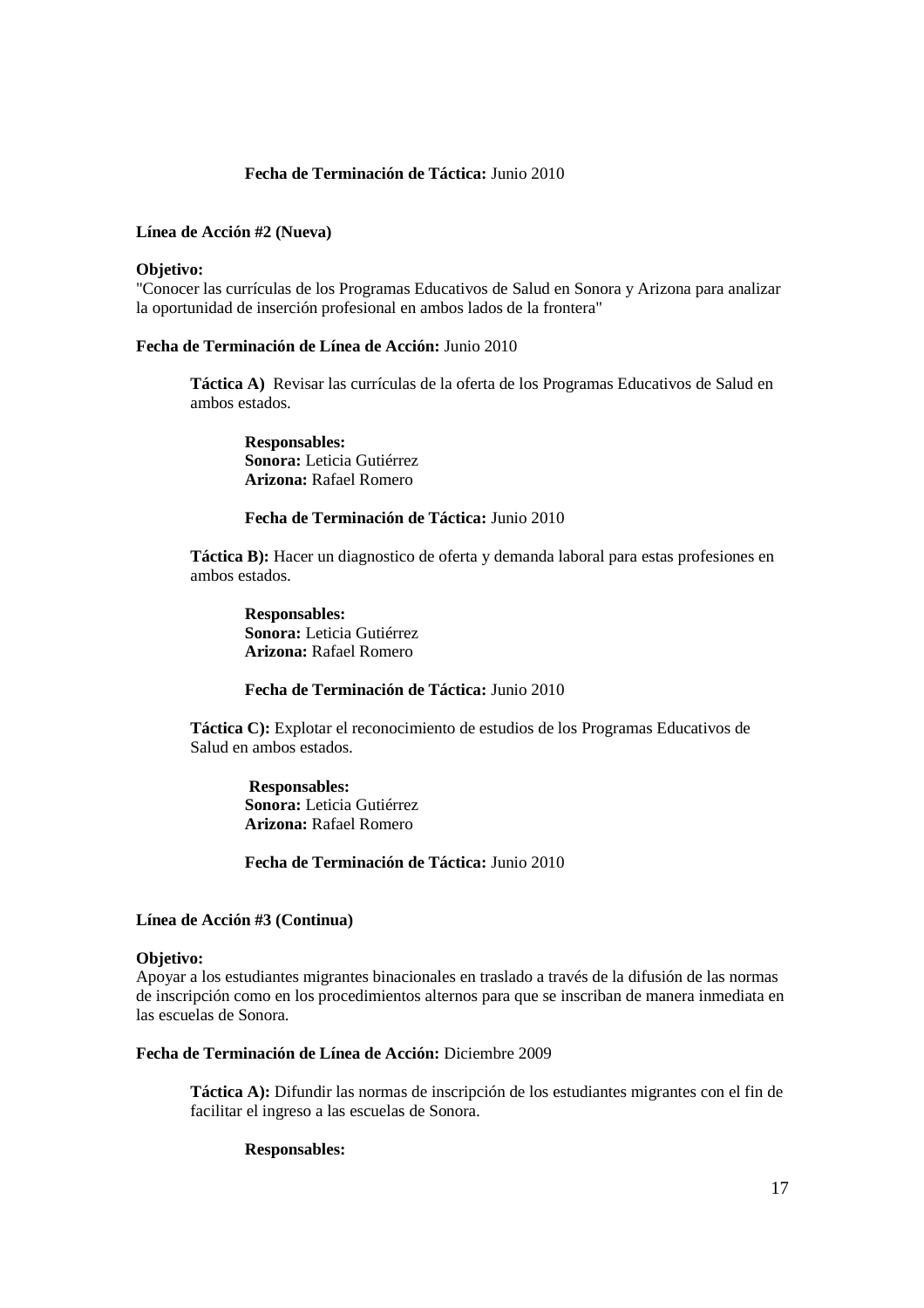**Sonora:** Leticia Gutiérrez **Arizona:** Rafael Romero

# **Fecha de Terminación de Táctica:** Diciembre 2009

**Táctica B):** Identificar procedimientos alternos para la validación de los estudios de preparatoria en Sonora**.**

**Responsables: Sonora:** Leticia Gutiérrez **Arizona:** Rafael Romero

# **Fecha de Terminación de Táctica:** Diciembre 2009

### **Línea de Acción #4 (Continua)**

# **Objetivo:**

En apoyo a la política de prevención del calentamiento global, se identificarán programas de educación ambiental para su implementación en escuelas, en los niveles desde preescolar a universidad.

# **Fecha de Terminación de Línea de Acción:** Diciembre 2009

**Táctica A):** Identificar los contenidos educativos en Arizona y Sonora dirigidos a desarrollar competencias en alumnos de educación básica para la prevención del calentamiento global y la promoción activa del desarrollo sustentable, a partir del intercambio de experiencias educativas y programas de estudio en ambos estados.

**Responsables: Sonora:** Leticia Gutiérrez **Arizona:** Rafael Romero

# **Fecha de Terminación de Táctica:** Diciembre 2009

**Táctica B):** Conocer estrategias que se implementan en ambos estados para promover la transversalidad de los contenidos educativos que abordan el tema del calentamiento global y desarrollo sustentable a partir de programas de capacitación y formación de docentes.

**Responsables: Sonora:** Leticia Gutiérrez **Arizona:** Rafael Romero

**Fecha de Terminación de Táctica:** Diciembre 2009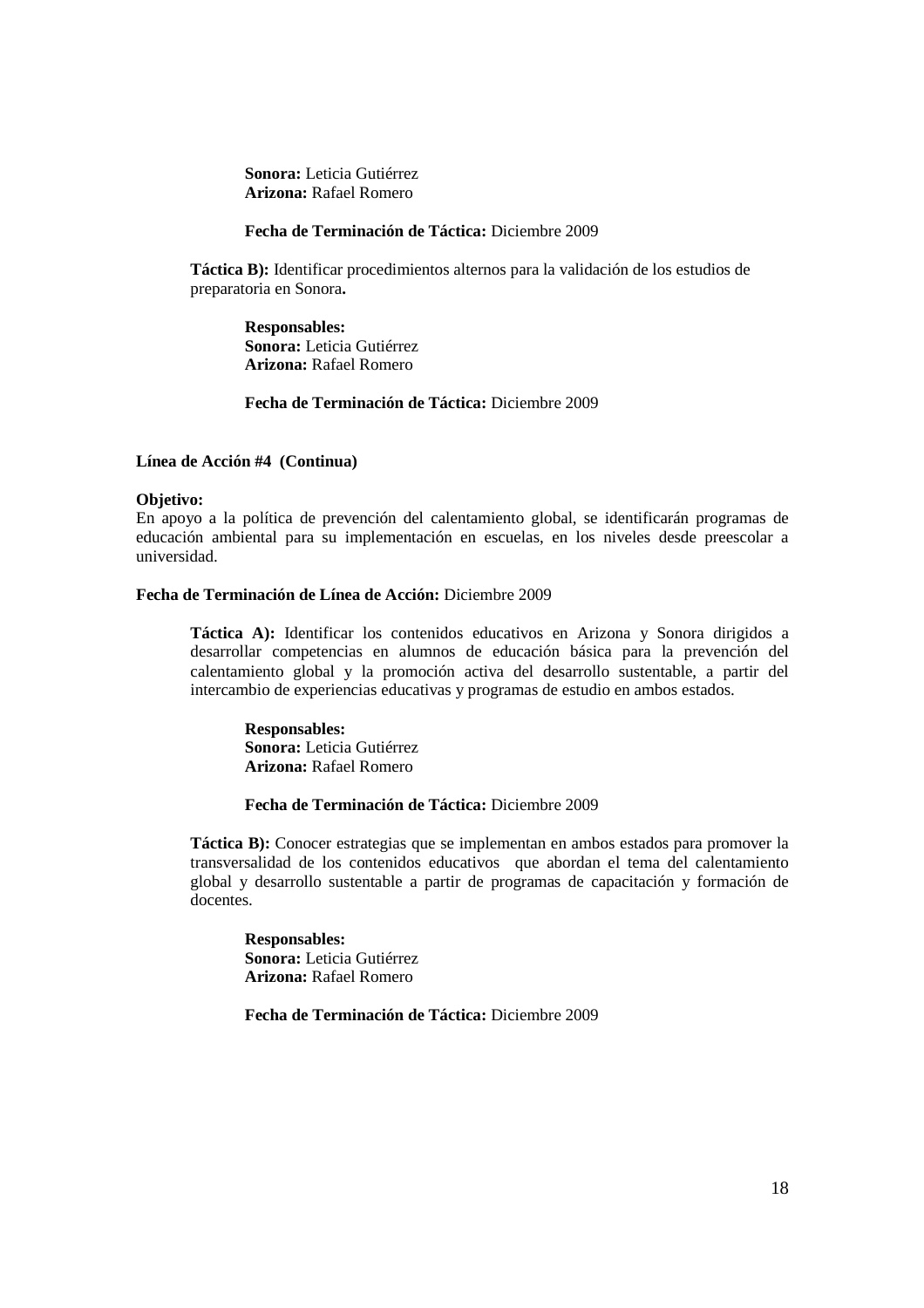### **Emergency Management Committee**

# **Action Item #1 (Refined)**

### **Objective:**

The Emergency Management Committee will continue training bi-national first response teams; as well as for the implementation of a common system for handling emergency information.

### **Action Item Target Completion Date:** November 2009

**Tactic A):** The State of Arizona will continue to provide training to the first responders of the State of Sonora to include Hazardous Materials Technicians and response training for maquiladoras.

**Responsible Party: Arizona:** Les Caid **Sonora:** Roberto Copado

# **Tactic Target Completion Date:** November 2009

**Tactic B):** Establish a coordination team to aid the Emergency Management Committee of the Arizona Mexico Commission, Border Governors Conference, and Border 2012 to coordinate the processing of equipment donations and bi-national training.

**Responsible Party: Arizona:** Lou Trammell **Sonora:** Willebaldo Alatriste

### **Tactic Target Completion Date:** November 2009

**Tactic C):** The States of Sonora and Arizona will engage in a series of communications exercises to test the bi-national interoperability of their communications systems.

**Responsible Party: Arizona:** Lou Trammell **Sonora:** Willebaldo Alatriste

**Tactic Target Completion Date:** November 2009

**Estimated Cost:** \$100,000

**Funding Sources:** Federal grant (75%) and State Operating Funds

**Tactic D):** The States of Sonora and Arizona will conduct a table-top exercise on the summer 2010 plenary meeting. Committee will identify representatives for each AMC Committees to determine Binational impact on both sides of the border.

**Responsible Party: Arizona:** Lou Trammell **Sonora:** Willebaldo Alatriste

**Tactic Target Completion Date:** June 2010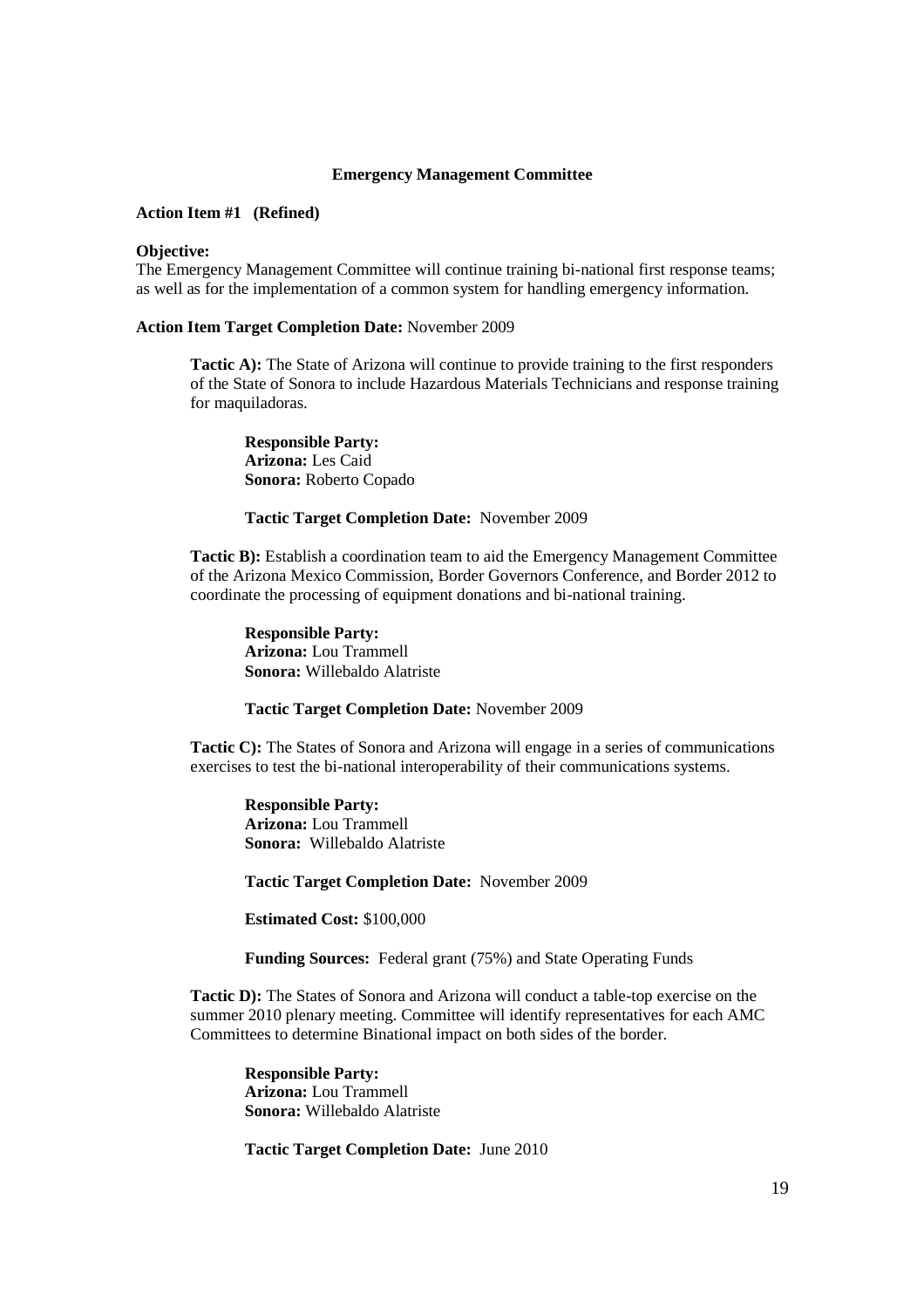**Estimated Cost:** \$30,000 **Funding Sources:** Federal grant (75%) and State Operating Funds

**Tactic E):** The States of Sonora and Arizona will engage in a liaison exchange to learn how each States operate in an emergency.

**Responsible Party: Arizona:** Lou Trammell **Sonora:** Willebaldo Alatriste

**Tactic Target Completion Date:** June 2010

**Estimated Cost:** No Cost

**Funding Sources:** Federal grant (75%) and State Operating Funds

# **Action Item #2 (Continued)**

### **Objective:**

The Emergency Management Committee will develop an all-hazard mitigation plan that identifies threats and identifies projects that will eliminate or reduce risks to the Arizona-Sonora border communities, initially focusing on flood and fire mitigation.

### **Action Item Target Completion Date:** November 2009

**Tactic A):** The States of Arizona and Sonora will gather existing mitigation plans and information related to Arizona border communities; identify funding and planning contractor; and expand existing plans to include Sonora border communities.

**Responsible Party: Arizona:** Lou Trammell **Sonora:** Willebaldo Alatriste

**Tactic Target Completion Date:** November 2009

**Tactic B):** The State of Sonora will research the protocols and methods that the State of Arizona follows, in the issue of knowing and updating the data base of the industries that handle hazardous materials, including the amounts of materials stored, and see the possibility to bring these methods to be applied in the State of Sonora.

**Responsible Party: Arizona:** Lou Trammell **Sonora:** Willebaldo Alatriste

**Tactic Target Completion Date:** November 2009

**Estimated Cost:** \$60,000

**Funding Sources:** Federal Grant (75%) and State Operating Funds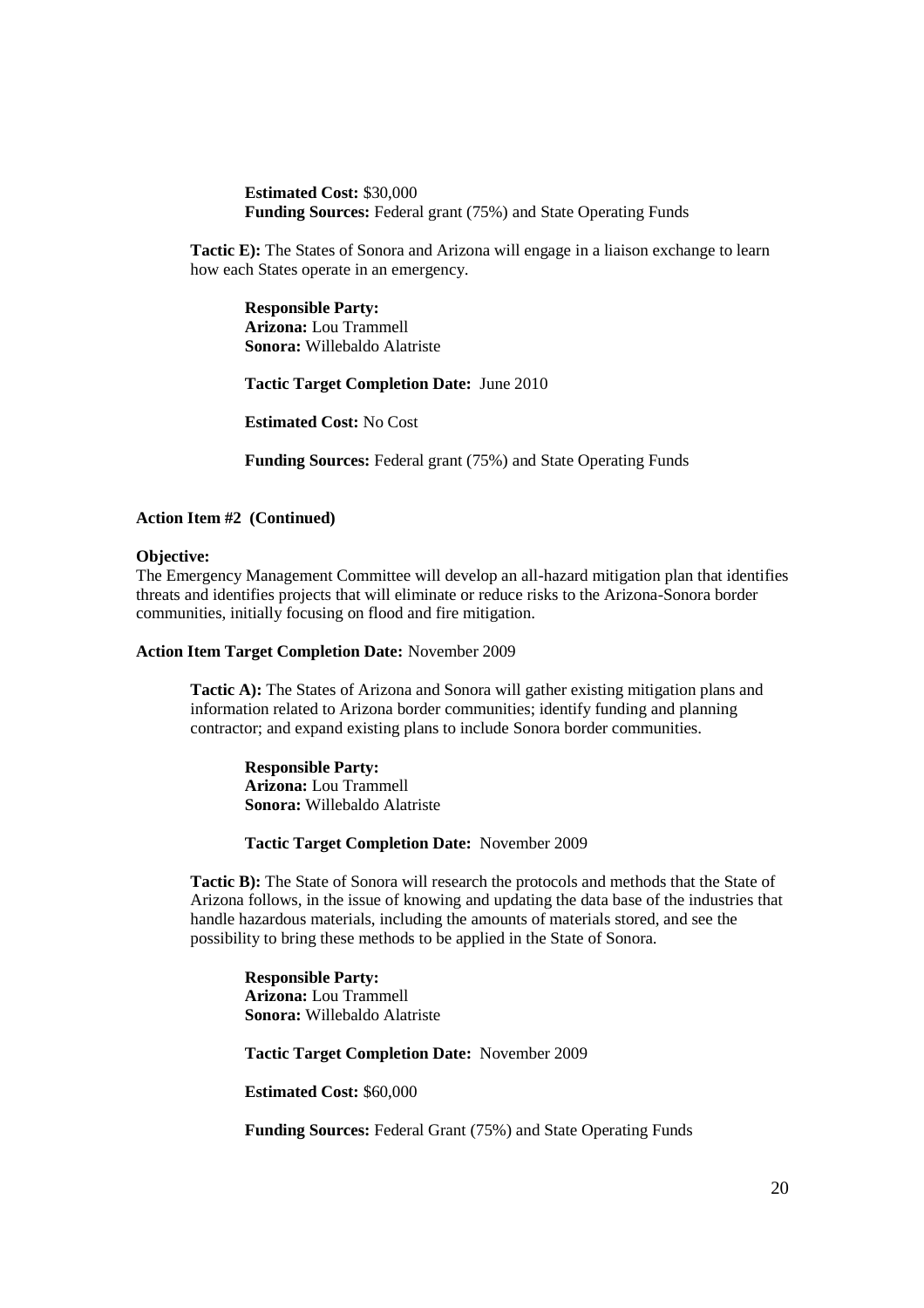### **Action Item #3 (Refined)**

# **Objective:**

The Emergency Management Committee will meet at least 4 times in coordination with other groups of the Arizona-Mexico Commission and other bi-national groups. These meetings will include the Border Health and Border Issues Committees of the Arizona-Mexico Commission, the Border 2012 Program, and the Border Governor's Conference.

### **Action Item Target Completion Date:** November 2009

**Tactic A):** Arizona will identify authority, funding and indemnification for Arizona's emergency units and personnel that respond to Sonoran communities.

**Responsible Party: Arizona:** Lou Trammell **Sonora:** Willebaldo Alatriste

# **Tactic Target Completion Date:** November 2009

**Tactic B):** Sonora will revise the Safety Law for Emergency Volunteers. Support will be asked to the Emergency Management Worktable of the Border Governors Conference, as well as from Federal Proteccion Civil, to foment and make pressure for this legislation to be adopted by the State.

**Responsible Party: Arizona:** Lou Trammell **Sonora:** Alberto Hernandez

### **Tactic Target Completion Date:** November 2009

**Tactic C):** Coordinate with the Health Committee for the joint participation on the Binational Plan against Pandemic Influenza in the Arizona-Sonora region.

**Responsible Party: Arizona:** Lou Trammell **Sonora:** Willebaldo Alatriste

### **Tactic Target Completion Date:** November 2009

**Tactic D):** Follow-up on the MOU signed by the Border Governors Conference, to establish a Mutual Aid Compact, jointly with the Emergency Management Committee of the BGC.

**Responsible Party: Arizona:** Lou Trammell **Sonora:** Willebaldo Alatriste

**Tactic Target Completion Date:** November 2009

**Estimated Cost:** \$30,000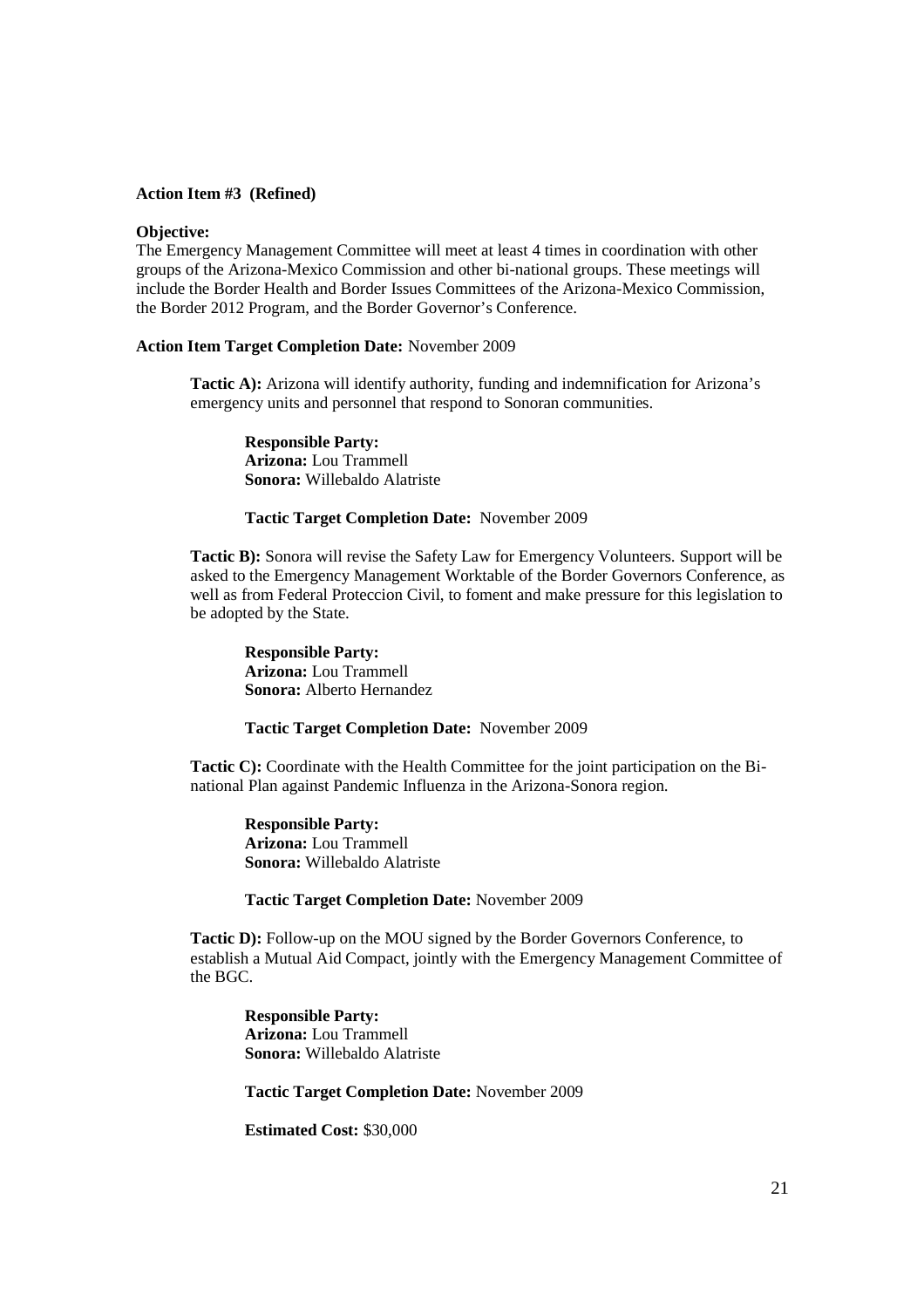**Funding Sources:** State and Federal annual operating funds

# **Action Item #4 (Refined)**

# **Objective:**

The Emergency Management Committee will continue to work with the US EPA, State of Arizona, Tohono O'odham Nation, Pima, Pinal and Maricopa Counties and the State of Sonora on developing a Trinational Sister City Plan by the Summer 2009 Plenary.

# **Action Item Target Completion Date:** November 2009

**Tactic A):** There will be continued cooperation between all agencies and communities participating in the project until the Tri-National Emergency Response Plan is adopted.

**Responsible Party: Arizona:** Lou Trammell **Sonora:** Willebaldo Alatriste

# **Tactic Target Completion Date:** November 2009

**Tactic B):** The Emergency Management Committee will develop an outreach campaign to inform the first responders, emergency management and private sector of AZMC committee objectives.

**Responsible Party: Arizona:** Lou Trammell **Sonora:** Willebaldo Alatriste

**Tactic Target Completion Date:** November 2009

**Estimated Cost:** \$20,000

**Funding Sources:** State and Federal annual operating funds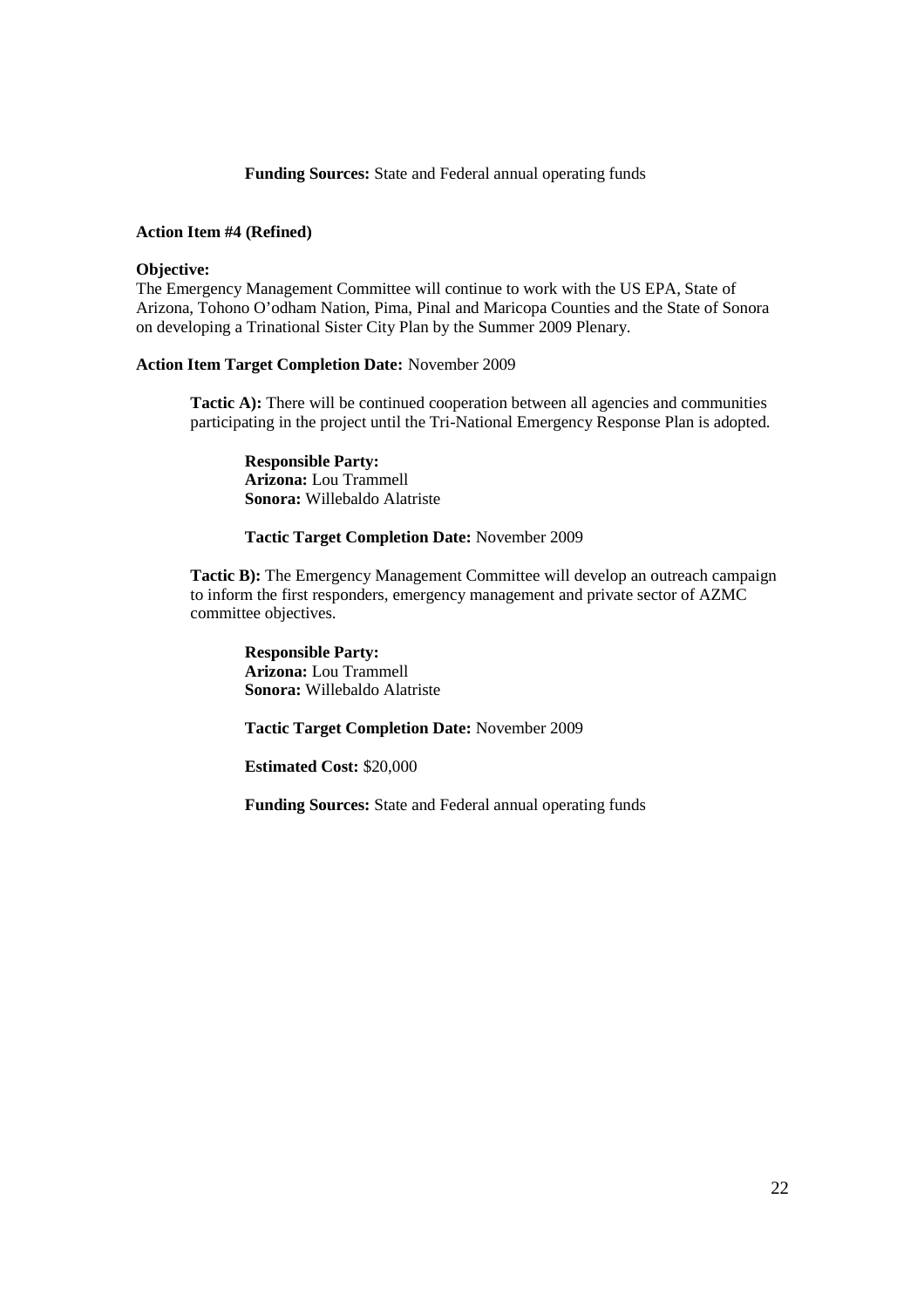### **Administracion de Emergencias**

### **Línea de Acción #1 (Redefinida)**

### **Objetivo:**

El Comité de Protección Civil continuará capacitando equipos binaciones de primera respuesta, e implementara un sistema común para manejar información de emergencias.

### **Fecha de Terminación de Línea de Acción:** Noviembre 2009

**Táctica A):** El Estado de Arizona continuará capacitando a los elementos de Primera Respuesta del Estado de Sonora, incluyendo los Técnicos Peligrosos de Materias e instrucción de respuesta para el maquiladoras.

**Responsables: Arizona:** Les Caid **Sonora:** Roberto Copado

# **Fecha de Terminación de Táctica:** Noviembre 2009

**Táctica B):** Nueva: Establecer un grupo de coordinación para que apoye al Comité de Administración de Emergencias de la Comisión Sonora Arizona, Conferencia de Gobernadores Fronterizos, y Frontera 2012 para coordinar las donaciones de equipos, así como las capacitaciones binacionales de atención a emergencias.

**Responsables: Arizona:** Lou Trammell **Sonora:** Willebaldo Alatriste

### **Fecha de Terminación de Táctica:** Noviembre 2009

**Táctica C):** Nueva: Los Estados de Sonora y Arizona realizarán una serie de ejercicios de comunicaciones para probar la interoperabilidad bi-nacional de sus sistemas de comunicaciones.

**Responsables: Arizona:** Lou Trammell **Sonora:** Willebaldo Alatriste

**Fecha de Terminación de Táctica:** Noviembre 2009

**Costo Estimado:** \$100,000

**Fuentes de Recursos:** Federal grant (75%) and State Operating Funds

**Táctica D):** Nueva: Los Estados de Sonora y Arizona conduciran un simulacro durante la plenaria de verano del 2010. El Comité identificara a los representantes de cada Comité de la Comision Sonora Arizona para determinar el impacto binacional en ambos lados de la frontera.

**Responsables: Arizona:** Lou Trammell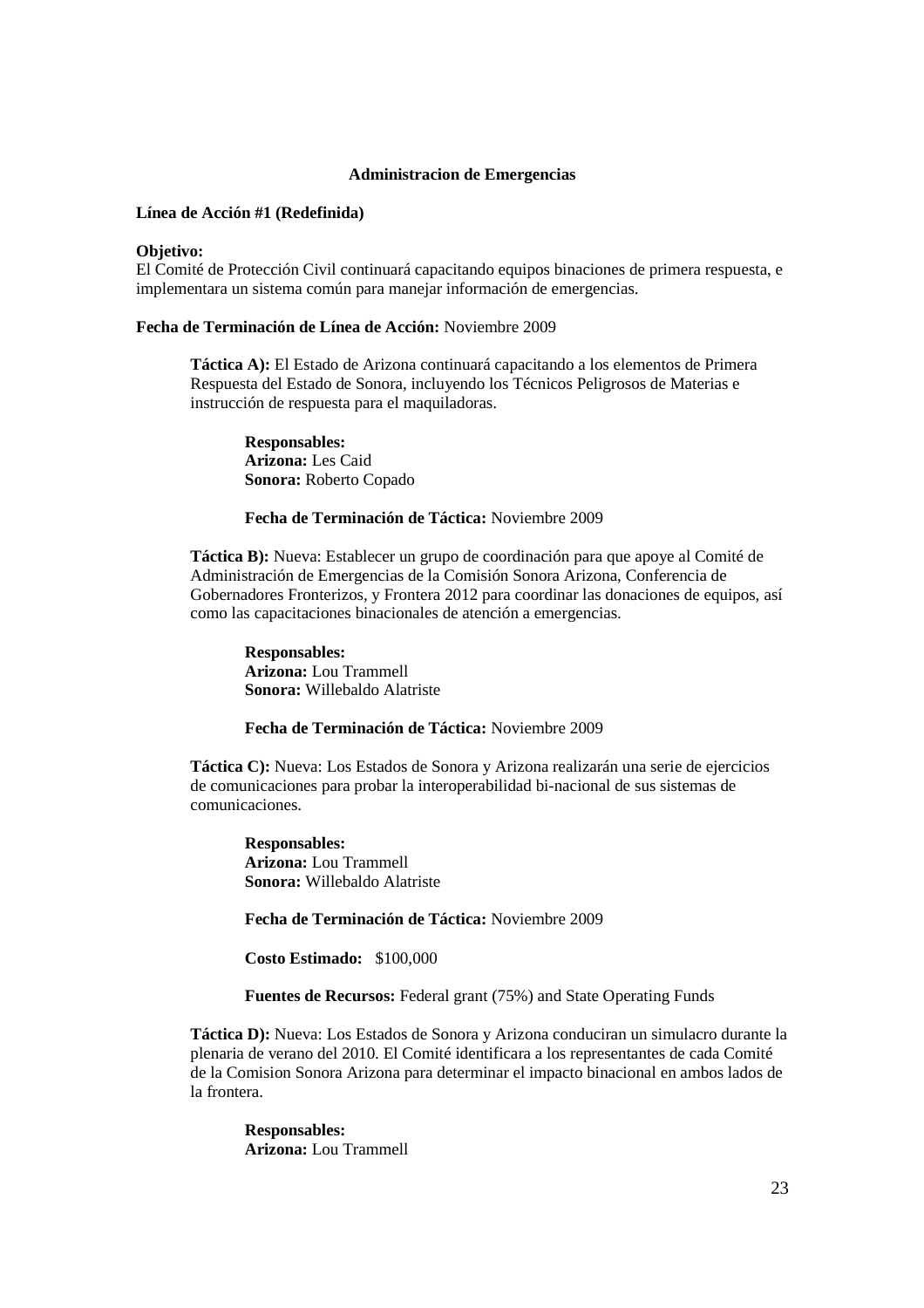**Sonora:** Willebaldo Alatriste

**Fecha de Terminación de Táctica:** Junio 2010

**Costo Estimado:** \$30,000

**Fuentes de Recursos:** Federal grant (75%) and State Operating Funds

**Táctica D):** Nueva: Los Estados de Sonora and Arizona entablaran un programa de intercambio de enlaces entre la Arizona Division of Emergency Management y la Unidad Estatal de Protecccion Civil, para aprender la manera de operar en su Estado vecino durante una emergencia.

**Responsables: Arizona:** Lou Trammell **Sonora:** Willebaldo Alatriste

**Fecha de Terminación de Táctica:** Junio 2010

**Costo Estimado:** No Cost

**Fuentes de Recursos:** Federal grant (75%) and State Operating Funds

**Táctica E):** Nueva: Los Estados de Sonora and Arizona entablaran un programa de intercambio de enlaces entre la Arizona Division of Emergency Management y la Unidad Estatal de Protecccion Civil, para aprender la manera de operar en su Estado vecino durante una emergencia.

**Responsables: Arizona:** Lou Trammell **Sonora:** Willebaldo Alatriste

**Fecha de Terminación de Táctica:** Junio 2010

**Costo Estimado:** No Cost

**Fuentes de Recursos:** Federal grant (75%) and State Operating Funds

### **Línea de Acción #2 (Continua)**

### **Objetivo:**

El Comité de Protección Civil desarrollará un plan de mitigación de todo-peligro que identificará las amenazas y proyectos para eliminar o reducir los riesgos de las ciudades fronterizas de la región de Sonora-Arizona, inicialmente concentrándose en mitigación de inundación e incendios.

# **Fecha de Terminación de Línea de Acción:** Noviembre 2009

**Táctica A):** Los Estados de Arizona y Sonora reunirán los planes existentes de mitigación y la información relacionada a las comunidades fronterizas de Arizona; identificará a un contratista de financiamiento y planificación; y ampliará los planes existentes para incluir a las comunidades fronterizas de Sonora.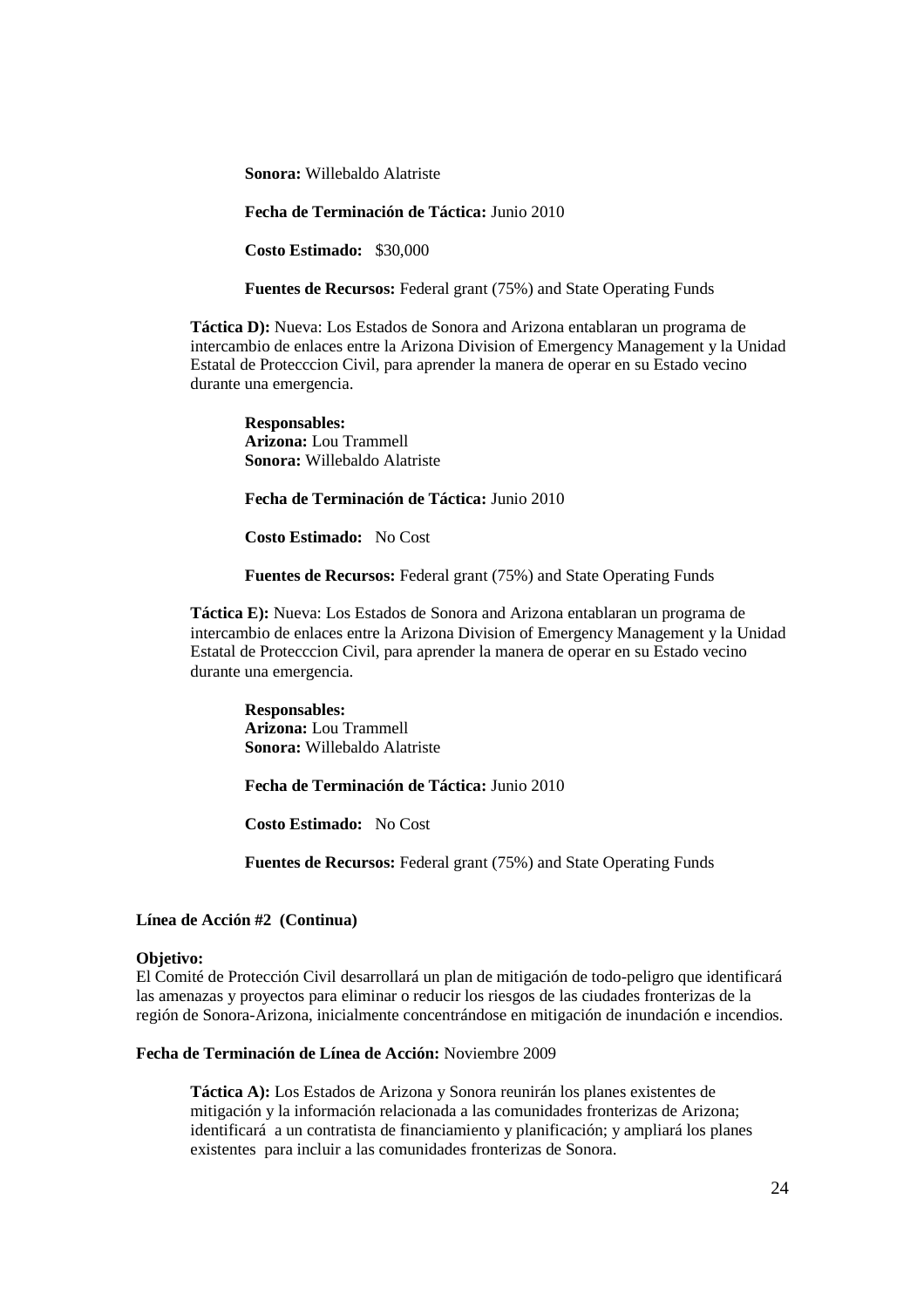**Responsables: Arizona:** Lou Trammell **Sonora:** Willebaldo Alatriste

**Fecha de Terminación de Táctica:** Noviembre 2009

**Táctica B):** Nueva: El Estado de Sonora investigará la metodología que el Estado de Arizona sigue en materia de conocer y actualizar la base de datos de las industrias que manejan materiales químicos peligrosos, incluyendo la cantidad del químico almacenado, y ver la posibilidad de incluir en el Estado de Sonora la metodología que el Estado de Arizona utiliza.

**Responsables: Arizona:** Lou Trammell **Sonora:** Willebaldo Alatriste

**Fecha de Terminación de Táctica:** Noviembre 2009

**Costo Estimado:** \$60,000

**Fuentes de Recursos:** Federal Grant (75%) and State Operating Funds

### **Línea de Acción #3 (Redefinida)**

### **Objetivo:**

El Comité de Protección Civil se reunirá por lo menos 4 veces con otros grupos de las CAM-CSA. En estas reuniones se incluirán el tema de Salud y otros asuntos fronterizos; así como el programa Frontera 2012 y la Conferencia de Gobernadores Fronterizos.

# **Fecha de Terminación de Línea de Acción:** Noviembre 2009

**Táctica A):** Arizona identificará la autoridad, financiamiento e indemnización para el personal y unidades de emergencia de Arizona que respondan en comunidades de Sonora.

**Responsables: Arizona:** Lou Trammell **Sonora:** Willebaldo Alatriste

# **Fecha de Terminación de Táctica:** Noviembre 2009

**Táctica B):** Sonora revisará la ley de la protección de servicios voluntarios de emergencia. Se pedirá apoyo a la Mesa de Trabajo de Administración de Emergencias de la Conferencia de Gobernadores Fronterizos, así como de Protección Civil Federal, para fomentar y presionar para que ésta legislación sea adoptada por el Estado.

**Responsables: Arizona:** Lou Trammell **Sonora:** Alberto Hernandez

**Fecha de Terminación de Táctica:** Noviembre 2009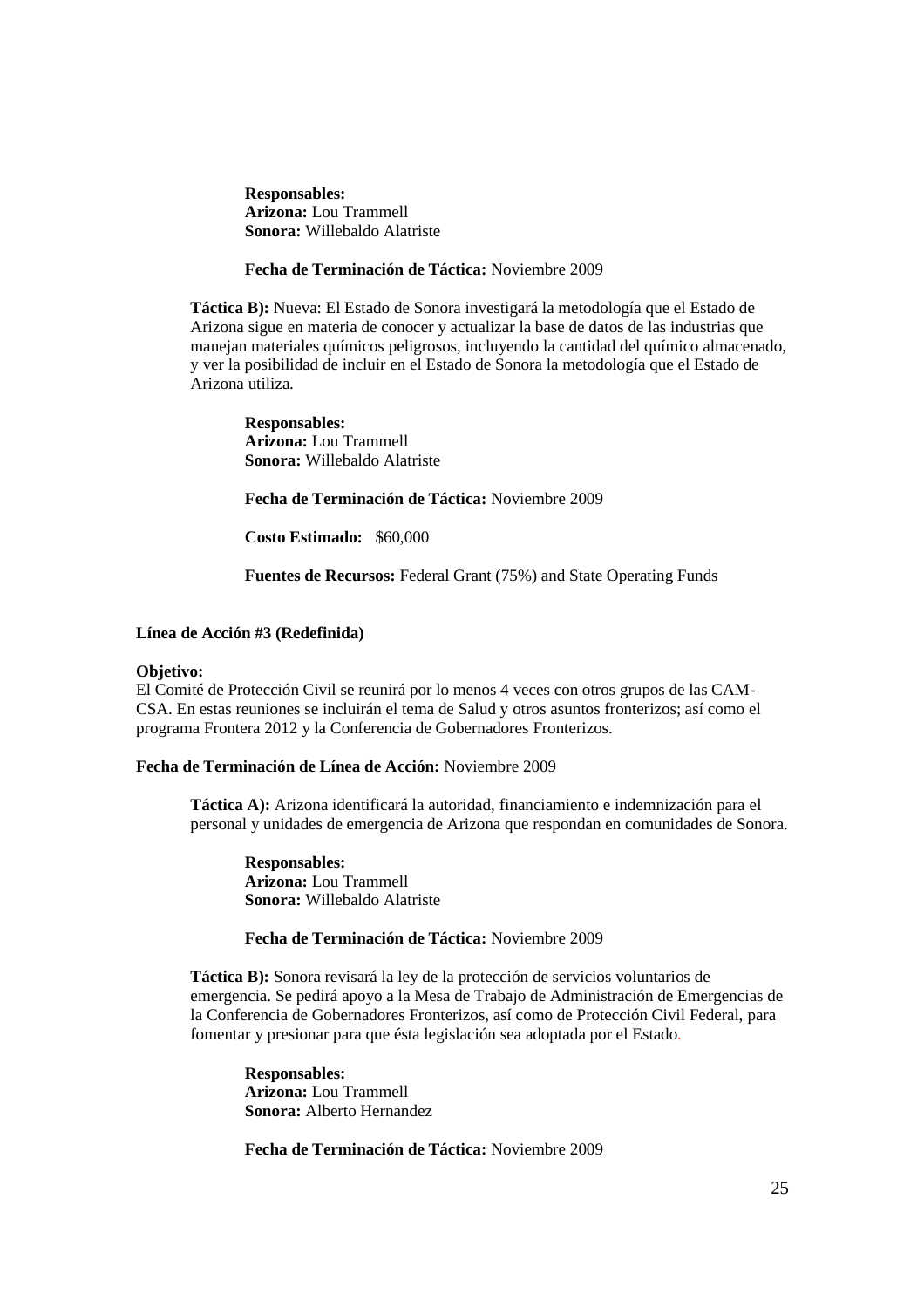**Táctica C):** Coordinación con el Comité de la Salud para la participación conjunta en el Plan Bi-Nacional contra la Influenza Pandémica en la región de Arizona-Sonora.

**Responsables: Arizona:** Lou Trammell **Sonora:** Willebaldo Alatriste

### **Fecha de Terminación de Táctica:** Noviembre 2009

**Táctica D):** Nueva: Dar seguimiento al Memorandum de Entendimiento firmado por la Conferencia de Gobernadores Fronterizos, para establecer un Acuerdo de Ayuda Mutua (Compact), en conjunto con la Mesa de Administración de Emergencias de la Conferencia de Gobernadores Fronterizos.

**Responsables: Arizona:** Lou Trammell **Sonora:** Willebaldo Alatriste

**Fecha de Terminación de Táctica:** Noviembre 2009

**Costo Estimado:** \$30,000

**Fuentes de Recursos:** State and Federal annual operating funds

### **Línea de Acción #3 (Redefinida)**

### **Objetivo:**

El Comité de Protección Civil continuará trabajando con EPA, el Estado de Arizona, de la Nación de Tohono O'odham, los Condados de Pima, Pinal y Maricopa, y el Estado de Sonora en el desarrollo del Plan Tri-Nacional de Ciudad Hermanas para la plenaria de Verano del 2009.

### **Fecha de Terminación de Línea de Acción:** Noviembre 2009

**Táctica A):** Allí será continuado cooperación entre todas agencias y las comunidades que toman parte en el proyecto hasta que el Plan de Respuesta de Tri-crisis nacional sea adoptado.

**Responsible Party: Arizona:** Lou Trammell **Sonora:** Willebaldo Alatriste

# **Tactic Target Completion Date:** Noviembre 2009

**Táctica B):** El Comité de Protección Civil desarrollará una campaña de alcance para informar los elementos de Primera Respuesta los, proteccion civil y sector privado de objetivos de comité de AZMC.

**Responsables: Arizona:** Lou Trammell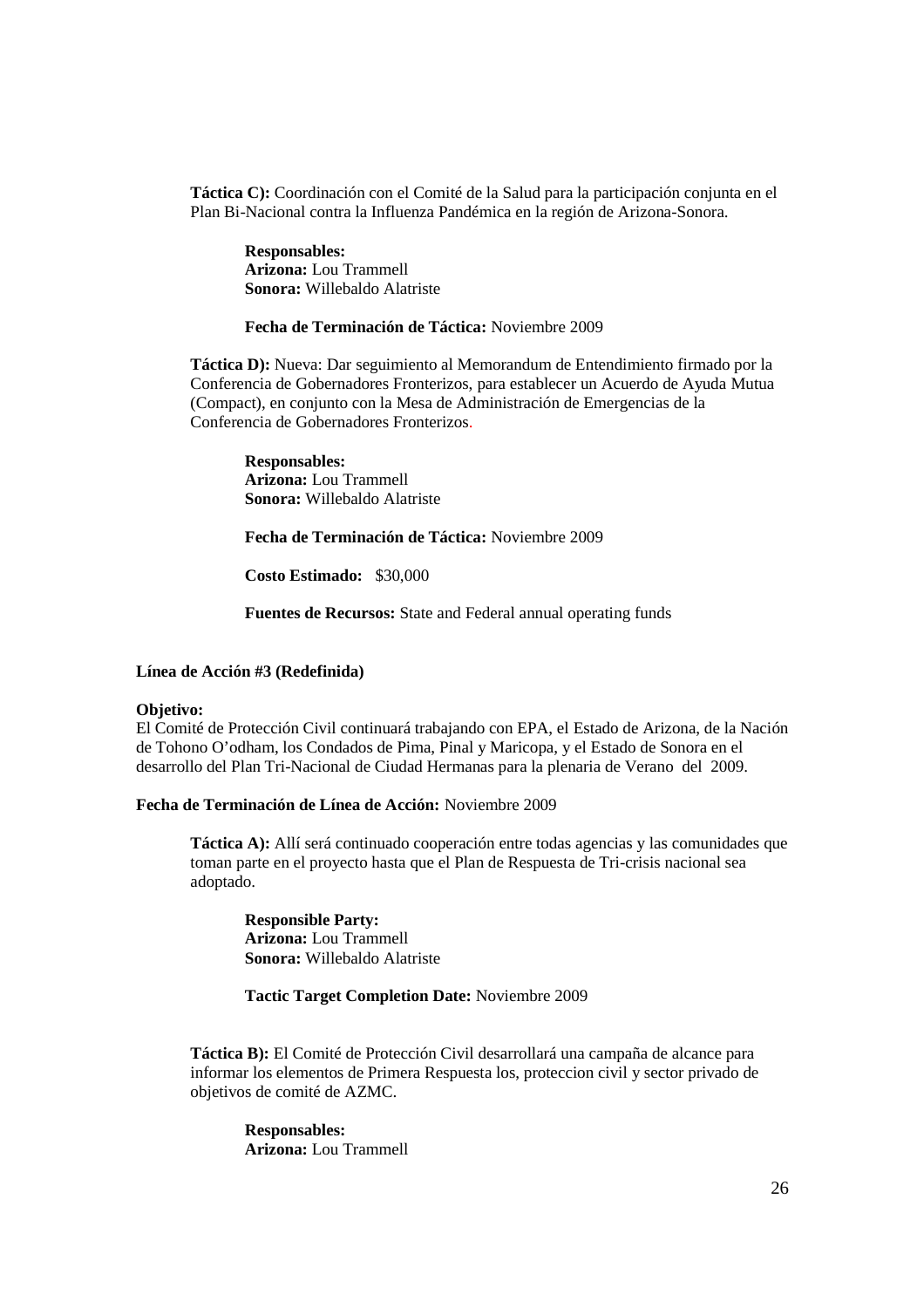**Sonora:** Willebaldo Alatriste

**Fecha de Terminación de Táctica:** Noviembre 2009

**Costo Estimado:** \$20,000

**Fuentes de Recursos:** State and Federal annual operating funds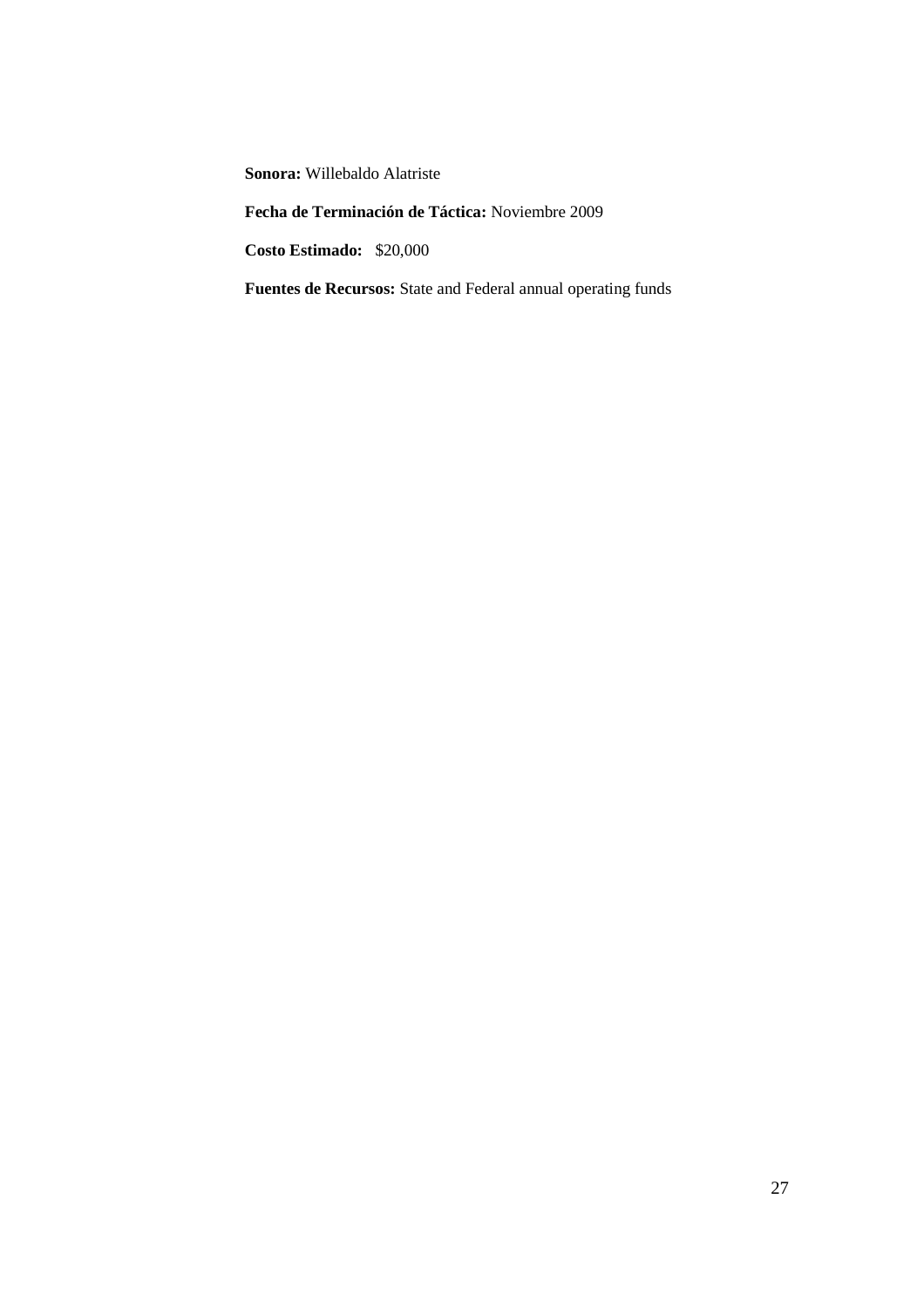# **Environment**

# **Action Item #1 (Continued)**

# **Objective:**

The Arizona Department of Environmental Quality and the Sonora Commission of Ecology and Sustainable Development will support the completion of 15 work plans for implementation of projects selected for financing through the US-Mexico Border 2012 Environmental Program that address air and water quality improvement, waste management, and children's environmental health in the Arizona-Sonora border region.

# **Action Item Target Completion Date:** December 2009

# **Estimated Cost:** \$720,830

**Funding Sources:** U.S. Environmental Protection Agency and Border Environment Cooperation Commission

# **Action Item #2 (New)**

# **Objective:**

The Arizona-Mexico Commission's Transportation, Infrastructure and Ports Committee, and the Environment Committee, will promote projects to pilot green transportation routes in Arizona and Sonora, focusing on routes adjacent to land ports of entry. Such collaboration will enhance trade competitiveness and highlight innovative transportation and air quality strategies in the region.

# **Action Item Target Completion Date:** September 2010

**Tactic A):** Implement truck stop electrification projects in communities adjacent to land ports of entry.

# **Responsible Party (Arizona and Sonora):**

Arizona Department of Environmental Quality, Comision de Ecologia y Desarrollo Sustentable del Estado de Sonora, Arizona Department of Transportation, Secretaria de Infraestructura y Desarrollo Urbano del Estado de Sonora

# **Tactic Target Completion Date:** September 2010

**Tactic B):** Identify additional projects and funding sources that enhance green transportation routes.

# **Responsible Party (Arizona and Sonora):**

Arizona Department of Environmental Quality, Comision de Ecologia y Desarrollo Sustentable del Estado de Sonora, Arizona Department of Transportation, Secretaria de Infraestructura y Desarrollo Urbano del Estado de Sonora

# **Tactic Target Completion Date:** June 2010

**Estimated Cost:** \$2.15 million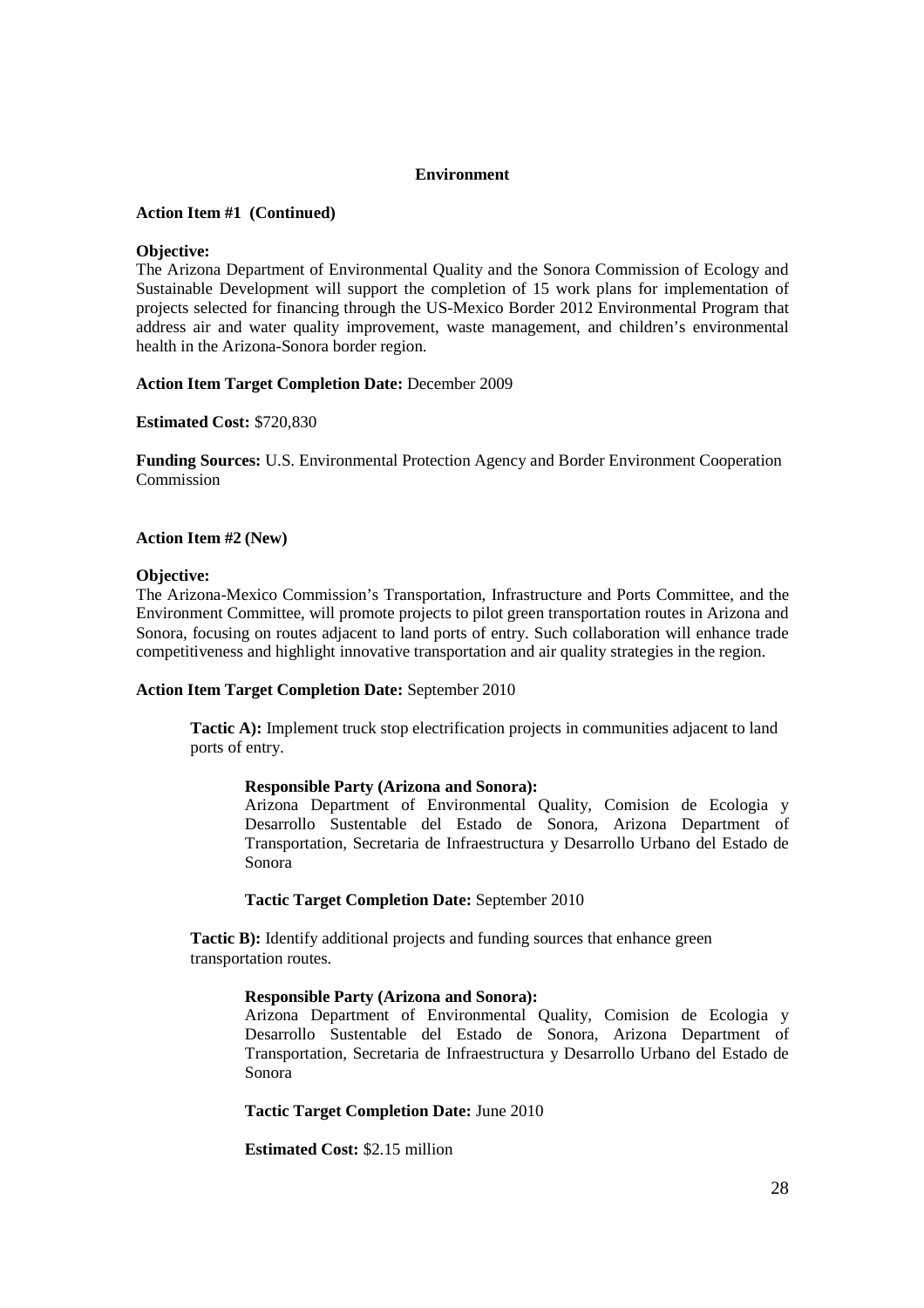**Funding Sources:** U.S. Federal Government, Environmental Protection Agency, through grants from the Diesel Emissions Reduction Act and the American Reinvestment and Recovery Act to the Arizona Department of Environmental Quality

# **Action Item #3 (New)**

# **Objective:**

The Environment Committee will develop a compendium of information sources on renewable energy and energy efficiency projects in Arizona and Sonora. This activity will also support priorities related to the Border Governors' Conference and clean and efficient energy project criteria of the Border Environment Cooperation Commission and the North American Development Bank.

# **Action Item Target Completion Date:** June 2010

# **Responsible Party:**

Arizona Department of Environmental Quality, Comision de Ecologia y Desarrollo Sustentable del Estado de Sonora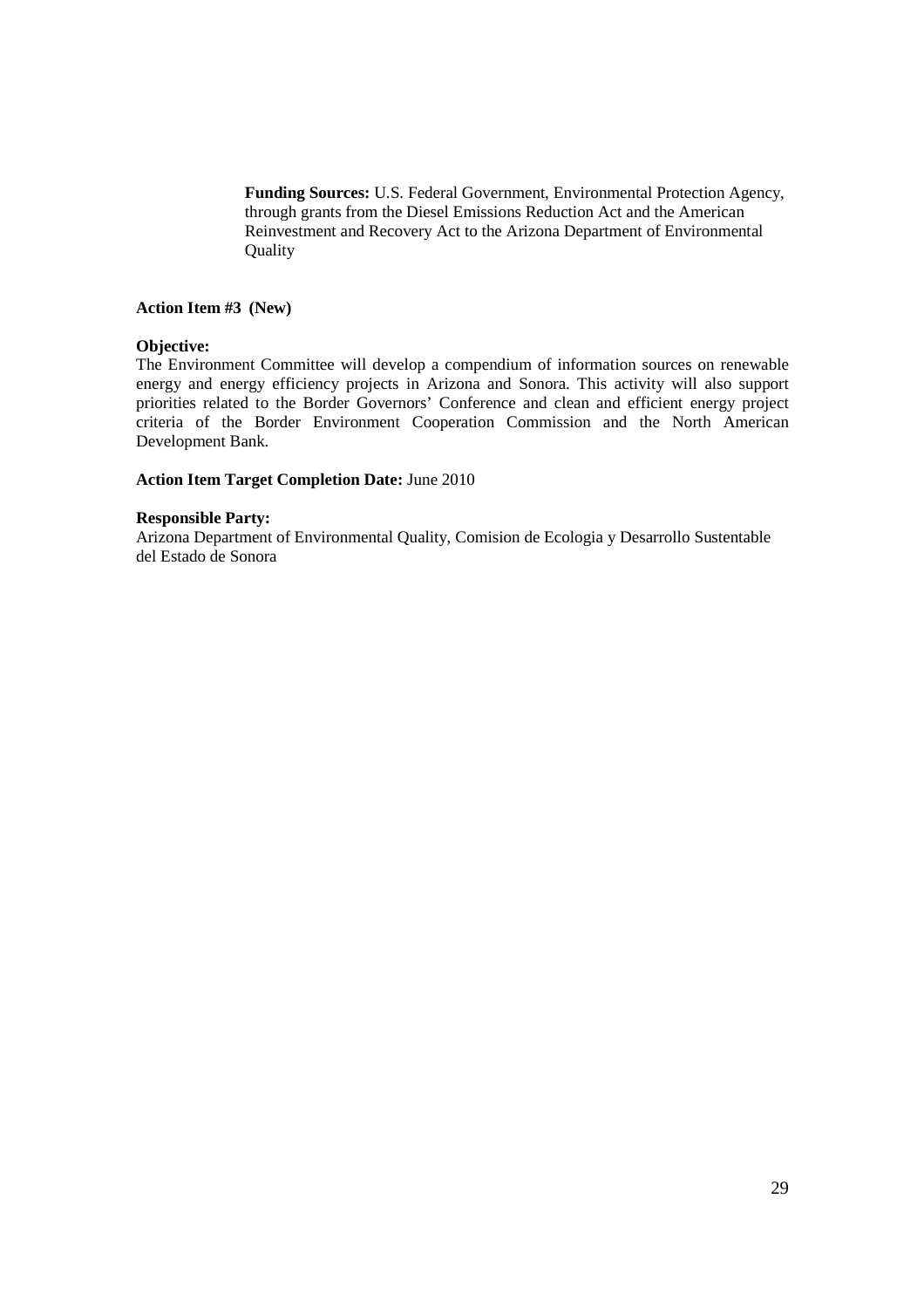# **Ecologia y Medio Ambiente**

# **Linea de Accion #1 (Continua)**

### **Objetivo:**

La Comisión de Ecología y Desarrollo Sustentable del Estado de Sonora y el Departamento de Calidad Ambiental del Estado de Arizona darán apoyo hasta su consumación a los 15 planes de trabajo para instrumentar los proyectos seleccionados para ser financiados a través del Programa Ambiental Frontera 2012 México-EE.UU. Estos abordan mejoras en la calidad del aire y agua, la gestión de residuos, y la salud ambiental infantil en la región fronteriza Sonora-Arizona.

# **Fecha de Terminación de Línea de Acción:** Diciembre 2009

**Costo Estimado:** \$720,830

**Fuentes de Recursos:** Agencia de Protección al Medio Ambiente de los EE.UU. y Comisión para la Cooperación Ambiental Fronteriza

### **Linea de Accion #2 (Nueva)**

**Objetivo:** El Comité de Medio Ambiente y el Comité de Transporte, Infraestructura y Puertos de la Comisión Sonora-Arizona promoverán proyectos para examinar rutas de transporte verdes en Arizona y Sonora enfocándose en las adyacentes a puertos de entrada terrestres. Esta colaboración optimizará la competitividad comercial y destacará las estrategias innovadoras en transporte y calidad del aire en la región.

**Táctica A):** Instrumentar proyectos de electrificación de estaciones para camiones de carga pesada en comunidades adyacentes a puertos de entrada terrestres.

### **Responsables (Arizona y Sonora):**

Arizona Department of Environmental Quality, Comision de Ecologia y Desarrollo Sustentable del Estado de Sonora, Arizona Department of Transportation, Secretaria de Infraestructura y Desarrollo Urbano del Estado de Sonora

### **Fecha de Terminación de Táctica:** Septiembre 2010

**Táctica B):** Identify additional projects and funding sources that enhance green transportation routes.

### **Responsables (Arizona y Sonora):**

Arizona Department of Environmental Quality, Comision de Ecologia y Desarrollo Sustentable del Estado de Sonora, Arizona Department of Transportation, Secretaria de Infraestructura y Desarrollo Urbano del Estado de Sonora

**Fecha de Terminación de Táctica:** Junio. 2010

**Costo Estimado:** \$2.15 million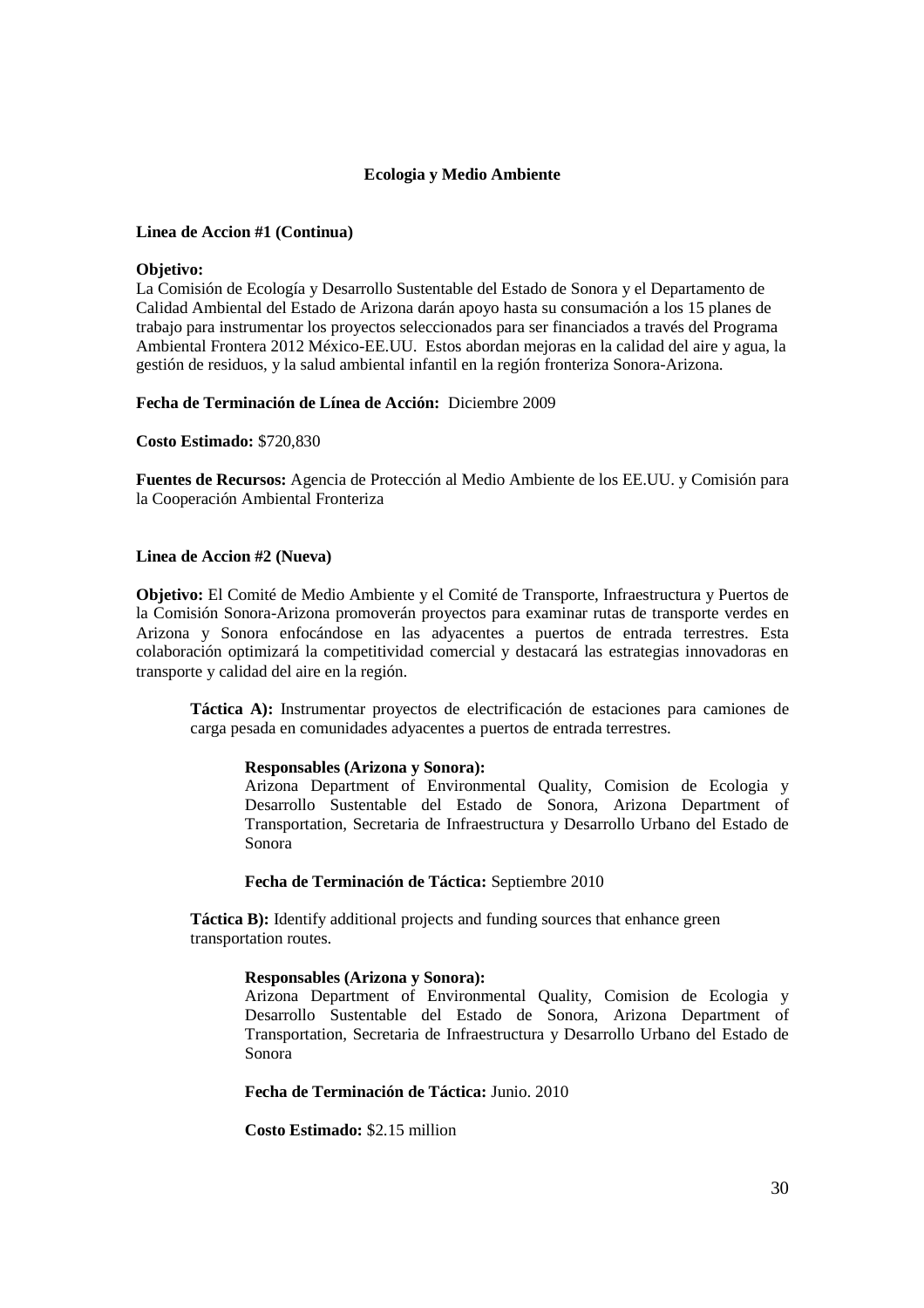**Fuentes de Recursos:** U.S. Federal Government, Environmental Protection Agency, through grants from the Diesel Emissions Reduction Act and the American Reinvestment and Recovery Act to the Arizona Department of Environmental Quality

# **Linea de Accion #3 (Nueva)**

# **Objetivo:**

El Comité del Medio Ambiente desarrollará un compendio de fuentes de información para proyectos de energía renovable y ahorro de energía en Arizona y Sonora. Esta actividad también apoyará prioridades relacionadas a la Conferencia de los Gobernadores Fronterizos y a los criterios de proyectos sobre energía eficiente y limpia de la Comisión de Cooperación Ecológica Fronteriza y el Banco de Desarrollo de América del Norte.

# **Responsables:**

Arizona Department of Environmental Quality, Comision de Ecologia y Desarrollo Sustentable del Estado de Sonora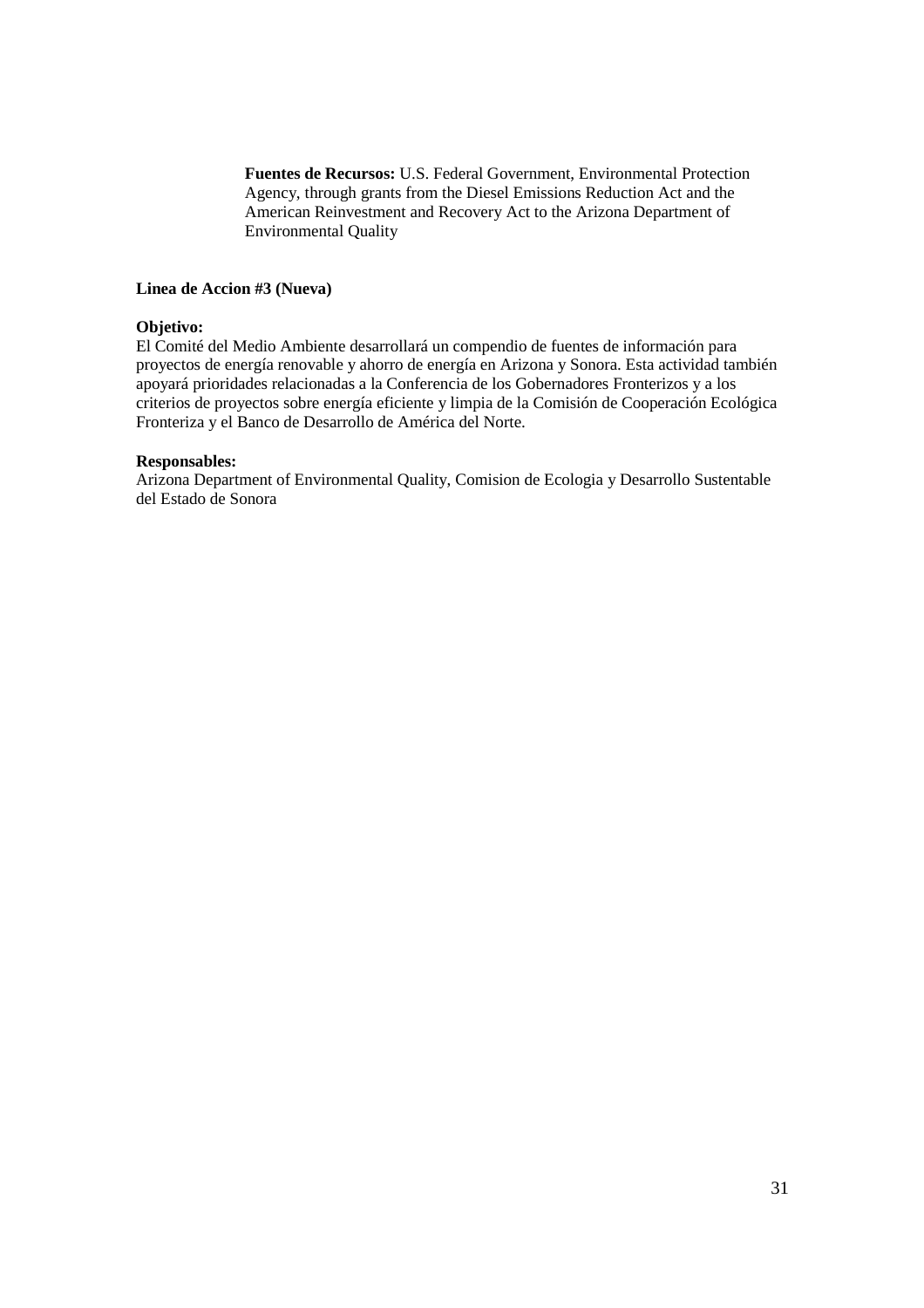# **Financial, Business & Legal Services**

**ENGLISH TRANSLATION NEEDED** (See below for Spanish)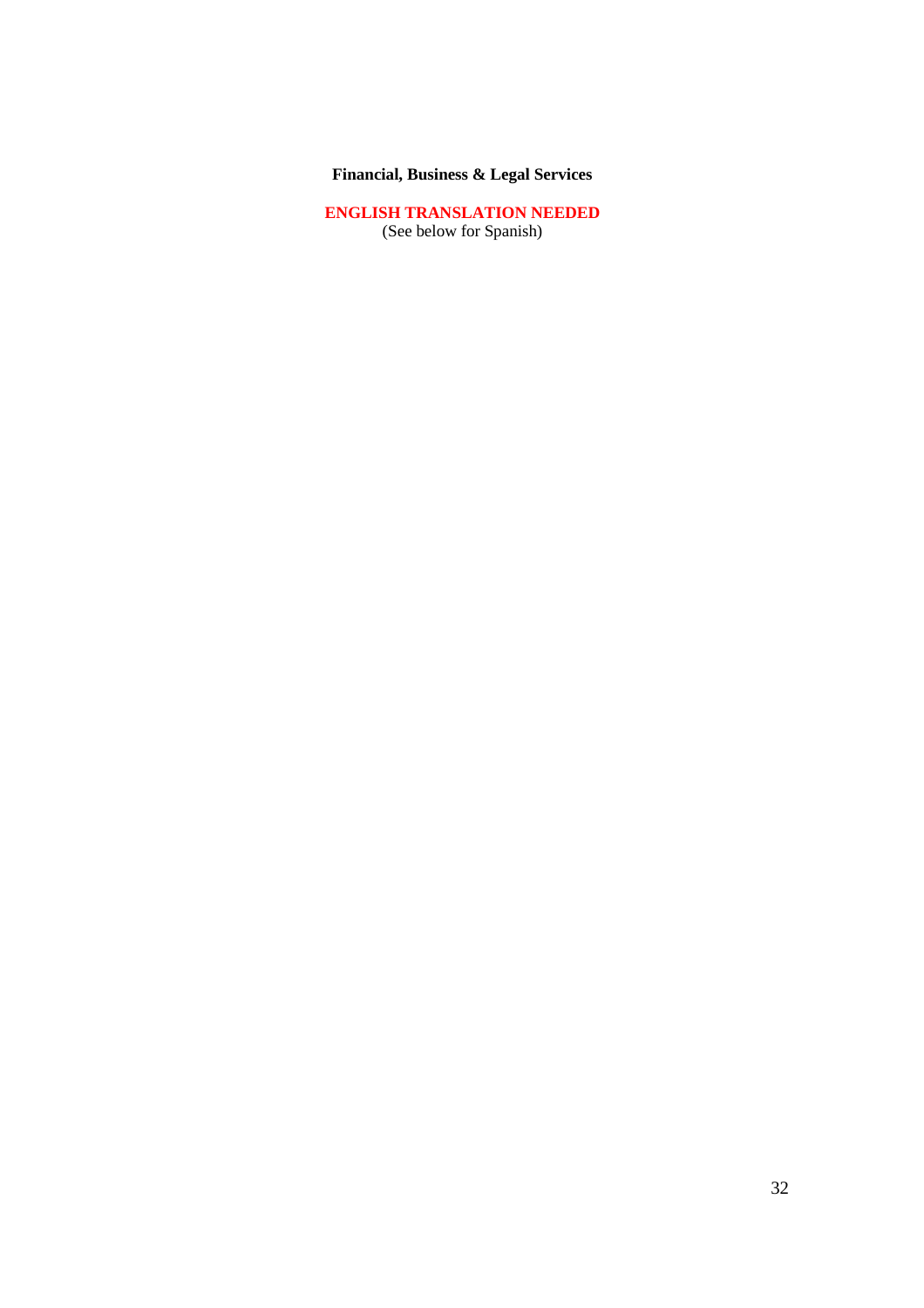### **Finanzas, Negocios y Asuntos Legales**

# **Linea de Accion #1**

# **Objetivo:**

Obtener información con el fin de atraer diversos servicios financieros para apoyar FDI en la zona de Sonora Arizona.

# **Fecha de Terminación de Línea de Acción:** Diciembre 2010

**Táctica A):** Clasificar los diferentes tipos de servicios financieros (Vg. capital de riesgo, comercial, consumidor, hipotecario, de seguros, bancario, etc).

**Táctica B):** Definir las diferentes características de los servicios y criterios de clasificación para cada uno de ellos.

**Táctica C):** Buscar fuentes activas "de dentro de la región" de los proveedores de servicios y personas a quien contactar.

**Táctica D):** Buscar Fuentes activas "de fuera de la región" de los proveedores de servicios y personas a quien contactar.

# **Linea de Accion #2**

# II. LEGAL

# **Objetivo:**

Actualizar los Códigos Fiscales de México y EEUU para inversionistas extranjeros en Arizona y Sonora.

# **Fecha de Terminación de Línea de Acción:** Diciembre 2010

**Táctica A):** Colaborar con el Instituto Sonora de Contadores Públicos y un bufete contable de Arizona con el fin de actualizar los Códigos Fiscales de México y EEUU basándose en las recientes declaraciones fiscales en ambos países.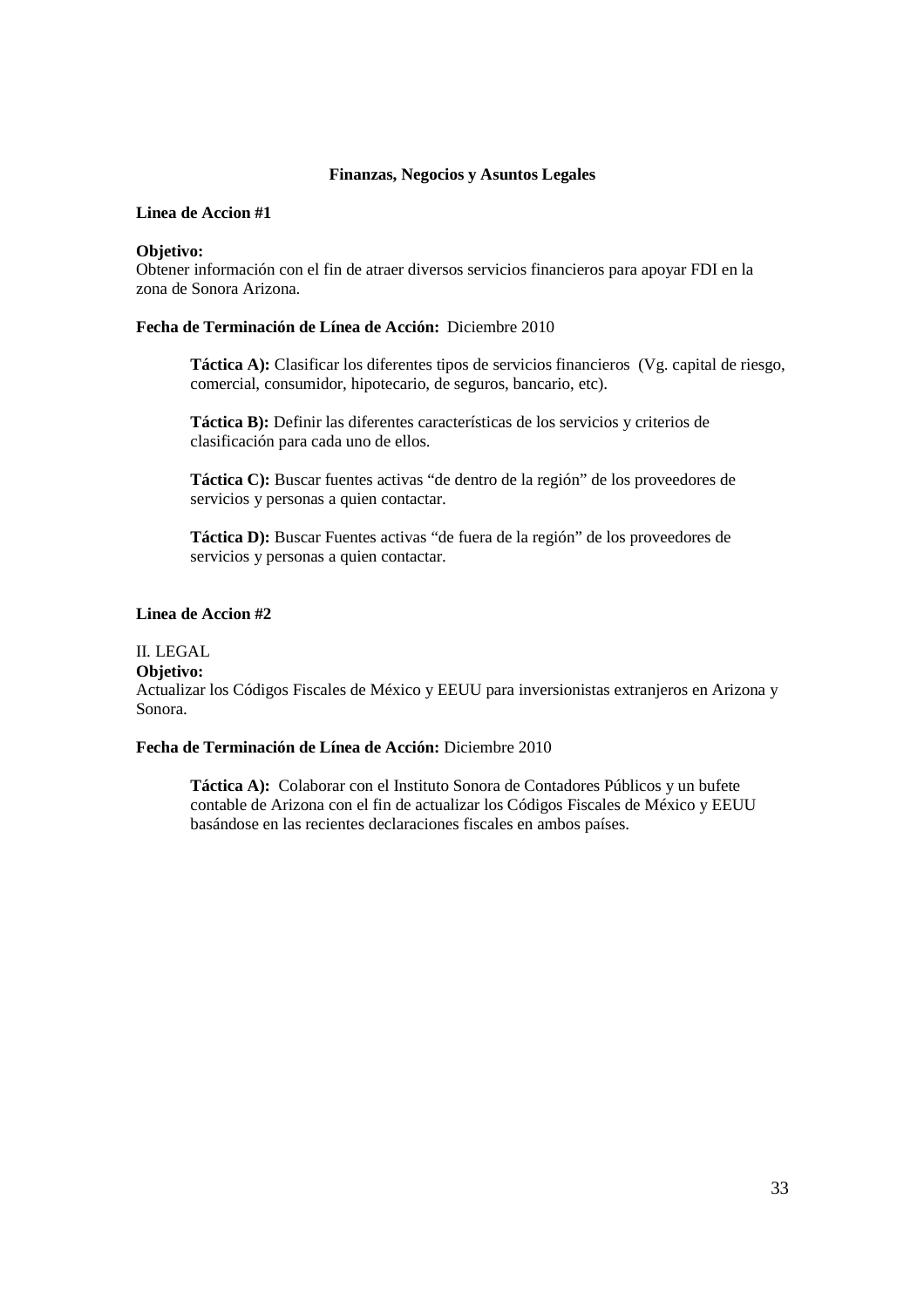# **Health Services**

# **Action Item #1**

### **Objective:**

Continued development of a binational accident prevention campaign:

# **Action Item Target Completion Date:** December 2009

**Tactic A):** Engage the new director of the Arizona Governor's Office of Highway Safety

# **Action Item #2**

### **Objective:**

Determine binational orientation of each state's behavioral health services with a focus on substance abuse:

# **Action Item Target Completion Date:** December 2009

**Tactic A):** Identify each state's programs that are established for substance abuse prevention and treatment.

### **Action Item #3**

### **Objective:**

Consider the issue of farm worker access to healthcare in Arizona and Sonora an ongoing priority for the Arizona Mexico Commission / Comisión Sonora-Arizona committees:

### **Action Item Target Completion Date:** December 2009

**Tactic A):** The Co-chairs of the Health Services Committee will share the study findings from the 'Farmworkers Access and Barriers to Health Services in Cochise County' with other pertinent AMC Committee Co-Chairs.

**Tactic B):** The Health Services Committee with convene a meeting with Representatives Gabrielle Giffords and Raul Grijalva to discuss the findings of the study.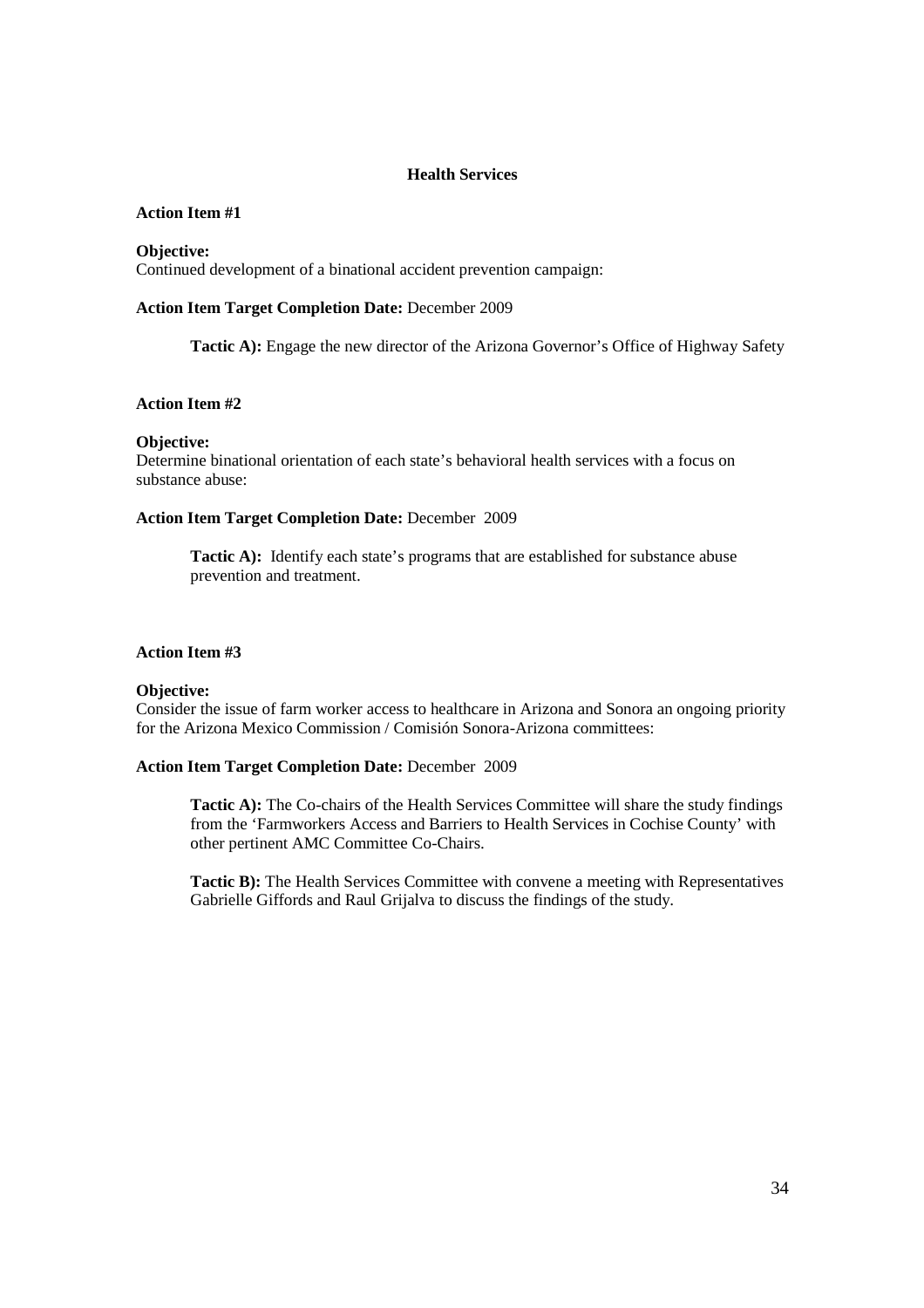# **Servicios de Salud**

# **Línea de Acción #1**

# **Objetivo:**

Continuar con el desarrollo de una campaña binacional de prevención de accidentes:

# **Fecha de Terminación de Línea de Acción:** Diciembre 2009

**Táctica A):** Involucrar al nuevo director de la Oficina de Seguridad de Carreteras del Gobernador de Arizona

# **Línea de Acción #2**

# **Objetivo:**

Determinar la orientación binacional de los servicios de comportamientos de salud del estado, con un enfoque en abuso de substancias:

# **Fecha de Terminación de Línea de Acción:** Diciembre 2009

**Táctica A):** Identificar los programas que están establecidos para la prevención y tratamiento de abuso de substancias de cada estado.

# **Línea de Acción #3**

# **Objetivo:**

Considerar el problema de acceso a la atención de salud en Arizona y Sonora para el trabajador agrícola, como una prioridad para los comités de la Comision Arizona México /Comision Sonora-Arizona:

# **Fecha de Terminación de Línea de Acción:** Diciembre 2009

**Táctica A):** Los Co-presidentes del Comité de Servicios de Salud compartirán los resultados del estudio "Acceso y Barreras a los Servicios de Salud para los Trabajadores Agrícolas en el Condado de Cochise" con los Co-Presidentes pertinentes de la Comision

**Táctica B):** El Comité de Servicios de Salud convocaran una reunión con los Representantes Gabrielle Giffords y Raúl Grijalva para discutir los resultados del estudio.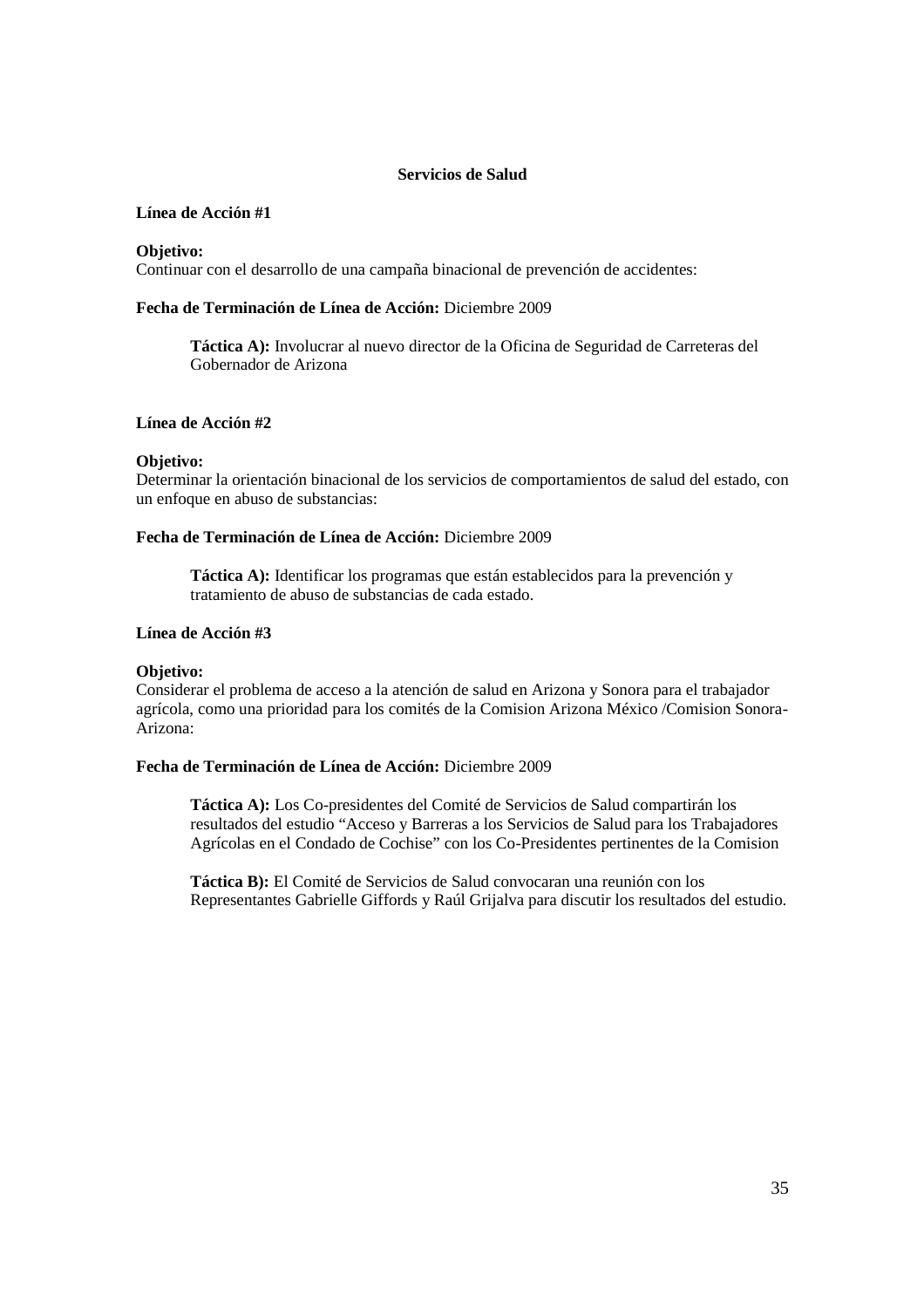# **Real Estate**

# **Action Item #1 (Refined)**

# **Objective:**

Promote homogenization of educational requirements to facilitate continuity of real estate licenses by establishing standard curriculum for obtaining licensing in both Arizona and Sonorato be taught in English in Arizona and an in Spanish in Sonora. Instructors will be certified by appropriate states.

# **Action Item Target Completion Date:** December 2009

**Tactic A):** Pre-licensure education requirements for an Arizona real estate license will be provided in Spanish in Sonora, but the examination will be in English.

# **Responsible Party (Arizona and Sonora):** Edmundo Chavez, Secretaria de Economia; and, Commissioner Judy Lowe, Arizona Department of Real Estate.

# **Tactic Target Completion Date:** December 2009

**Tactic B):** Sonora will use the results of the CENVAL examination to validate the knowledge of applications licensed in Arizona to develop a waiver for training programs that are necessary to qualify for a Sonora real estate license.

**Responsible Party (Arizona and Sonora):** Francisco Burrola, Co-Chair Sonora Real Estate Committee

# **Tactic Target Completion Date:** December 2009

# **Action Item #2 (New)**

**Objective:** The Real Estate Committee will meet quarterly to hear real estate issues and concerns and direct the parties with the goal of directing to the appropriate administrative channels.

# **Action Item Target Completion Date:** December 2009

**Tactic A):** Work in partnership with our Sonora counterparts to develop worksheets and provide these for review by committee members. The worksheets will list items and documents that must be produced by the complainants. Develop administrative process for receiving forms from various agencies related to the complaints brought before the committee.

**Responsible Party (Arizona and Sonora):** Edmundo Chavez & Judy Lowe- Co-Chairs for Sonora and Arizona.

**Tactic Target Completion Date:** December 2009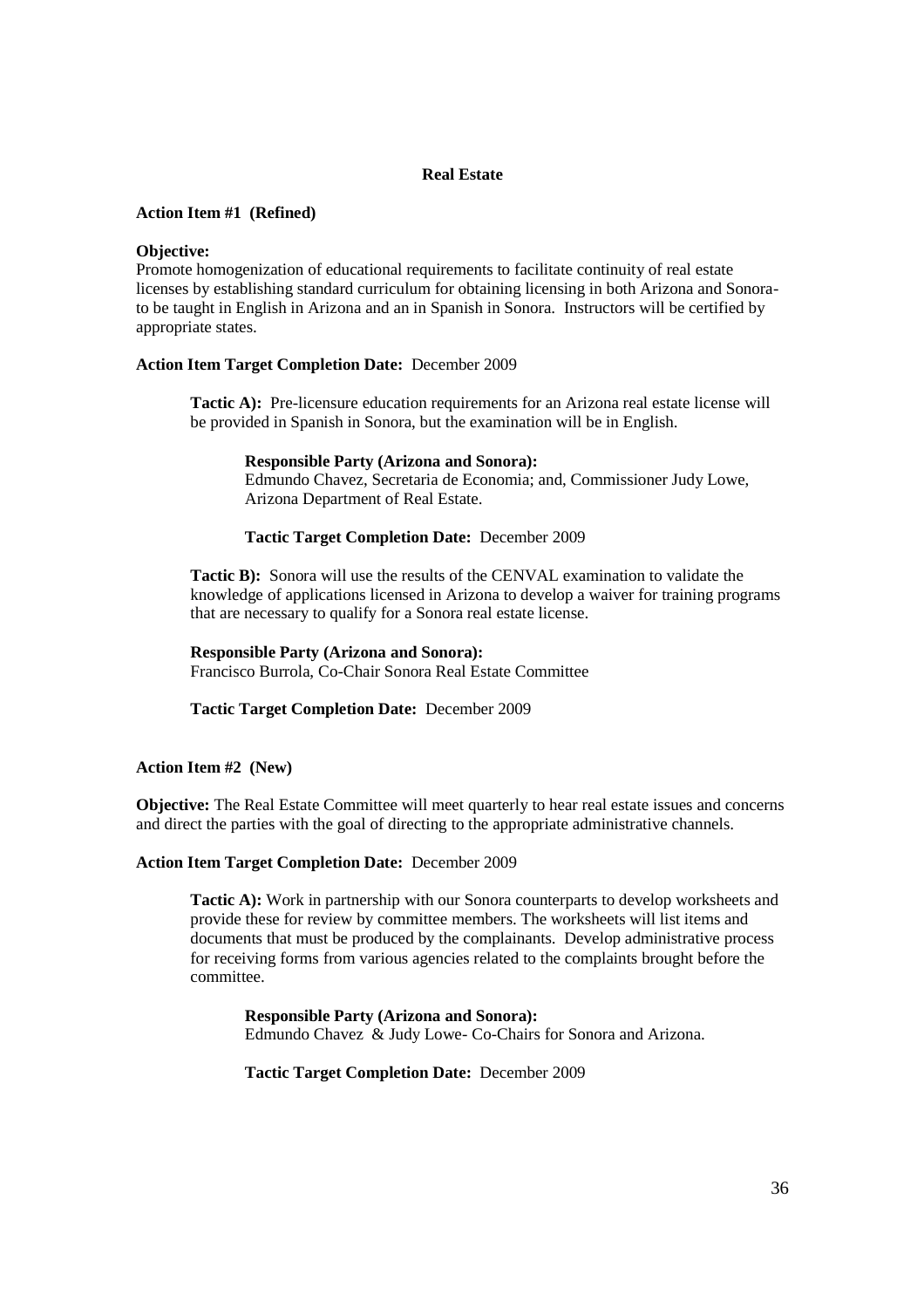# **Bienes Raíces**

# **Línea de Acción # 1 (Redefinida)**

# **Objetivo:**

Promover la homogenizacion de los requisitos educativos para facilitar la continuidad de las licencias inmobiliarias estableciendo una estandarizacion de curriculum para obtener ambas licencias inmobiliaras en Sonora y Arizona. El estado de Arizona capacitara los solicitantes en ingles y Estado de Sonora los capacitara en español. Cada estado cerificara a sus instructores respectivamente.

# **Fecha de Terminación de Línea de Acción:** Diciembre 2009

**Táctica A):** Los requisitos para obtener licencia inmobiliaria en Arizona seran proveidos en Español en Sonora, sin embargo el examen sera en Ingles.

# **Responsables (Arizona y Sonora):**

Edmundo Chavez, Secretaria de Economia; and, Commissioner Judy Lowe, Arizona Department of Real Estate.

# **Fecha de Terminación de Táctica:** Diciembre 2009

**Táctica B):** Sonora utilizara los resultados del examen del CENEVAL para validar los conocimientos aplicables para obtener la licencia inmobiliaria en Arizona. Desarrollando asi un sistema de validacion de los los conocimientos ya adquiridos para obtener una licencia inmobiliaria en Sonora.

**Responsables (Arizona y Sonora):** Francisco Burrola, Co-Chair Sonora Real Estate Committee

# **Fecha de Terminación de Táctica:** Diciembre 2009

# **Línea de Acción #2 (Nueva)**

# **Objetivo:**

El comite de Bienes Raices se reunira trimestralmente para escuchar temas y inquietudes con la meta de guiar a los interezados a los canales administrativos apropiados.

# **Fecha de Terminación de Línea de Acción:** Diciembre 2009

**Táctica A):** Trabajar con nuestra contraparte sonorense para desarrollar hojas de trabajo y proveerlas para su revision a los miembros del comite. Las hojas de trabajo listaran la informacion y documentos relacionados a la queja. Desarrollar procesos administrativos para dar seguimiento a la documentacion internamente asi como con aquellas agencias relacionadas a las quejas traidas ante el comite.

# **Responsables (Arizona y Sonora):**

Edmundo Chavez & Judy Lowe- Co-Chairs for Sonora and Arizona.

# **Fecha de Terminación de Táctica:** Diciembre 2009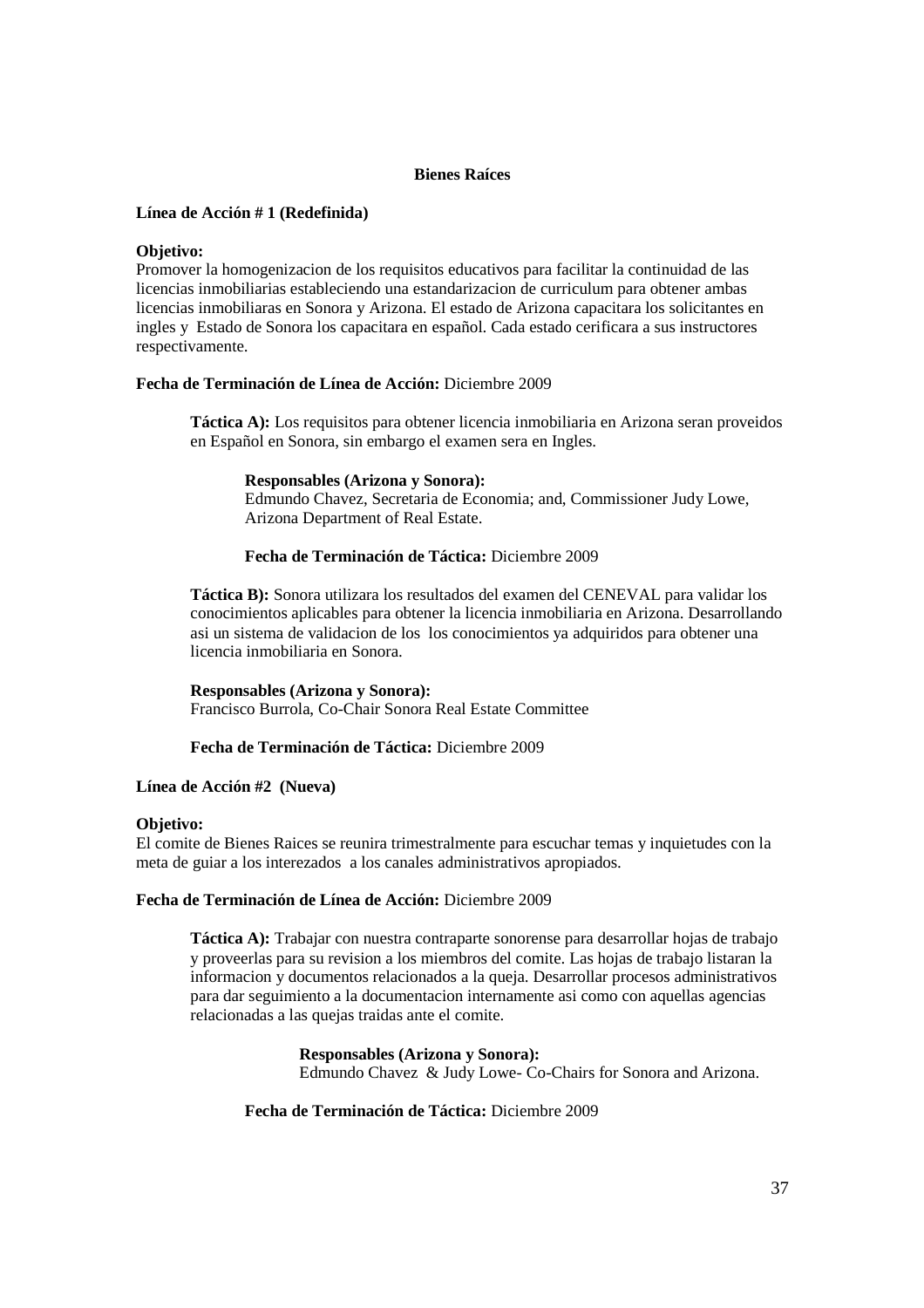### **Sports**

### **Action Item #1 (Continued)**

### **Objective:**

To continue the development of sports events among our youth to promote friendship and cultural relationships between Arizona and Sonora.

# **Action Item Target Completion Date:** November 2009

**Tactic A):** To continue the "Friendship Games" within the framework of the Plenary Meetings of AMC.

**Responsible Party: Sonora:** Lic. Daniel Hidalgo Hurtado, Director de la Comisión del Deporte del Estado de Sonora **Arizona:** Mary Rose WIlcox, Maricopa County Supervisor

# **Tactic Target Completion Date:** November 2009

**Tactic B):** To continue our sports clinics for basketball and soccer. These activities will be coordinated by NCAA referee Bill Kennedy. The soccer clinics will be coordinated by world-class referee Edgardo Codesal.

In October 2009, two Arizona basketball youth teams, ages 15 and 17 and under will travel to Hermosillo for competition. The teams will be accompanied by coaches, trainers, and referees. In November 2009, Sonora will host a youth boxing tournament to be held at our plenary session.

**Responsible Party: Sonora:** Lic. Daniel Hidalgo Hurtado, Director de la Comisión del Deporte del Estado de Sonora **Arizona:** Mary Rose Wilcox, Maricopa County Supervisor **Tactic Target Completion Date:** November 2009

**Tactic C):** To continue to promote the creation of sports leagues among the border towns of Sonora and Arizona. In addition, an invitation will be extended to both border towns representatives to become members of the Sports Committee of the Arizona-Sonora Sports Commission.

**Responble Party: Sonora:** Lic. Daniel Hidalgo Hurtado, Director de la Comisión del Deporte del Estado de Sonora. **Arizona:** Mary Rose Wilcox, Maricopa County Supervisor.

### **Tactic Target Completion Date:** February 2010

**Tactic D):** To continue to enhance and improve Codeson and AMC web pages by establishing a sports page on the AMC website, and to create linkages with the Salvation Army South Mountain Community Center to promote the sharing of sporting related activities on both sides our borders.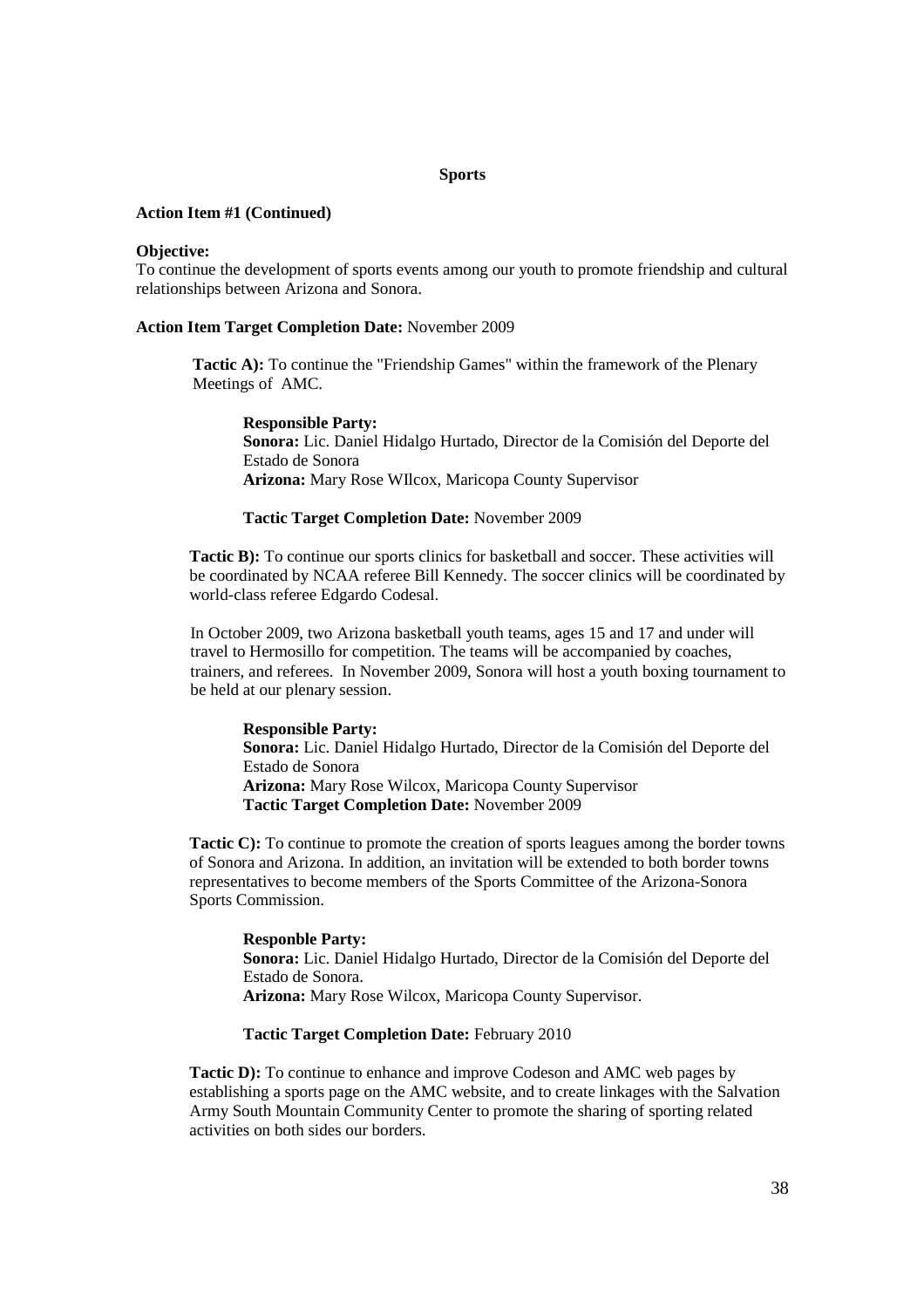**Responsible Party: Sonora:** Lid. Daniel Hidalgo, Director de la Comisión del Deporte del Estado de Sonora. **Arizona:** Mary Rose Wilcox, Maricopa County Supervisor.

# **Tactic Target Completion Date:** November 2009

# **Action Item #2 (Continued)**

# **Action Item Target Completion Date: November 2009**

**Tactic A):** To continue the working relationship with academic institutions of higher learning from Sonora and Arizona, and to establish that the Salvation Army South Mountain Community Center serve as the point of contact.

# **Responsible Party: Sonora:** Lid. Daniel Hidalgo, Director de la Comisión del Deporte del Estado de Sonora.

**Arizona:** Mary Rose Wilcox, Maricopa County Supervisor.

# **Tactic Target Completion Date: November 2009**

**Tactic B):** To invite representatives of our state Universities to become members of the AMC Sports Committee for the purpose of creating youth-oriented sport advisory programs.

# **Responsible Party: Sonora:** Lid. Daniel Hidalgo, Director de la Comisión del Deporte del Estado de Sonora. **Arizona:** Mary Rose Wilcox, Maricopa County Supervisor.

# **Tactic Target Completion Date: November 2009**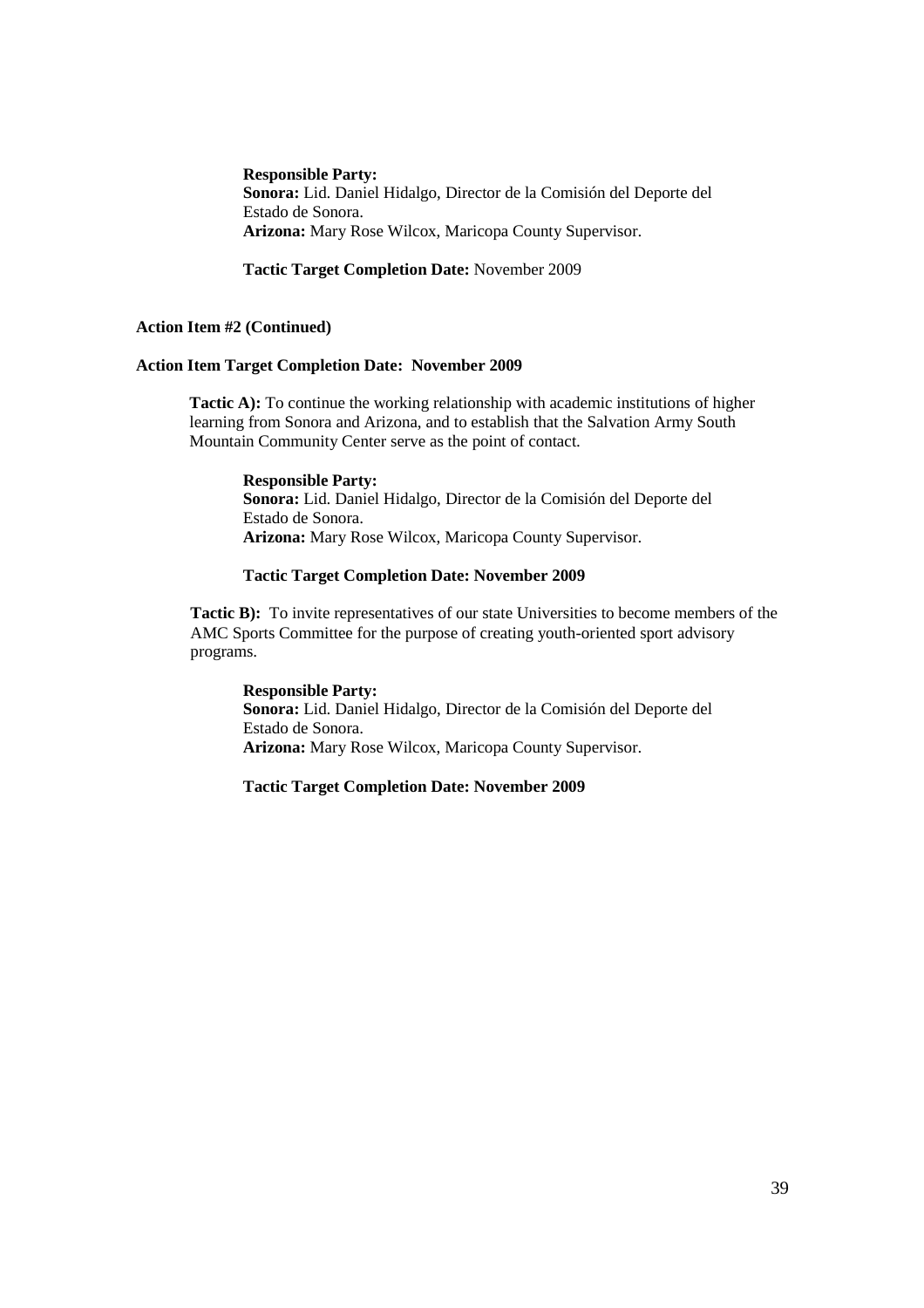### **Deportes**

### **Línea de Acción #1 (Continua)**

### **Objetivo:**

Continuar competencias deportivas, que promuevan la convivencia y las relaciones de amistad entre los jóvenes de Sonora y Arizona.

### **Fecha de Terminación de Línea de Acción:** Noviembre 2008

**Táctica A):** Continuar los "Juegos de la Amistad" en el marco de las reuniones plenarias de la Comisión Sonora-Arizona.

### **Responsables:**

**Sonora:** Lic. Daniel Hidalgo Hurtado, Director de la Comisión del Deporte del Estado de Sonora **Arizona:** Mary Rose WIlcox, Maricopa County Supervisor

# **Fecha de Terminación de Táctica:** Noviembre 2009

**Táctica B):** Mantener las clínicas deportivas, en Sonora, de básquetbol dirigida por coaches de Arizona así como el arbitro de la NCAA BIll Kennedy; y en Arizona, para árbitros de futbol, coordinadas por el arbitro mundialista Edgardo Codesal.

En octubre, dos equipos de básquetbol de Arizona de las categorías 14-15 y 16-17, viajarán a Hermosillo acompañados de entrenadores, preparadores físicos y árbitros. Se realizarán encuentros deportivos en Sonora; en noviembre, se desarrollará un torneo de Box en el marco de la Reunión Plenaria.

# **Responsables:**

**Sonora:** Lic. Daniel Hidalgo Hurtado, Director de la Comisión del Deporte del Estado de Sonora **Arizona:** Mary Rose WIlcox, Maricopa County Supervisor

# **Fecha de Terminación de Táctica:** Noviembre 2009

**Táctica C):** Continuar la realización de ligas deportivas entre las Ciudades Fronterizas de ambos Estados. Además, se invitará a representantes de las ciudades fronterizas a ser parte del Comité de Deportes de la Comisión Sonora-Arizona.

**Responsables: Sonora:** Lic. Daniel Hidalgo Hurtado, Director de la Comisión del Deporte del Estado de Sonora **Arizona:** Mary Rose WIlcox, Maricopa County Supervisor

# **Fecha de Terminación de Táctica:** Febrero 2010

**Táctica D):** Continuar con las mejoras de las paginas web de la Codeson y de la AMC; estableciendo un link de Salvation Army South Mountain Community Center, para promover la difusión de eventos deportivos en ambos lados de la frontera.

### **Responsables:**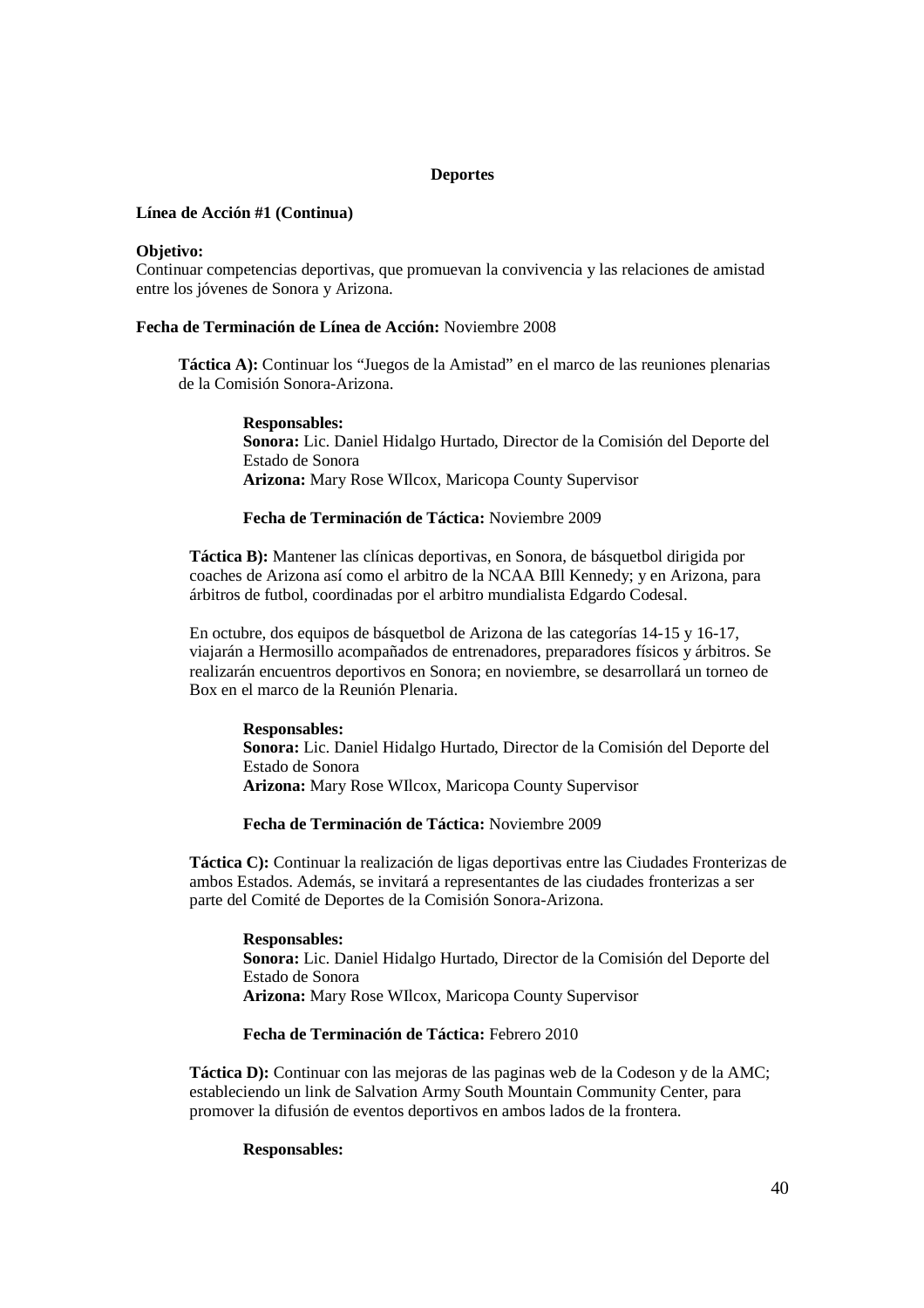**Sonora:** Lic. Daniel Hidalgo Hurtado, Director de la Comisión del Deporte del Estado de Sonora **Arizona:** Mary Rose WIlcox, Maricopa County Supervisor

**Fecha de Terminación de Táctica:** Noviembre 2009

# **Línea de Acción #2 (Continua)**

# **Fecha de Terminación de Línea de Acción:** Noviembre 2008

**Táctica A):** Continuar las relaciones entre instituciones educativas de Sonora y Arizona, buscando establecer a Salvation Army South Mountain Community Center como enlace.

**Responsables: Sonora:** Lic. Daniel Hidalgo Hurtado, Director de la Comisión del Deporte del Estado de Sonora **Arizona:** Mary Rose WIlcox, Maricopa County Supervisor

# **Fecha de Terminación de Táctica:** Noviembre 2009

**Táctica B):** Establecer una coordinación entre Universidades de Sonora y Arizona para crear programas de asesoría deportiva para los jóvenes.

### **Responsables:**

**Sonora:** Lic. Daniel Hidalgo Hurtado, Director de la Comisión del Deporte del Estado de Sonora **Arizona:** Mary Rose WIlcox, Maricopa County Supervisor

**Fecha de Terminación de Táctica:** Noviembre 2009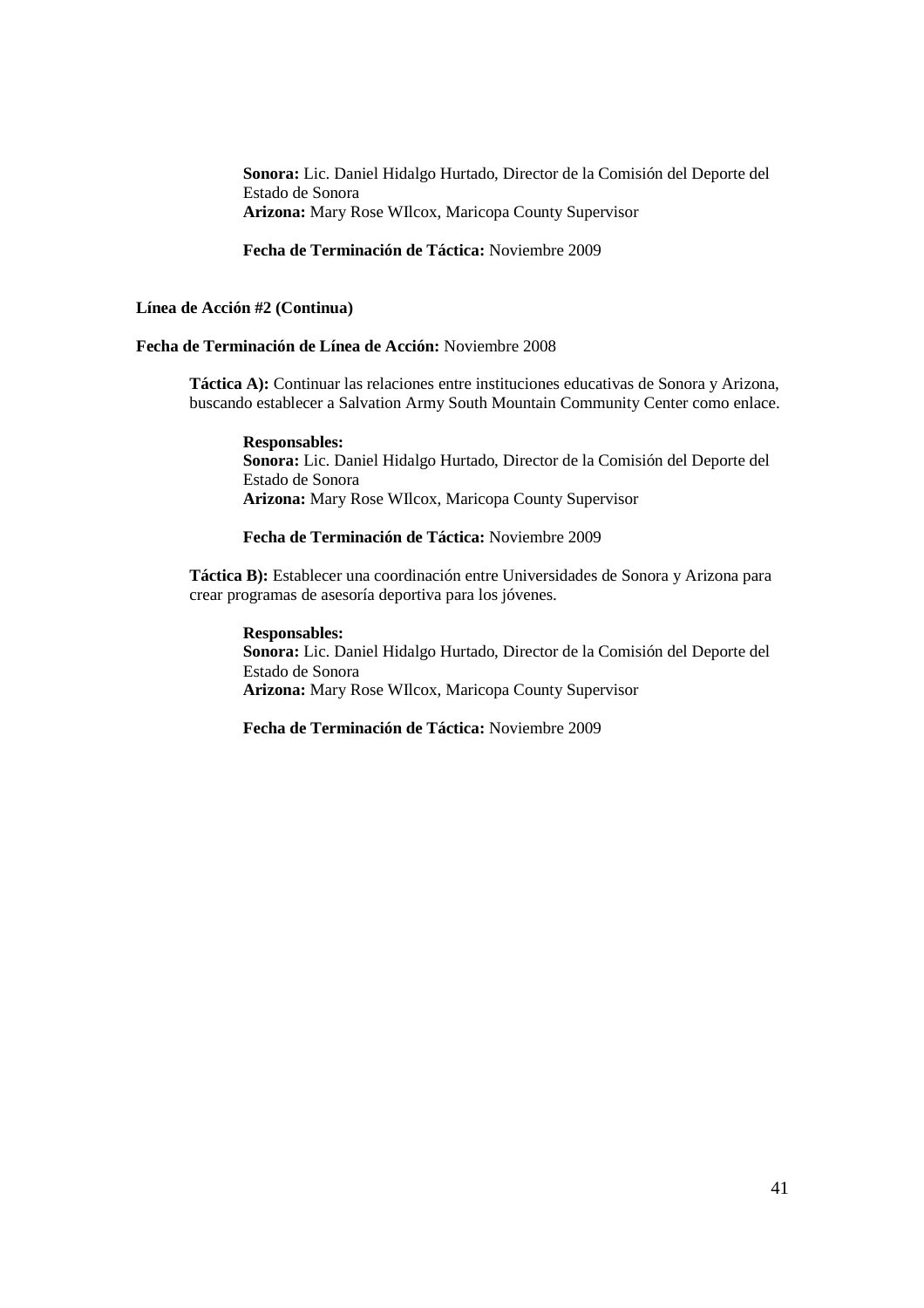### **Tourism**

Action Items December 20, 2008

1. The Arizona Office of Tourism and the Comisión de Fomento al Turismo del Estado de Sonora will continue to work with appropriate entities on both sides of the border to facilitate the flow of legitimate individual and group traffic at the ports of entry and strike an appropriate balance between security and the facilitation of international travel.

The Tourism Committee will implement the following action items to achieve this goal:

a) Work with Congress on appropriate implementation of the Western Hemisphere Travel Initiative (WHTI) to ensure that any measures taken do not discourage legitimate international travel or cross-border traffic.

- 1. Disseminate and promote information on WHTI compliant documents such as the PASS Card as it is made available by State and DHS on WHTI to the Tourism Committee, the tourism industry and traveling public of both Arizona and Sonora. Organize an aggressive public outreach campaign so that U.S. citizens know what documents are needed and what choices they have prior to reentering the United States.
- 2. Continue efforts to pass the Arizona Enhanced Driver's License through the Arizona State legislature.
	- Since June 1, 2009 brochures were send in which the WHTI documents requirements for American Citizens going out and reentering USA, by sea or by land or airare updated since June 1st, 2009. These brochures were given in the Hotels of the main tourist ports of the state and in the places with bigger tourist traffic flow.

b) The Lukeville Port of Entry Master Planning Committee will continue to work with the appropriate public and private sector entities on implementing solutions for the short, medium and long term to ease traffic congestion at the Sonoyta and Lukeville ports of entry. The committee will also look at other ports of entry such as San Luis II to analyze the possibility of facilitating tourist traffic through the port.

> • The Convention and visitors Office of Rocky Point gave 1 million dollars on December 2008 to Arizona- México for the port of Entrance enhancement Project. USA congress has already authorized the correspondent resources and now the Transportation department is about to finish the executive Project that is in process. On the other side the Executive project on the Mexican side was completed and delivered to the SAT and it is in process of being approved by the Government board. Which we hope will happen soon in 2009.

c) Disseminate new U.S. federal regulations that require private aircrafts to transmit electronically to CBP passenger manifest information of each individual and motivate airports in Sonora to have computer Internet access available for pilots.

# • There is no Action.

d) Work with the Mexican federal government to lobby for appropriate conditions for international airport regulation implementation, which could require airports in Mexico to have commercial flights maintain international status.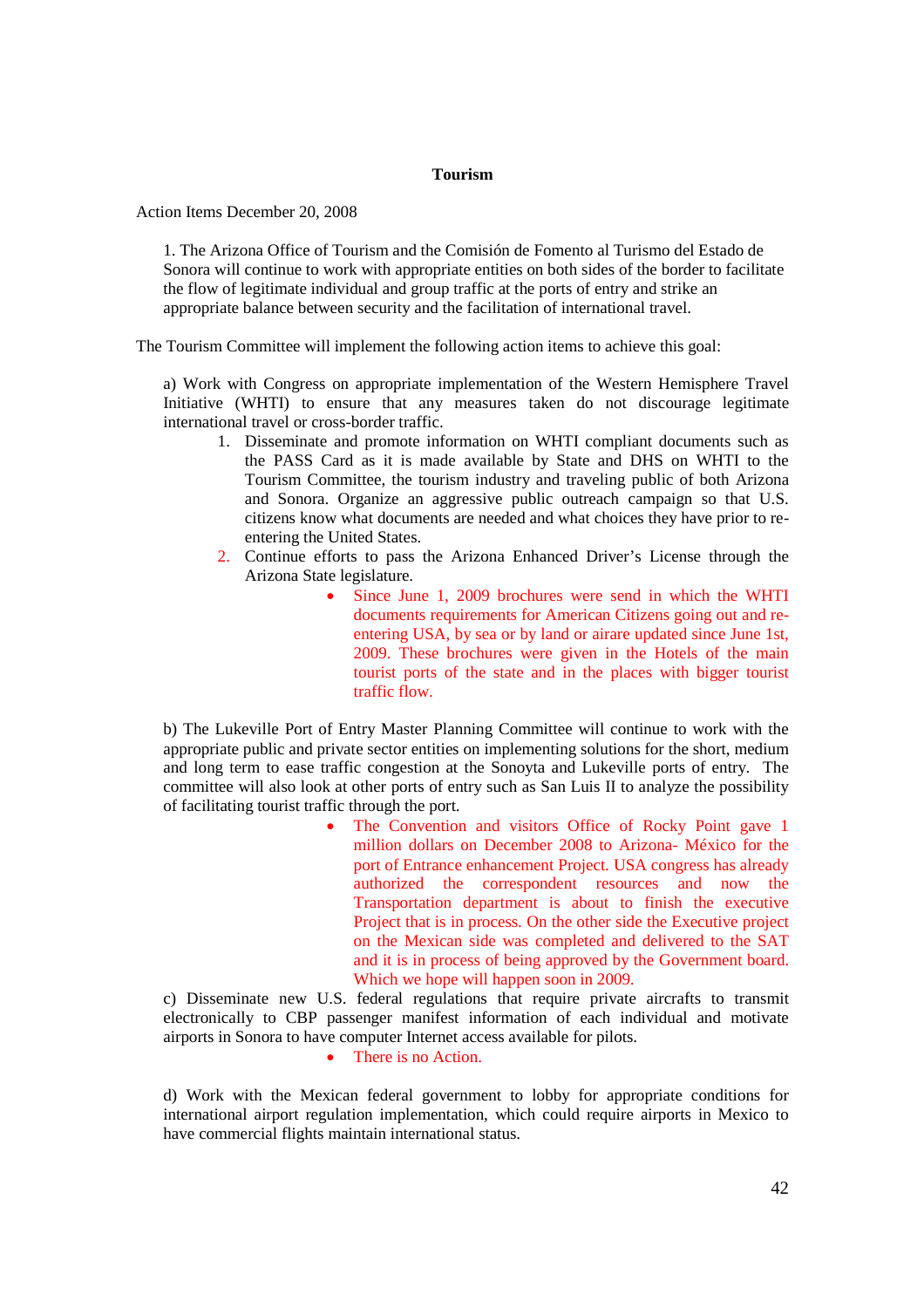The requirement was presented last February to the SCT for changing the status of the Alamos Airport from Private use airport to Public Use and it is currently in process.

2. The Tourism Committee will continue to implement the principles of the Geotourism Charter signed by Governors Janet Napolitano and Eduardo Bours. The tourism offices of Arizona and Sonora will do the following:

a) The Arizona Tourism Sustainability Council and the Sonora Geotourism Council will share best practices and coordinate activities by continuing to enhance their interactive Geotourism websites and other promotional vehicles, conducting an inventory of sustainable assets in each state, and further developing educational and outreach programs in both States assisting communities in maximizing Geotourism opportunities.

 Creation of an Interactive Map that already appears in the COFETUR website. The training programs for tourist service lenders on the rural communities continue as well as in the Mission route, hostess groups and municipality rural tourism committees. Recognition granted to 75 special destinies with tourist attractions in the communities and this destinies were selected for the creation of a Guide Map in coordination with (USA)

b) Continue to enhance Arizona Origins – AOT's comprehensive public relations and marketing campaign and Sonora's Rural Tourism program in order to promote the principles of geotourism throughout Arizona and Sonora.

• Third printing of the Map –Guide in coordination with National Geographic where they printed 60 thousand copies in english that were distributed inside the Travelers magazine for subscribers, in the USA.

c) Develop bi-national working partnerships in an effort to create common touristic products in both States. Some examples are creating bi-national product development working groups, linking Organ Pipe and Pinacate Natural Reserves and also create a bi-national scenic route, linking Missions or routes and birding areas on both sides of the border, among others.

 Presentation in the next plenary meeting of the bi –lateral agreement for the coordinated promotion of the Sonora Arizona Desert. Petition to the SCT for the requirement for a scenic road, no answer until now. An action plan is implemented due to the Tourist information, signing inconvenient in the route Sonoyta Puerto Peñasco

3. The Tourism Committee will work with the appropriate federal and state agencies to organize a bi-national Tourism Safety and Security workshop to discuss issues of security in the border region of Sonora. The Tourism Committee will also work on a public relations effort to communicate current safety conditions and the ease of travel to Sonora.

> We visited the Arizona State University and the University of Phoenix as wellas advertising agencies, communication medias of Arizona and the mexican Consulate in Phoenix to inform of the advances in public safety matters, the technology used and the training for his purposes of the Sonora authorities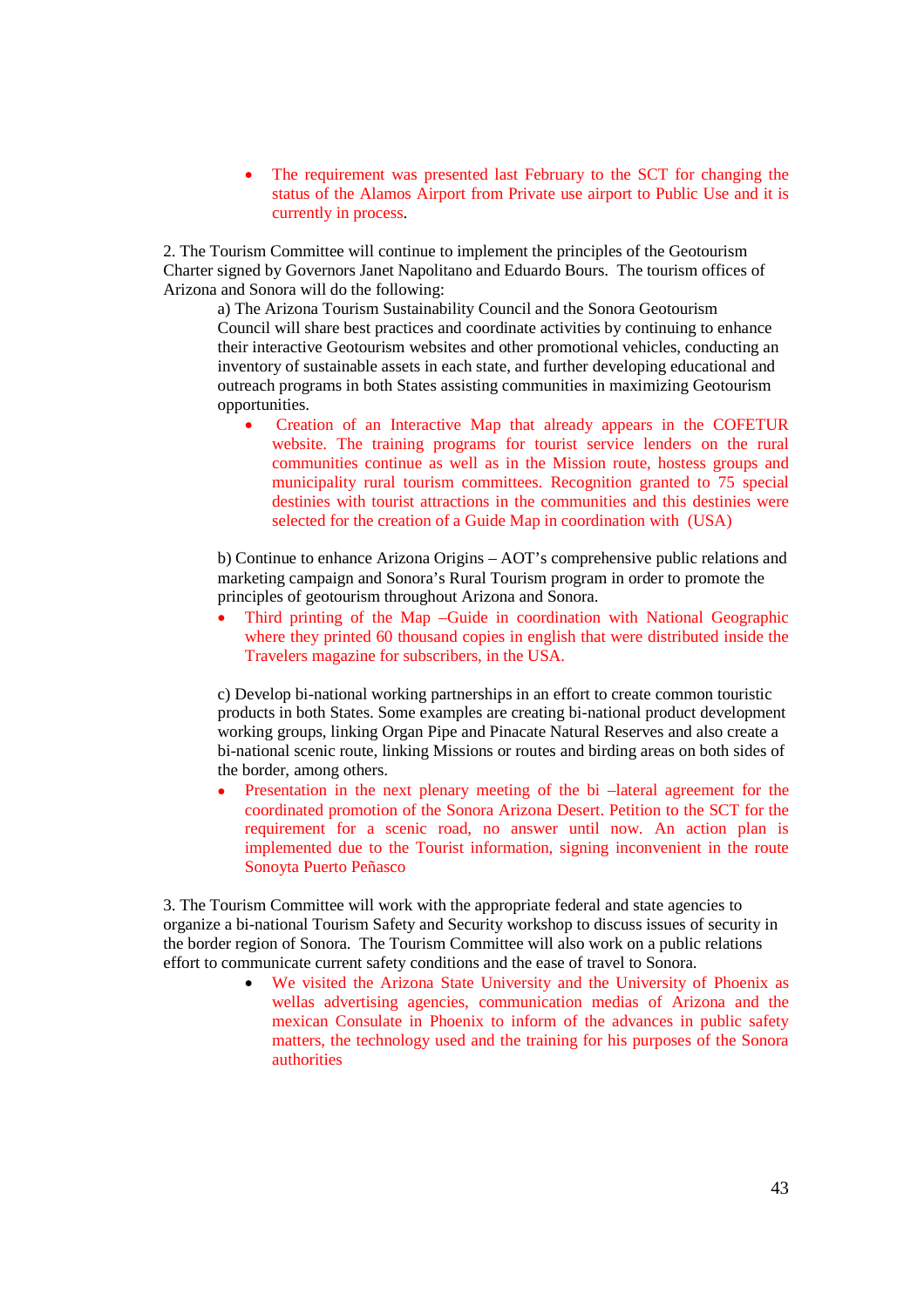### **Turismo**

Líneas de Acción Jun. 5, 2008

1. La Oficina de Turismo de Arizona y la Comisión de Fomento al Turismo del Estado de Sonora Continuaran trabajando con las autoridades apropiadas en ambos lados de la frontera p0ara facilitar el flujo del trafico legitimo, individual y de grupos en los puertos de entrada y lograr el balance apropiado en cuanto a seguridad y la facilidad de entrada para los viajeros internacionales.

El comité de turismo implementara las siguientes Líneas de acción para lograr esta meta:

- b) Trabajar con el Congreso en la apropiada implementación de la Western Hemisphere Travel Initiative (WHTI) para asegurarse de que cualquier medida que se tome no altere a los legítimos viajeros internacionales o el tráfico en la frontera.
	- 1. Dar a conocer y promover información acerca de los Documentos Complementarios de la WHTI tales como la "PASS Card" (Tarjeta para pasar) cuando el Estado la haga disponible y todo lo de el DHS (Departamento de Seguridad Nacional) acerca del WHTI para el Comité de Turismo, la industria turística y publico que viaja en ambos Arizona y Sonora. Organizar una campaña informativa para el público que sea agresiva, para que los Ciudadanos americanos sepan que documentos se necesitan y que opciones tienen antes de reingresar a los Estados Unidos.
	- 2. Continuar con los esfuerzos para que la legislatura del Estado de Arizona apruebe la Licencia de Manejo Aumentada.
- c) El Comité de Planes Maestros del Puerto de entrada de Lukeville continuara trabajando con las autoridades apropiadas de los sectores públicos y privados en implementar soluciones para el corto, mediano y largo plazo para mejorar la congestión de tráfico en los puertos de entrada de Sonoyta y Lukeville. El comité también vera otros puertos de entrada como San Luis II para analizar la posibilidad de facilitar el trafico de turistas através de este Puerto.

### El progreso de Lukeville se discutirá en nuestras presentaciones.

- d) Dar a conocer las nuevas regulaciones Federales de los estados Unidos que requieren a los aviones privados transmitir electrónicamente a CBP la información manifiesta de los pasajeros de cada individuo y motivar a los aeropuertos en Sonora a tener acceso de Internet para computadoras disponible para los pilotos.
- e) Trabajar con el gobierno Federal Mexicano para conseguir las condiciones apropiadas para la implementación de las regulaciones de los aeropuertos internacionales, que podría requerir que aeropuertos en México que tengan vuelos comerciales a que mantengan el estatus o rango de Internacional
- f) Dar a conocer el mensaje de la WHTI através de comunicados de prensa y sitios de Internet y Newsletter de diferentes asociados del Turismo.
	- Trabajar con ADOT y CBP para colocar letreros de anuncios variables (VMS) en los 7 puertos d entrada en la frontera en Arizona con el recordatorio de tener completa la documentación complementaria de la WHTI al regresar a Estados Unidos. Los anuncios se colocaron 4 días antes de la fecha limite de Junio 1, y una semana después.
- 2. El Comité de Turismo continuara implementando los principios de Mapa de Geoturismo firmado por los Gobernadores Janet Napolitano y Eduardo Bours. Las oficinas de Turismo de Arizona y Sonora harán lo siguiente: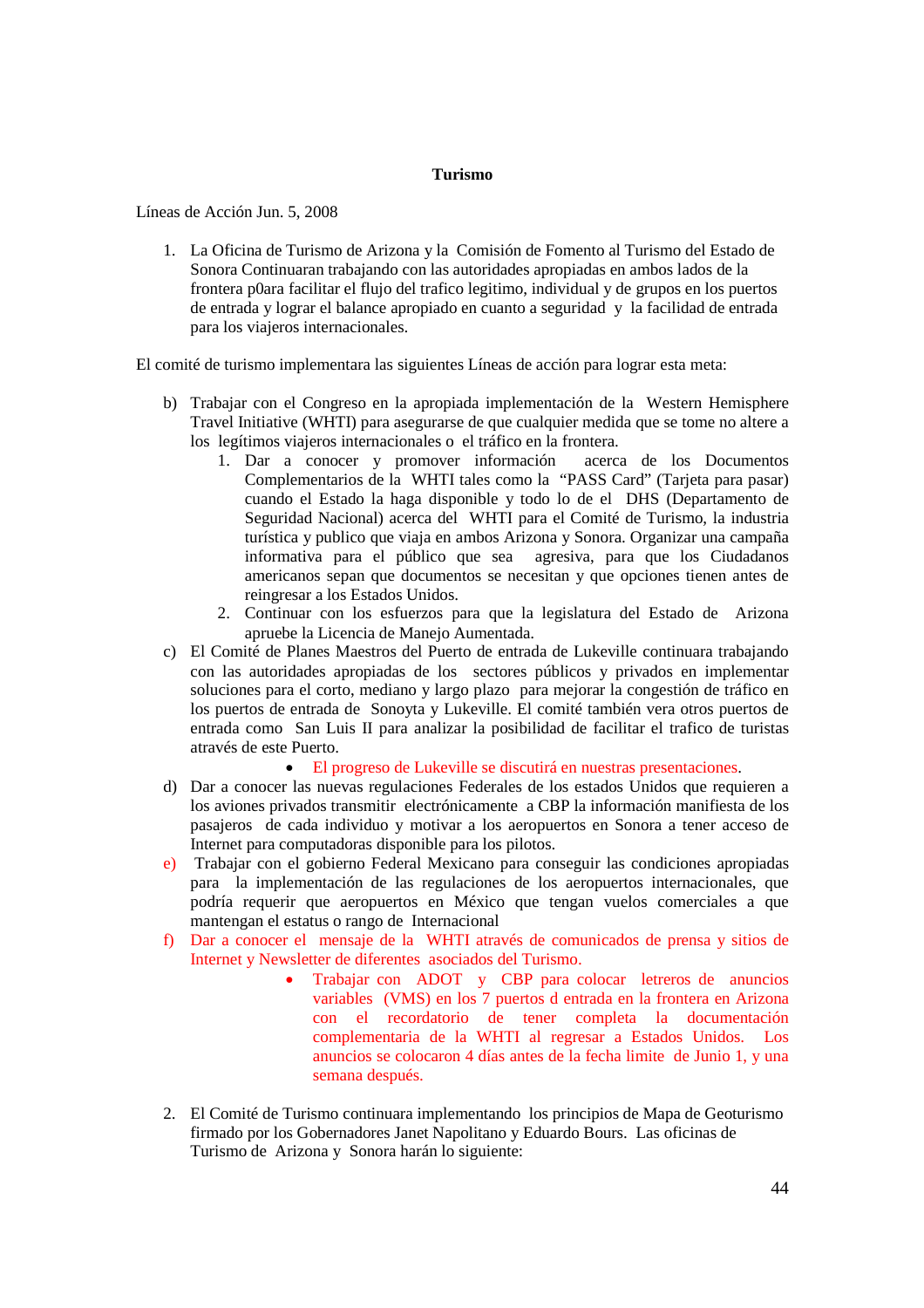- d) El Consejo de sustentabilidad de Arizona y el Consejo de Geoturismo de Sonora, compartirán sus mejores practicas y coordinaran actividades al continuar mejorando sus sitios web de turismo interactivo y otras herramientas promociónales, llevando a cabo un inventario de Recursos sustentables en cada Estado, y después desarrollando programas de educación y de información en ambos estados asistiendo alas comunidades al maximizar las oportunidades de Turismo.
- d) Continuar promoviendo los Orígenes de Arizona y las relaciones publicas y las campañas de mercadotecnia de la y el programa de Turismo rural de Sonora para promover los principios de Geoturismo através de Arizona y Sonora.
- d) Desarrollar sociedades de trabajo bi-nacionales para crear productos turísticos en común en ambos estados. Algunos por ejemplo están creando grupos de trabajo para desarrollo de productos bi – nacionales, enlazando Organ Pipe y las reservas naturales de el Pinacate y también creando una ruta escénica bi – nacional, enlazando las Misiones o Rutas y áreas de observación de pájaros en ambos lados de la Frontera, entre otros.
	- En un esfuerzo para nombrar la primer bi- ruta escénica entre U.S.- México, la AOT trabajo con la oficina de ampliaciones del Departamento de Transporte de Arizona (ADOT) para que se nombrara la Carretera Estatal 85 que pasa por el Organ Pipe Cactus National Monument Bi- Ruta Escénica (se necesita el estatus de esto con Leroy Brady.) Sonora todavía no ha obtenido una respuesta del Gobierno Federal Mexicano..
	- Desarrollar el primer grupo de trabajo bi-nacional con Organ Pipe y Pinacate – en un programa conjunto de mercadotecnia.
	- Asociarse con el Scottsdale Fairmont Hotel para su programa de Campamento de verano para niños de National Geographic. Ellos estan distribuyendo la Guía-Mapa de Geoturismo a los papas de los participantes y exhibiendo un gran mapa de Geoturismo en su Hotel durante el verano.
- 3. El Comité de –Turismo trabajara con las Agencias Federales y estatales apropiadas para organizar un taller de trabajo bi- nacional de seguridad acerca de asuntos seguridad en la región fronteriza de Sonora. El comité de turismo también trabajara en un esfuerzo de relaciones públicas para comunicar las condiciones actuales de seguridad y la facilidad para viajar a Sonora.

Asunto pendiente. Debido a lo ajustado del presupuesto y cambios en la administración, esta línea de acción será efectuada dentro del próximo año.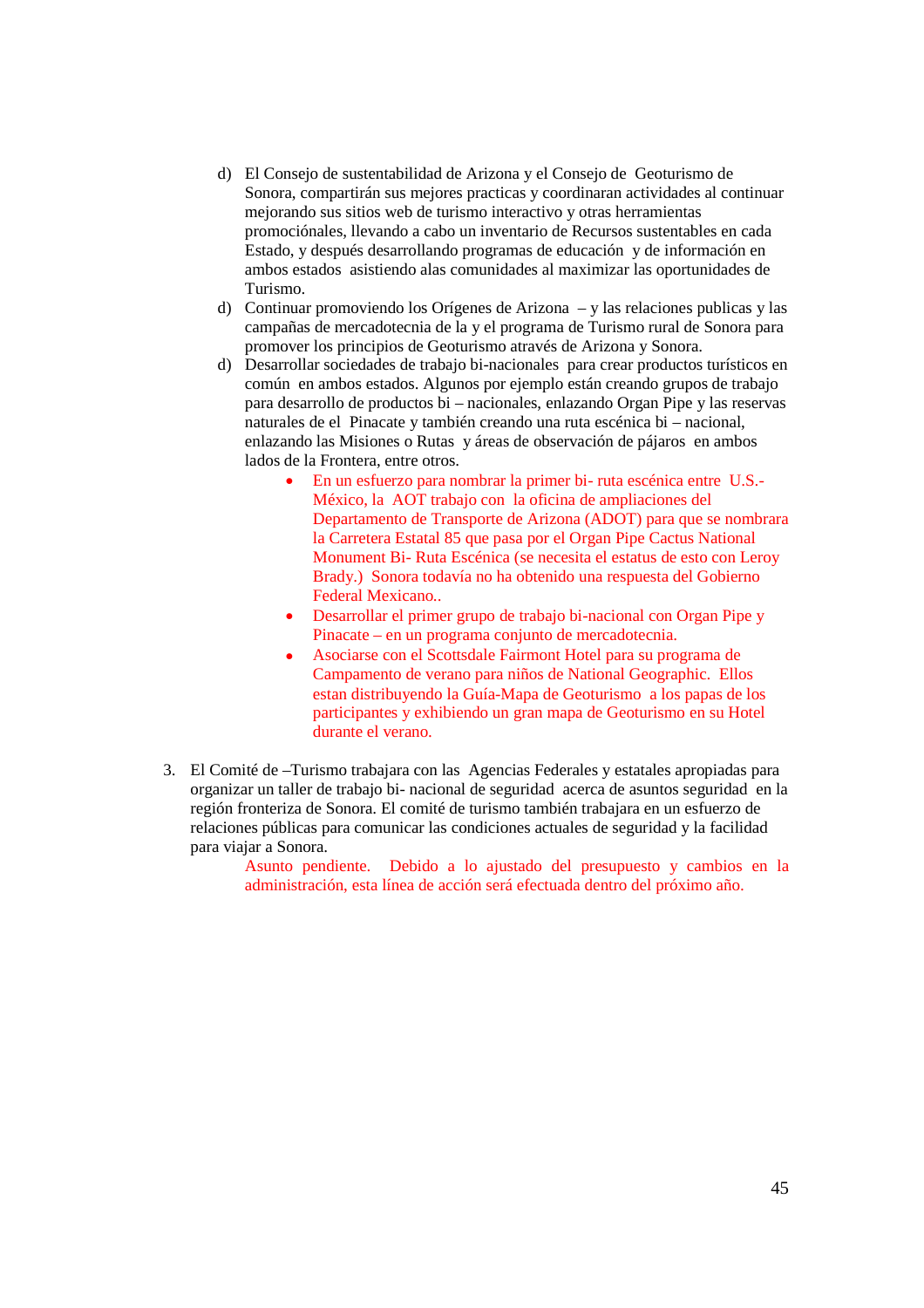### **Transportation, Infrastructure & Ports**

### **Action Item #1 (Continued)**

### **Objective:**

Promote the revitalization of the Arizona International Development Authority so that it may perform its intended function of providing resources for important border infrastructure projects.

# **Action Item Target Completion Date:** June 2010

**Tactic A):** Support efforts by the regional port authorities and community and political leaders to reform the Arizona International Development Authority, linking it directly to the border regional port authorities and restructuring it so that it may become fully operational.

**Responsible Party (Arizona and Sonora):** Arizona Department of Transportation

**Tactic Target Completion Date:** June 2010

**Estimated Cost:** Unknown

**Funding Sources:** Tolls, fees, grants and donations from public or private entities, interest, gifts, state and federal funds and monies received by AIDA.

### **Action Item #2 (Continued)**

### **Objective:**

Proceed with an interim expansion of the Lukeville Port of Entry. A request from both states will be sent to the United States General Services Administration to conduct a feasibility study for the construction of a new Port of Entry.

### **Action Item Target Completion Date:** December 2009

**Tactic A):** Design and build two additional primary inspection booths and lanes at the Lukeville Port of Entry and modernize the Sonyta Port of Entry.

### **Responsible Party (Arizona and Sonora):**

Arizona Department of Transportation, Arizona Office of Tourism and Secretaria de Infraestructura y Desarrollo Urbano

# **Tactic Target Completion Date:** December 2009

**Tactic B):** Develop a master plan for the Lukeville Port of Entry to be coordinated with the planned development of the Sonoyta Port of Entry

**Responsible Party (Arizona and Sonora):** Arizona Department of Transportation

**Tactic Target Completion Date:** June 2010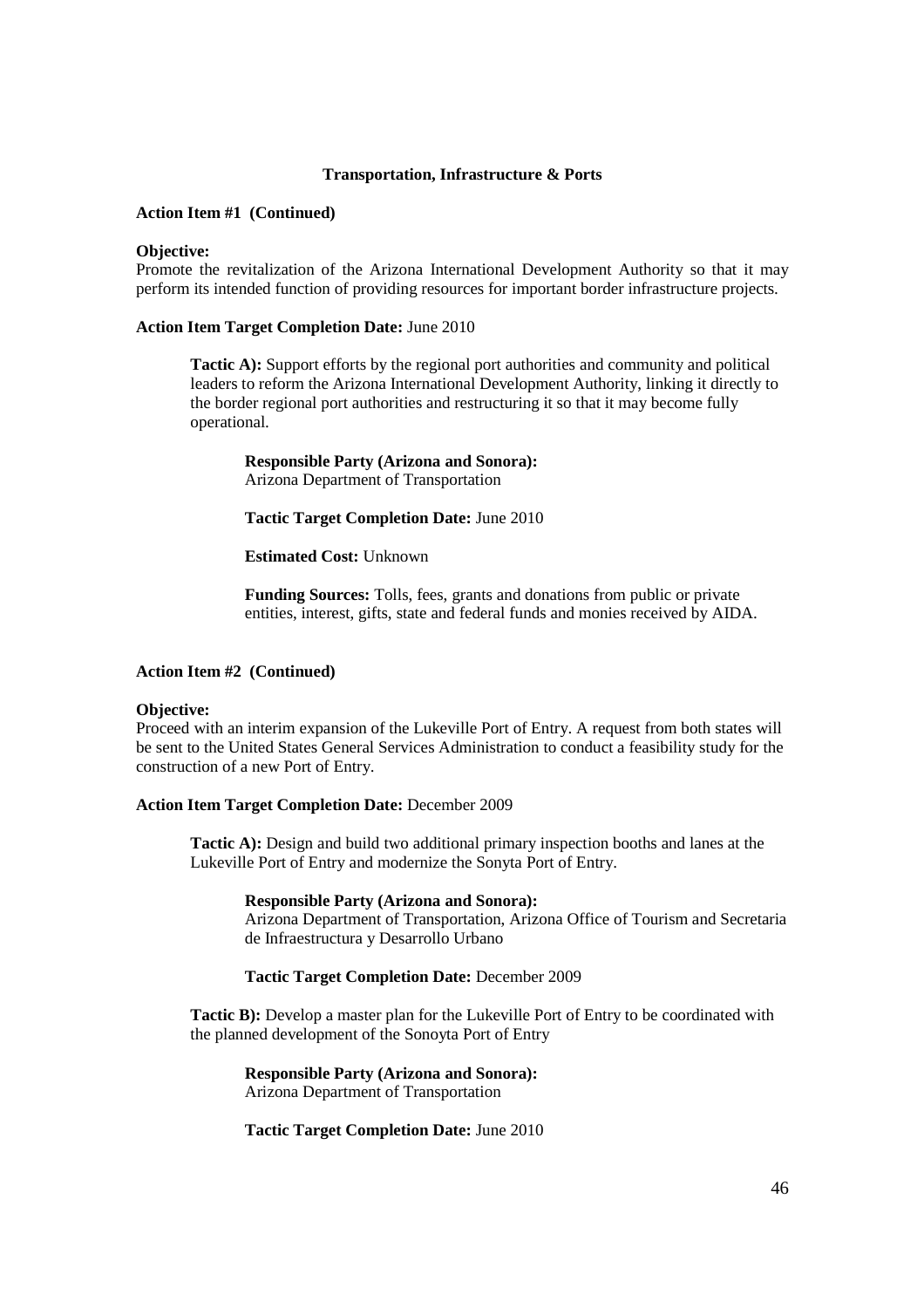**Estimated Cost:** \$2.5 million

**Funding Sources:** Rocky Point Convention and Visitor's Bureau and the Arizona Department of Transportation

# **Action Item #3 (Continued)**

### **Objective:**

In light of limited federal and state funding for border infrastructure projects, the Committee recommends a study to evaluate public and private partnership opportunities

# **Action Item Target Completion Date:** July 2009

**Tactic A):** Conduct a study to determine the feasibility of utilizing public-private partnerships to finance border infrastructure projects to include the identification of legal and institutional barriers.

### **Responsible Party (Arizona and Sonora):**

Arizona Department of Transportation and Secretaria de Infraestructura y Desarollo Urbano.

# **Tactic Target Completion Date:** July 2009

**Estimated Cost:** \$100,000

**Funding Sources:** Arizona Department of Transportation and the Federal Highway Administration

# **Action Item #4 (New)**

### **Objective:**

The Arizona-Mexico Commission's Transportation, Infrastructure & Ports Committee and the Environment Committee will promote projects to pilot green transportation routes in Arizona and Sonora, focusing on routes adjacent to land ports of entry. Such collaboration will enhance trade competiveness and highlight innovative transportation and air quality strategies in the region.

# **Action Item Target Completion Date:** September 2010

**Tactic A):** Implement truck stop electrification projects in communities adjacent to land ports of entry.

# **Responsible Party (Arizona and Sonora):**

Arizona Department of Transportation, Arizona Department of Environmental Quality, Secretaria de Infraestructura y Desarrollo Urbano del Estado de Sonora, Comisión de Ecología y Desarrollo Sustentable del Estado de Sonora

### **Tactic Target Completion Date:** September 2010

**Tactic B):** Identify additional projects and funding sources that enhance green transportation routes.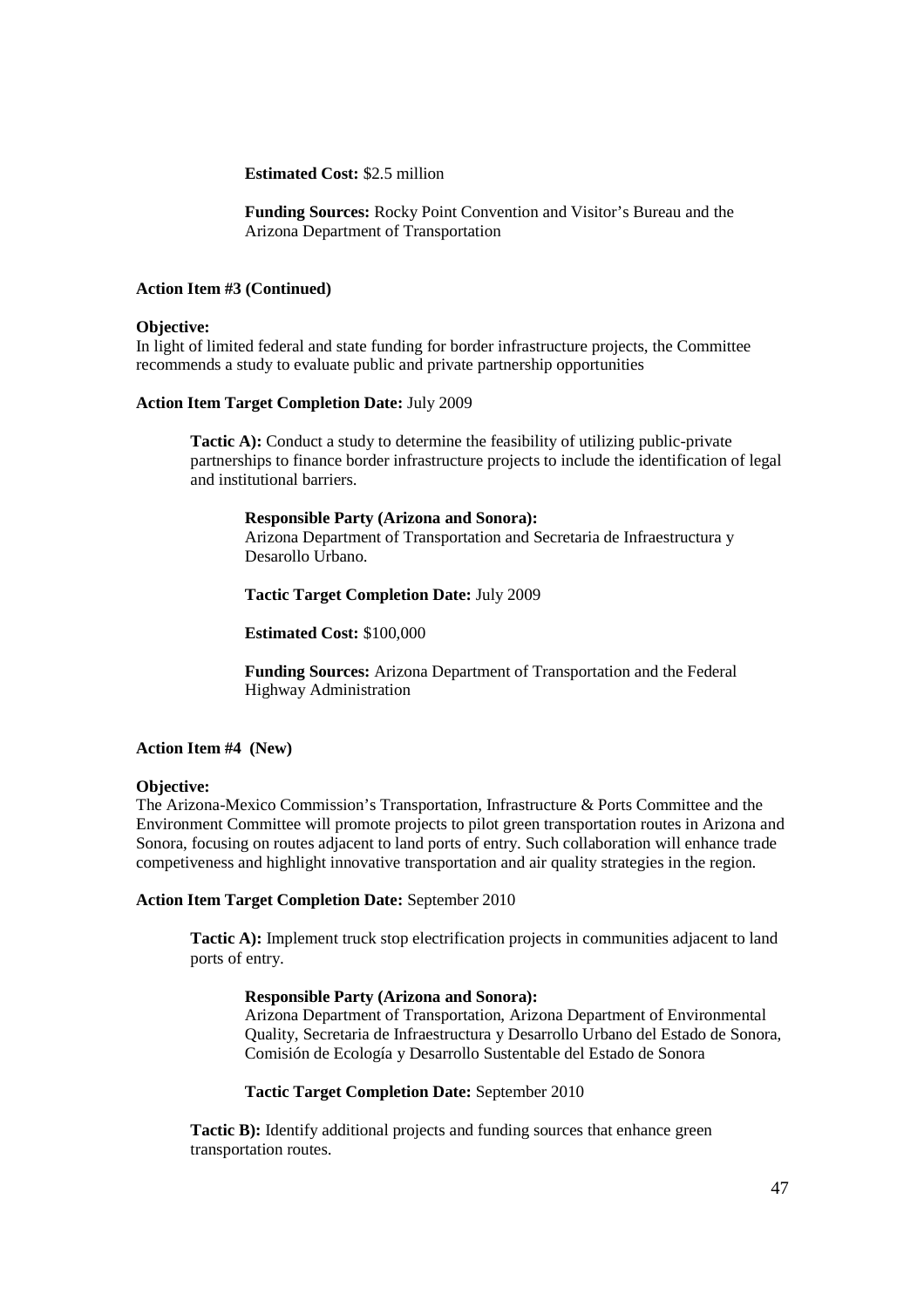**Responsible Party (Arizona and Sonora):** Arizona Department of Transportation, Arizona Department of Environmental Quality, Secretaria de Infraestructura y Desarrollo Urbano del Estado de Sonora, Comisión de Ecología y Desarrollo Sustentable del Estado de Sonora

**Tactic Target Completion Date:** June 2010

**Estimated Cost:** \$2.15 million

**Funding Sources:** U.S. Enviromental Protection Agency through grants for the Diesal Emissions Reduction act and the American Reinvestment and Recovery Act to the Arizona Department of Environmental Quality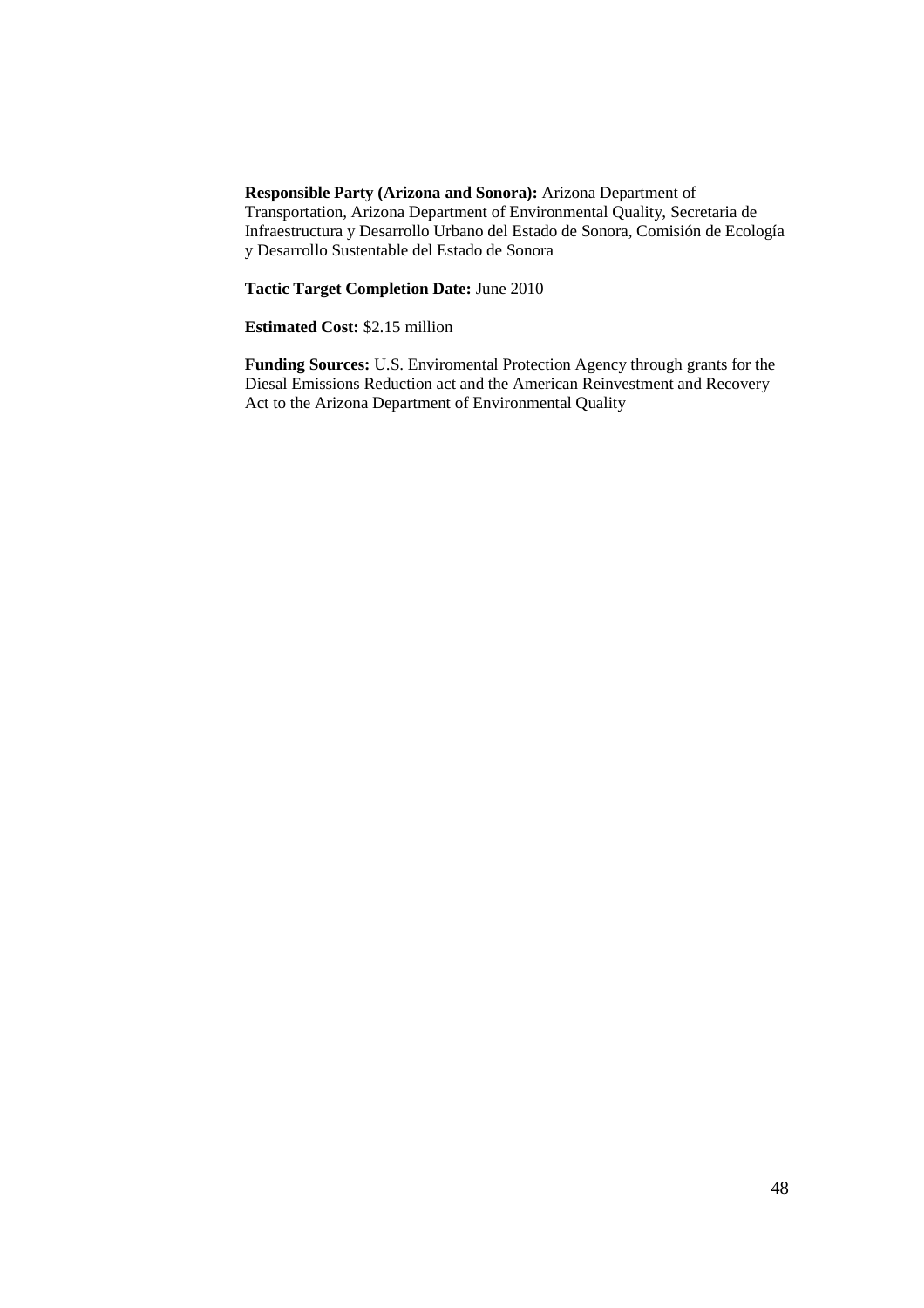# **Transporte y Cruces Fronterizos**

# **Línea de Acción #1 (Continua)**

### **Objetivo:**

Promover la activación de la agrupación Arizona International Development Authority, para poder lograr que se legisle en la legislatura y obtener así fondos económicos que serian aplicados como apoyo a infraestructura dentro de un rango de seis millas en ambos lados de la frontera; Sonora y Arizona

# **Fecha de Terminación de Línea de Acción:** Junio 2010

**Táctica A):** Apoyar los esfuerzos de las autoridades portuarias regionales, a la comunidad y a los lideres políticos para reformar la agrupación Arizona International Development Authority, enlazándolos directamente con las autoridades regionales fronterizas y reestructurando sus operaciones para que sean completamente operativas.

**Responsables (Arizona y Sonora):** Departamento de Transporte de Arizona

# **Fecha de Terminación de Táctica:** Junio 2010

### **Línea de Acción #2 (Continua)**

**Objetivo:** Realizar una ampliación adicional del Cruce Fronterizo de Lukeville - Sonoyta. Se enviará solicitud de ambos estados a la Administración de Servicios Generales de Estados Unidos para que realicen un estudio de factibilidad para la construcción de un nuevo cruce fronterizo.

# **Fecha de Terminación de Línea de Acción:** Diciembre 2009

**Táctica A):** Diseño y Construcción de dos líneas adicionales y casetas de inspección en el puerto Lukeville, y modernizar la puerta fronteriza de Sonoyta.

**Responsables (Arizona y Sonora):** Departamento de Transporte de Arizona y Secretaría de Infraestructura y Desarrollo Urbano

# **Fecha de Terminación de Táctica:** Diciembre 2009

**Táctica B):** Desarrollar un Plan Maestro para el Cruce Fronterizo de Lukeville, en coordinación con el proyecto del Cruce Fronterizo de Sonoyta.

### **Responsables (Arizona y Sonora):**

Departamento de Transporte de Arizona y Secretaria de Infraestructura y Desarrollo Urbano

**Fecha de Terminación de Táctica:** Junio 2010

**Costo Estimado:** \$2.5 millones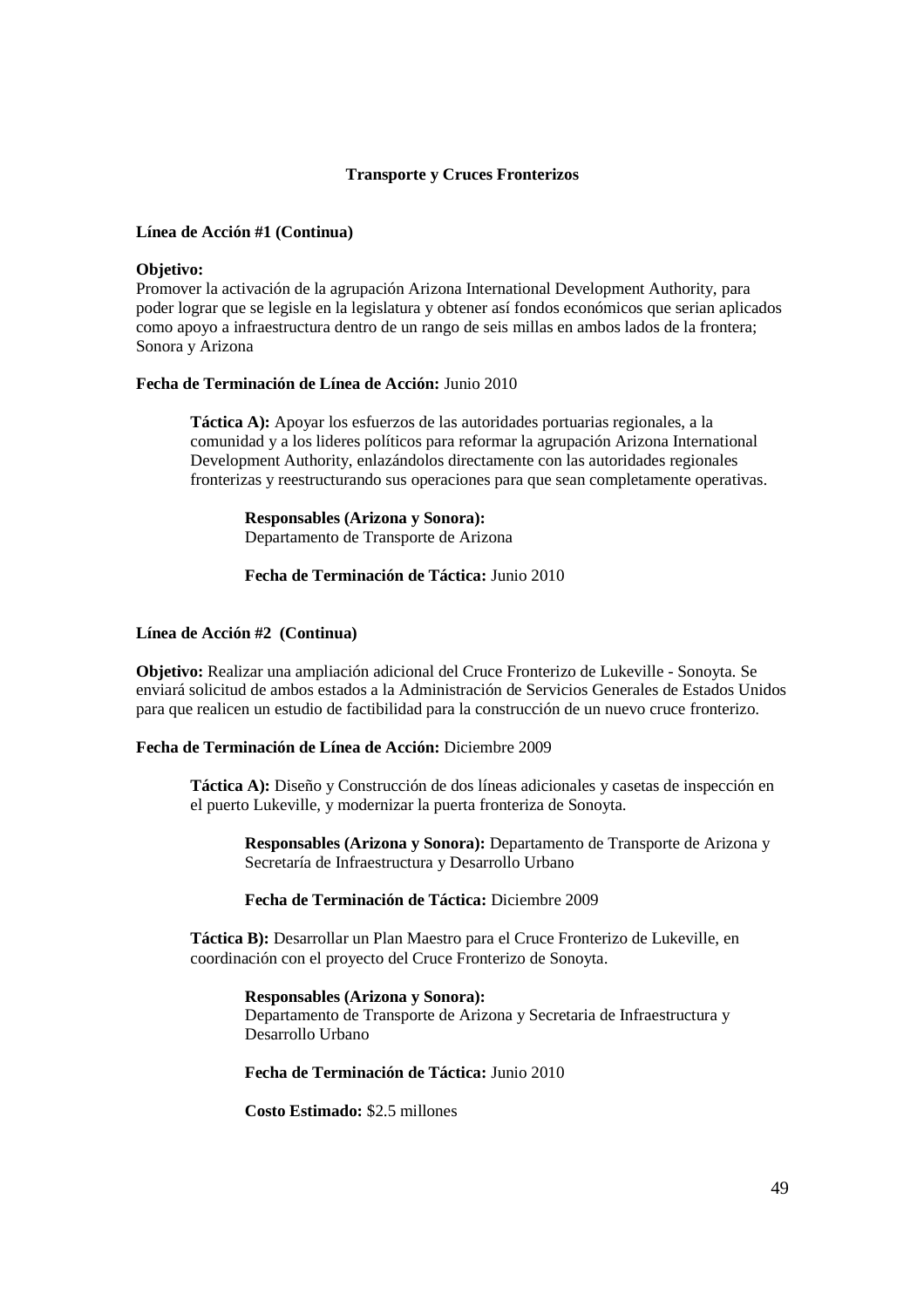**Fuentes de Recursos:** Departamento de Transporte de Arizona y Oficina de Convenciones y Visitantes de Puerto Peñasco

# **Línea de Acción #3 (Continua)**

# **Objetivo:**

En vista de la falta de fondos federales y estatales para proyectos fronterizos de infraestructura el Comité recomienda un estudio para evaluar la posibilidad de una sociedad publico-privada.

# **Fecha de Terminación de Línea de Acción:** Julio 2009

**Táctica A):** Conducir un estudio para determinar la factibilidad de utilizar fondos publico-privados para financiar proyectos de infraestructura fronterizos incluyendo la identificación de barreras legales e institucionales.

# **Responsables (Arizona y Sonora):**

Departamento de Transporte de Arizona & Secretaria de Infraestructura y Desarrollo urbano

# **Fecha de Terminación de Táctica:** Julio 2009

# **Costo Estimado:** \$ 100,000

**Fuentes de Recursos:** Departamento de Transporte de Arizona y Federal Highway Administration

# **Línea de Acción #4 (Nueva)**

# **NEED SPANISH TRANSLATION**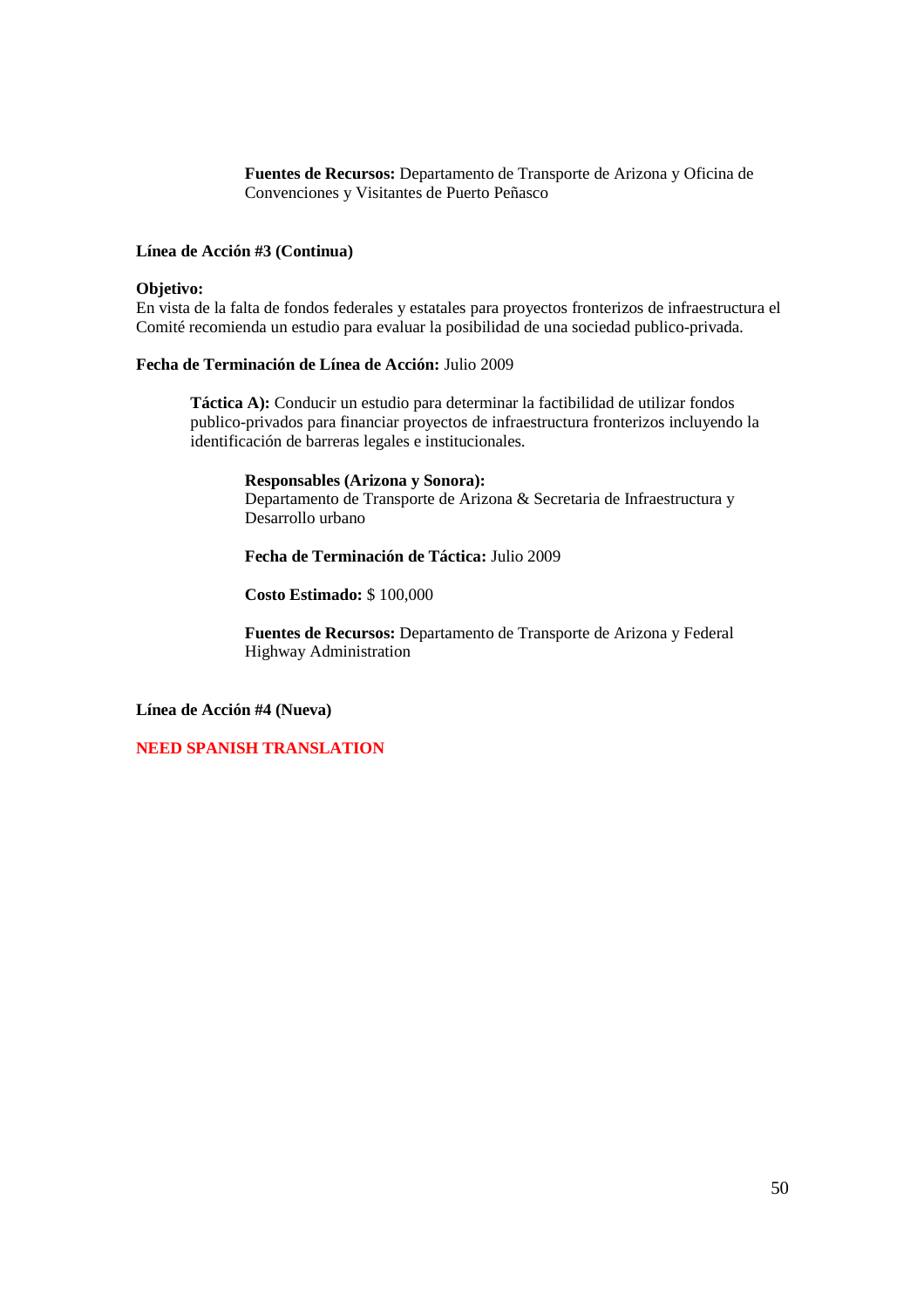# **Water**

# **Action Item #1 (New)**

### **Objective:**

The Municipality of Nogales, Sonora has historically been affected by flooding from summer storms that not only jeopardize property and city infrastructure, but also puts public heath at risk. The municipality of Nogales has developed a program consisting of 18 "detention basins" strategically located to contain flows during the summer storms. To provide technical assistance to the municipality in the development of this plan, the Water Committee will organize a meeting including specialized personnel from the Arizona Department of Water Resources (ADWR) and municipal authorities.

### **Action Item Target Completion Date:** August 31, 2009

**Tactic A):** The Water Committee will hold a meeting between the Arizona Department of Water Resources (ADWR) and the Municipality of Nogales, Sonora.

**Responsible Parties:** ADWR, SRP and CEA

**Tactic Target Completion Date:** August 31, 2009

**Tactic B):** The Water Committee will report to the AMC-CSA agreements derived from the meeting between ADWR and the Municipality of Nogales.

**Responsible Parties:** ADWR, SRP and CEA

**Tactic Target Completion Date:** September 11, 2009

### **Action Item #2 (New)**

### **Objective:**

The Water Committee will continue its visionary examination of binational desalination options in an attempt to identify viable alternatives that would benefit both states and appropriately engage other states and the federal governments in ongoing planning efforts for regional cooperative actions.

### **Action Item Target Completion Date:** May 31, 2010

**Tactic A):** The Water Committee will engage with the International Boundary Commission, the 7 Basin States and others as appropriate to explore the feasibility of broader collaboration for desalination concepts that would benefit water users in the Colorado River Basin region.

**Responsible Parties:** ADWR, SRP and CEA

**Tactic Target Completion Date:** May 31, 2010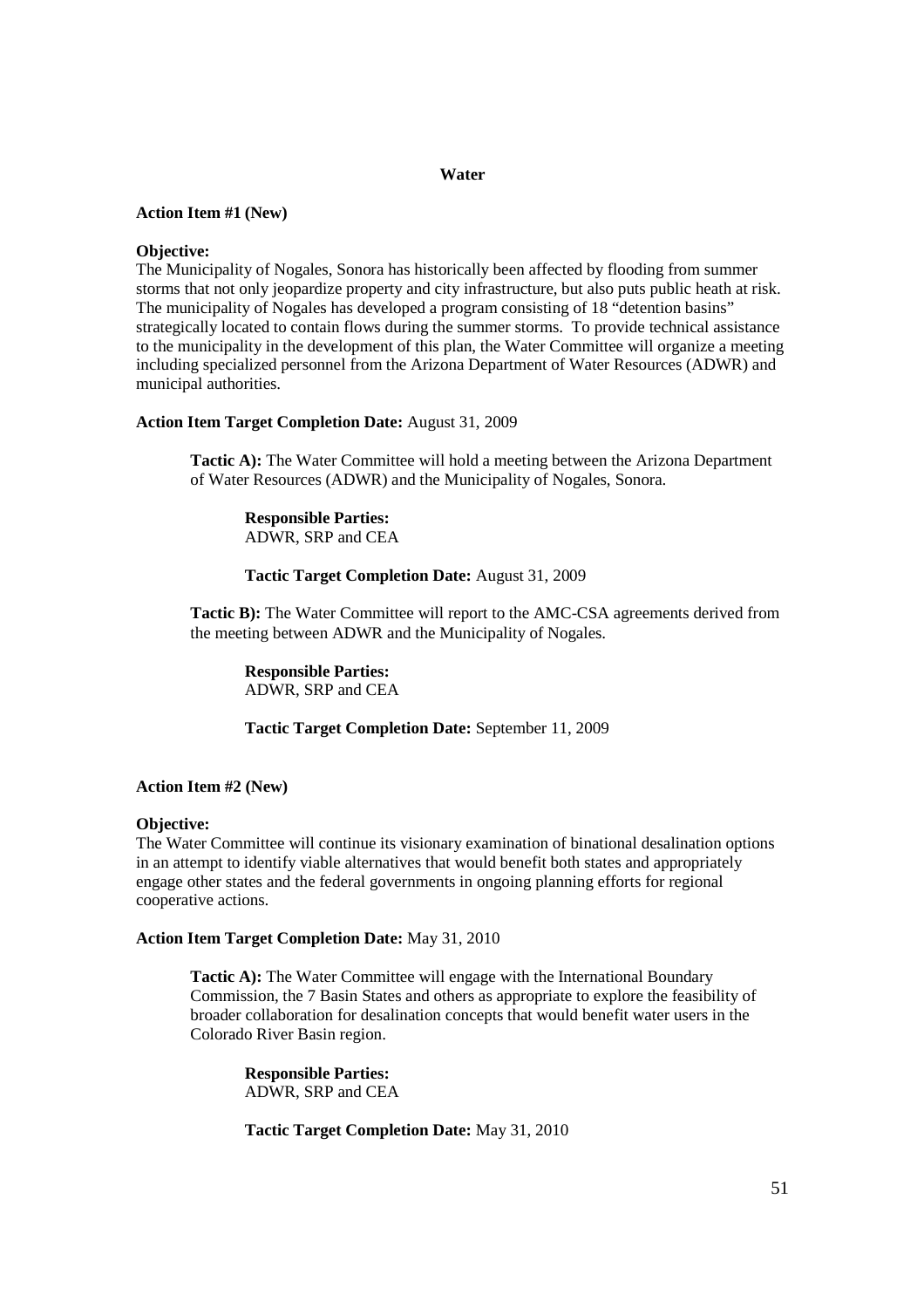**Tactic B):** The Water Committee will report findings to the AMC-CSA prior to the Summer 2010 Plenary Session.

**Responsible Parties:** ADWR, SRP and CEA

**Tactic Target Completion Date:** May 31, 2010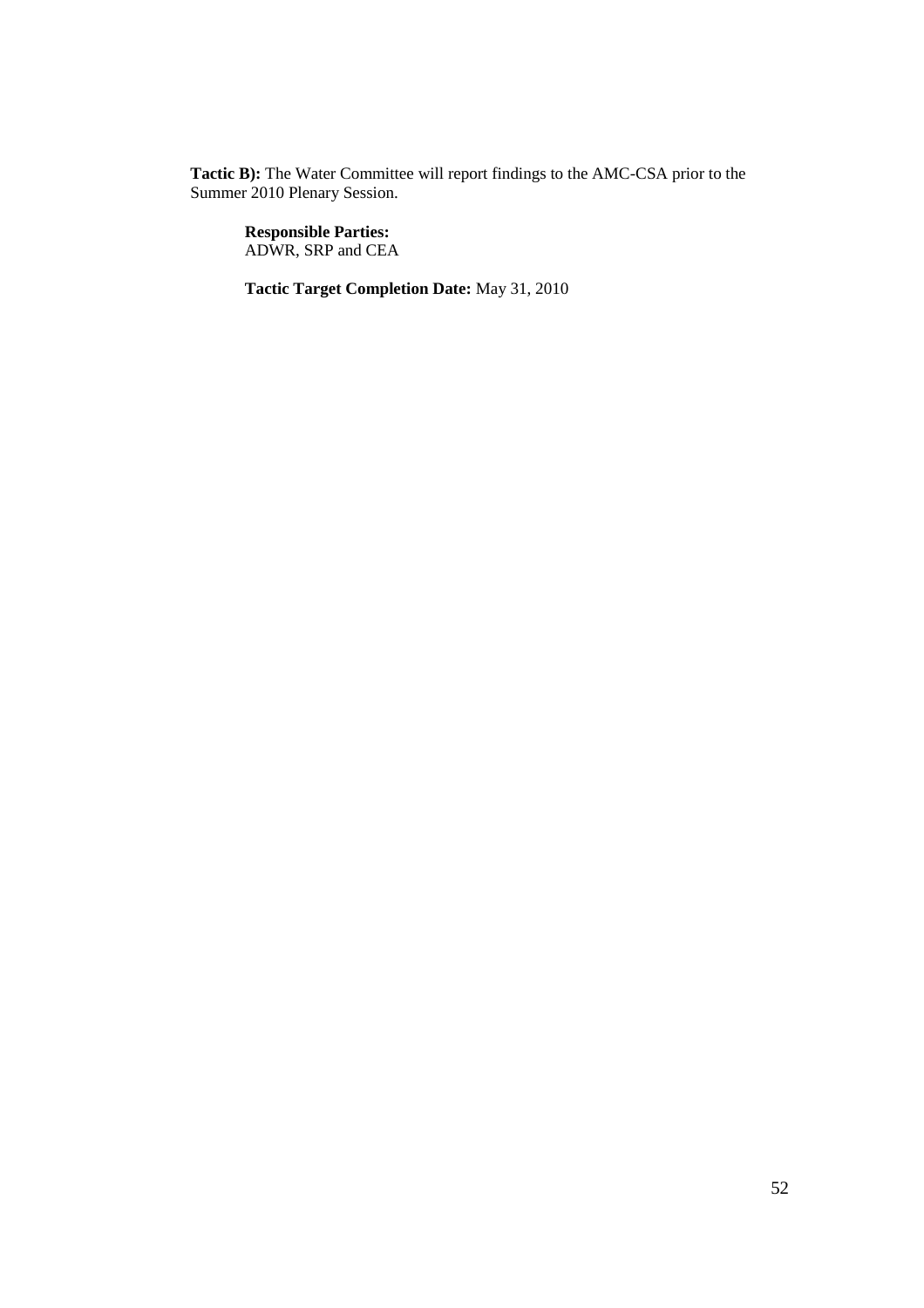### **Agua**

### **Línea de Acción #1 (Nueva)**

### **Objetivo:**

Históricamente, el municipio de Nogales, Sonora se ha visto afectado por las inundaciones de las tormentas de verano, las cuales no solo representan riesgos a la propiedad e infraestructura de la ciudad, sino también a la salud pública. El municipio de Nogales ha desarrollado un programa que consta de 18 "Cuencas de Detención" ubicadas tácticamente para contener los escurrimientos durante las tormentas de verano. Para prestar asistencia técnica al municipio en el desarrollo de este Plan, el Comité de Agua organizará una reunión incluyendo técnicos especializados del Departamento de Recursos Hidráulicos de Arizona (ADWR) y las autoridades municipales.

### **Fecha de Terminación de Línea de Acción:** Agosto 31, 2009

**Táctica A):** El Comité de Agua llevará a cabo una reunión entre el Departamento de Recursos Hidráulicos de Arizona y el Municipio de Nogales, Sonora.

**Responsables:** ADWR, SRP y CEA

**Fecha de Terminación de Táctica:** Agosto 31, 2009

**Táctica B):** El Comité de Agua reportará a la CSA-AMC los acuerdos derivados de la reunión entre el ADWR y el municipio de Nogales.

**Responsables:** ADWR, SRP y CEA

# **Fecha de Terminación de Táctica:** Septiembre 11, 2009

### **Línea de Acción #2 (Nueva)**

# **Objetivo:**

El Comité de Agua continuará explorando opciones visionarias de desalación binacional en un intento por identificar alternativas viables que beneficien a ambos estados e involucrar apropiadamente a otros estados y al Gobierno Federal en los planes en curso para acciones regionales de cooperación.

### **Fecha de Terminación de Línea de Acción:** Mayo 31, 2010

**Táctica A):** El Comité de Agua se involucrará con la Comisión Internacional de Límites y Aguas, los 7 estados de la cuenca y otros, para explorar la viabilidad de una más amplia colaboración sobre conceptos de desalación que beneficien a los usuarios de agua en la región de la Cuenca del Río Colorado.

**Responsables:** ADWR, SRP, CAP y CEA

**Fecha de Terminación de Táctica:** Mayo 31, 2010